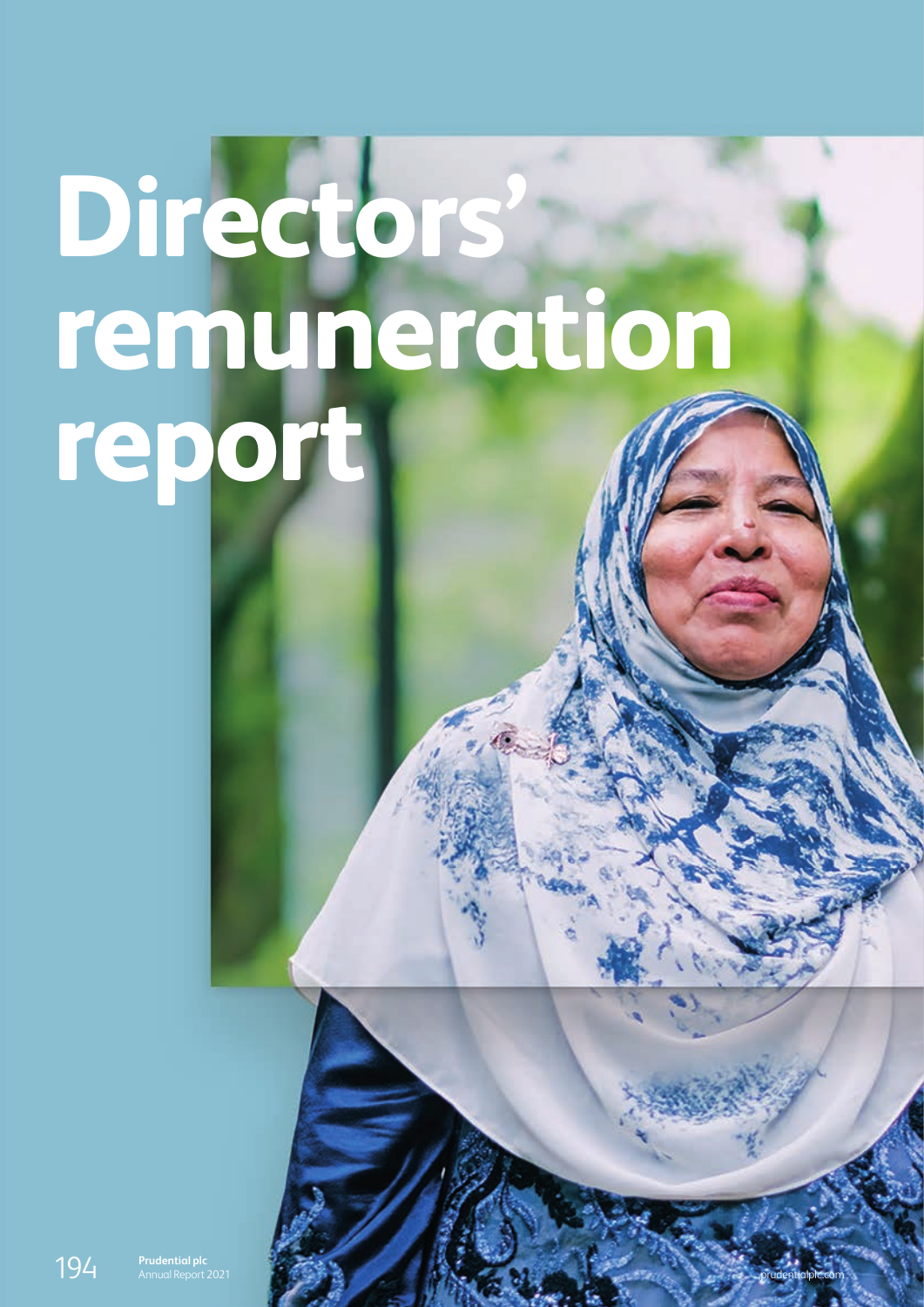



|     | 196 Annual statement from the Chair   |
|-----|---------------------------------------|
|     | of the Remuneration Committee         |
| 201 | Our Executive Directors' remuneration |

- at a glance 202 Summary of the current Directors'
- remuneration policy 204 Annual report on remuneration
- 230 Additional remuneration disclosures

**Group overview**

Group overview

**Strategic report**

btrategic repor-

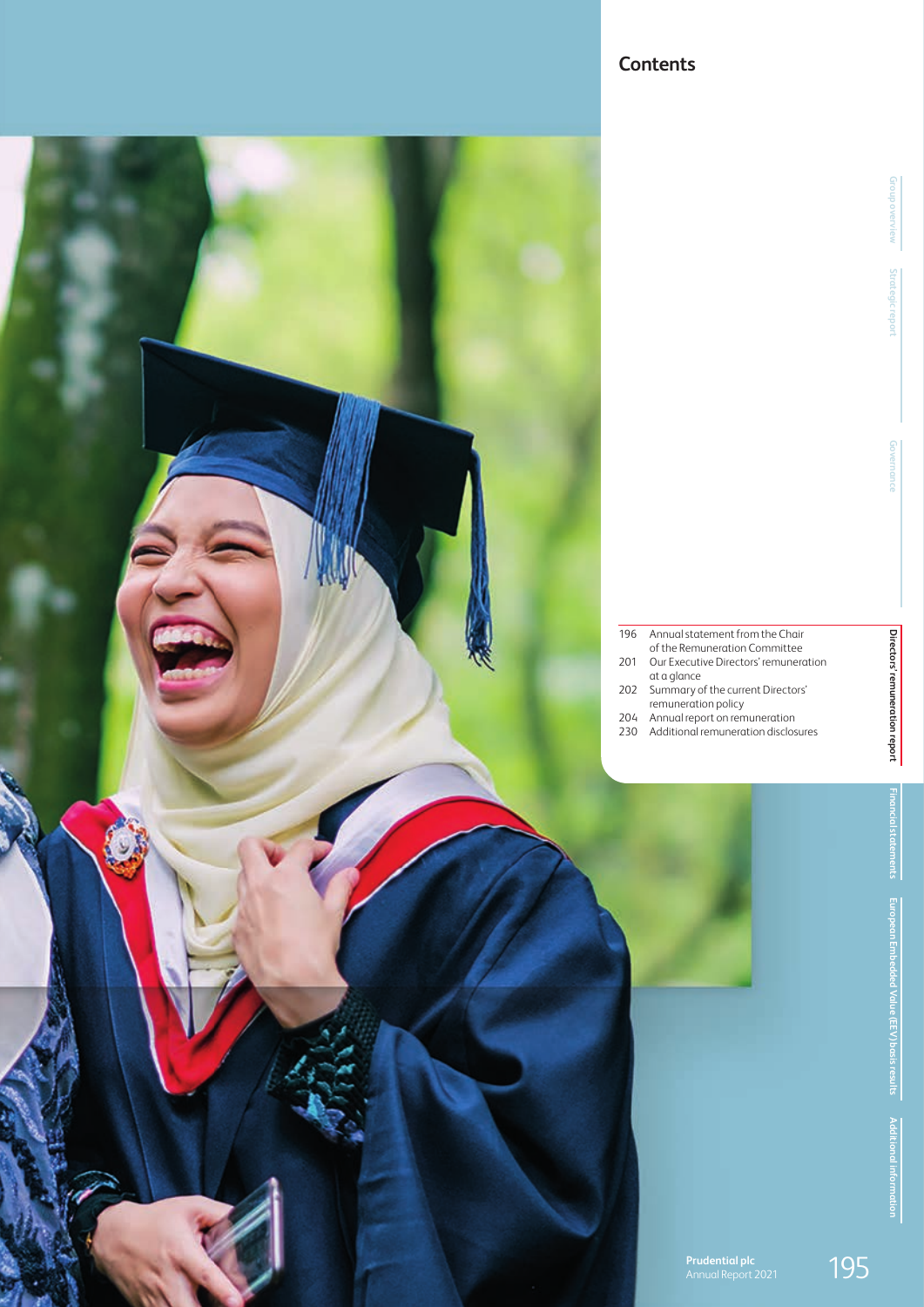

**Anthony Nightingale CMG SBS JP**  Chair of the Remuneration Committee

This report has been prepared to comply with Schedule 8 of The Companies (Directors' Remuneration Policy and Directors' Remuneration Report) Regulations 2019, as well as the Companies Act 2006 and other related regulations.

#### The following sections were subject to audit:

Table of 2021 and 2020 Executive Director total remuneration (the 'single figure') and related notes (including details of all fixed and variable remuneration elements shown in the single figure table), Pension entitlements, Long-term incentives awarded in 2021, Chair of the Board and Non-executive Director remuneration in 2021 and 2020, Statement of Directors' shareholdings and Payments to past Directors and payments for loss of office.

# **Annual statement from the Chair of the Remuneration Committee**

#### **Dear shareholder,**

**I am pleased to present our Directors' remuneration report for the yearto 31 December 2021 on behalf of the members of the Remuneration Committee.**

This will be the last report that I present as Chair of the Remuneration Committee before I step down from the Board at the AGM. I am pleased that Chua Sock Koong, who has served on the Remuneration Committee since the 2021 AGM, has been appointed to undertake this role with effect from the 2022 AGM. I also want to thank Kai Nargolwala, Fields Wicker-Miurin and Amy Yip, who stepped down from the Committee in 2021, for their service and valuable contribution.

By way of preface, I would like to share the context for the key decisions the Committee took during 2021 and to outline those taken in respect of remuneration arrangements for 2022.

#### **Remuneration decisions made in respect of 2021 Determining demerger-related decisions**

The Jackson business demerged from the Group with effect from 13 September 2021. As I described last year, the Committee established a set of principles to underpin decisions on remuneration relating to the demerger, including:

- **>** Executives should not be advantaged or disadvantaged by the separation;
- **>** The value of outstanding awards and their key terms (vesting dates, holding periods, malus and clawback provisions) should be unaffected;
- **>** If performance conditions are revised, the new conditions should be no more or less stretching than those originally attached to the awards; and
- **>** Where the Committee has applied discretion, this will be clearly disclosed.

These principles are consistent with those adopted in respect of the 2019 demerger of the M&G business.

These principles were the basis for the decisions taken by the Committee, including the treatment of outstanding share awards which were set out in the Shareholder Circular published on 6 August 2021 which can be found at www.prudentialplc.com/~/media/Files/ P/Prudential-V3/demerger-transaction-documents/demergertransaction-circular.pdf and voted upon and approved by shareholders at the 27 August 2021 General Meeting.

This treatment, together with adjustments made to the performance targets of in-flight Prudential Long Term Incentive Plan (PLTIP) awards as a result of the demerger, is detailed in the 'Remuneration decisions taken in relation to the demerger' section of this report.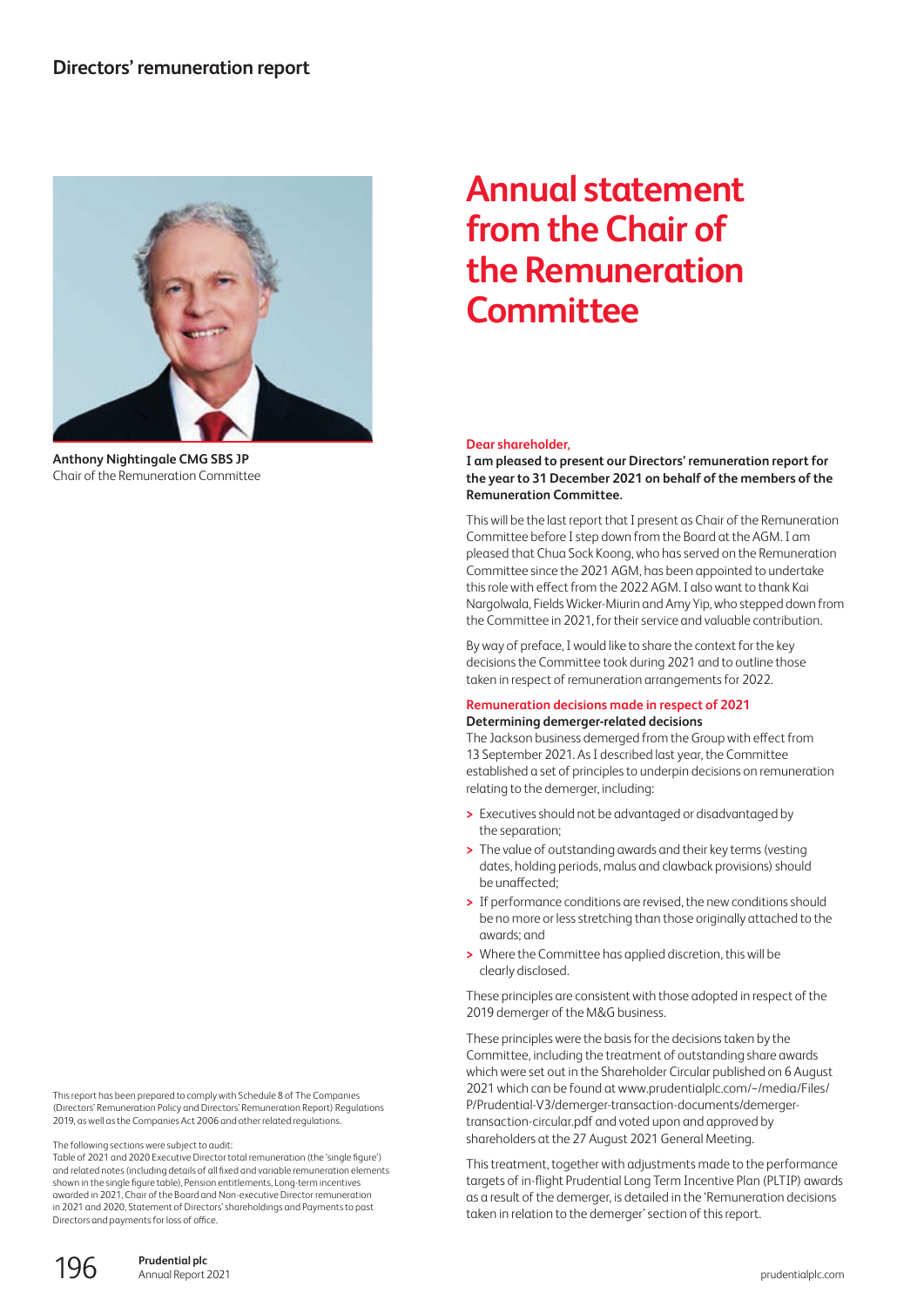#### **Reflecting 2021 financial performance**

Prudential's executive remuneration arrangements reward the achievement of Group, business, functional and personal targets, provided that this performance is delivered within the Company's risk framework and appetites, and that the conduct expectations of Prudential, our regulators and other stakeholders are met.

As set out in the Strategic report section earlier in this Annual Report, despite the continuing challenges of the market environment throughout 2021, the Group delivered positive operating results as we continue to develop our capabilities and presence in our chosen Asia and Africa markets. The table below illustrates achievement of our key financial objectives, as set out in the Strategic Report:

| Performance measures                                                                                                                                                                                | Group performance (\$m) <sup>1</sup> |       | 2020-2021 growth | 2021 bonus achievement <sup>2</sup>                        |  |
|-----------------------------------------------------------------------------------------------------------------------------------------------------------------------------------------------------|--------------------------------------|-------|------------------|------------------------------------------------------------|--|
| Life new business profit from continuing operations<br>A measure of the future profitability of the new business<br>sold during the year and an indicator of the profitable<br>growth of the Group. | 2,201                                | 2,526 | $+15%$           | Above target level,<br>approaching<br>stretch target level |  |
| New business profit accounted for 35 per cent of Group<br>financial bonus targets.                                                                                                                  |                                      |       |                  |                                                            |  |
|                                                                                                                                                                                                     | 2020                                 | 2021  |                  |                                                            |  |
| <b>Operating free surplus generated from</b><br>continuing operations <sup>3</sup><br>A measure of the internal cash generation of our businesses.                                                  | 915                                  | 1,179 | $+29%$           | Above stretch<br>target level                              |  |
| Operating free surplus generated accounted for 30 per cent<br>of Group financial bonus targets.                                                                                                     |                                      |       |                  |                                                            |  |
|                                                                                                                                                                                                     | 2020                                 | 2021  |                  |                                                            |  |
| Adjusted operating profit from continuing operations <sup>4</sup><br>Prudential's primary measure of profitability and a key<br>driver of shareholder value.                                        | 2,757                                | 3,233 | $+17%$           | Above target level,<br>approaching<br>stretch target level |  |
| Adjusted operating profit accounted for 25 per cent<br>of Group financial bonus targets.                                                                                                            |                                      |       |                  |                                                            |  |
|                                                                                                                                                                                                     | 2020                                 | 2021  |                  |                                                            |  |
| Net cash remitted by businesses <sup>5</sup><br>Cash flows across the Group <sup>6</sup> reflect our aim of achieving<br>a balance between ensuring sufficient net remittances                      |                                      | 1,451 | +56%             | Above stretch<br>target level                              |  |
| from business units to cover the dividend (after corporate<br>costs) and the use of cash for reinvestment in profitable<br>opportunities.                                                           | 932                                  |       |                  |                                                            |  |
| A cash flow measure accounted for 10 per cent of the<br>Group financial bonus targets.                                                                                                              |                                      |       |                  |                                                            |  |
|                                                                                                                                                                                                     | 2020                                 | 2021  |                  |                                                            |  |

- 1 As reported.
- 2 Targets and the level of achievement are set out in the 'Annual bonus outcomes for 2021' section of the Annual report on remuneration.
- 3 For insurance operations, operating free surplus generated represents amounts maturing from the in-force business during the period less investment in new business and excludes non-operating items. For asset management businesses, it equates to post-tax operating profit for the year.
- 4 In this report 'adjusted operating profit' refers to adjusted IFRS operating profit based on longer-term investment returns from continuing operations.
- 5 2020 business unit remittances exclude remittances from discontinued remittances.
- 6 Group cash flow includes business unit remittances net of dividends and corporate costs.

**Governance**

**[Directors' remuneration report](#page-0-0)**

Directors' remuneration report

**Financial statements**

Financial statements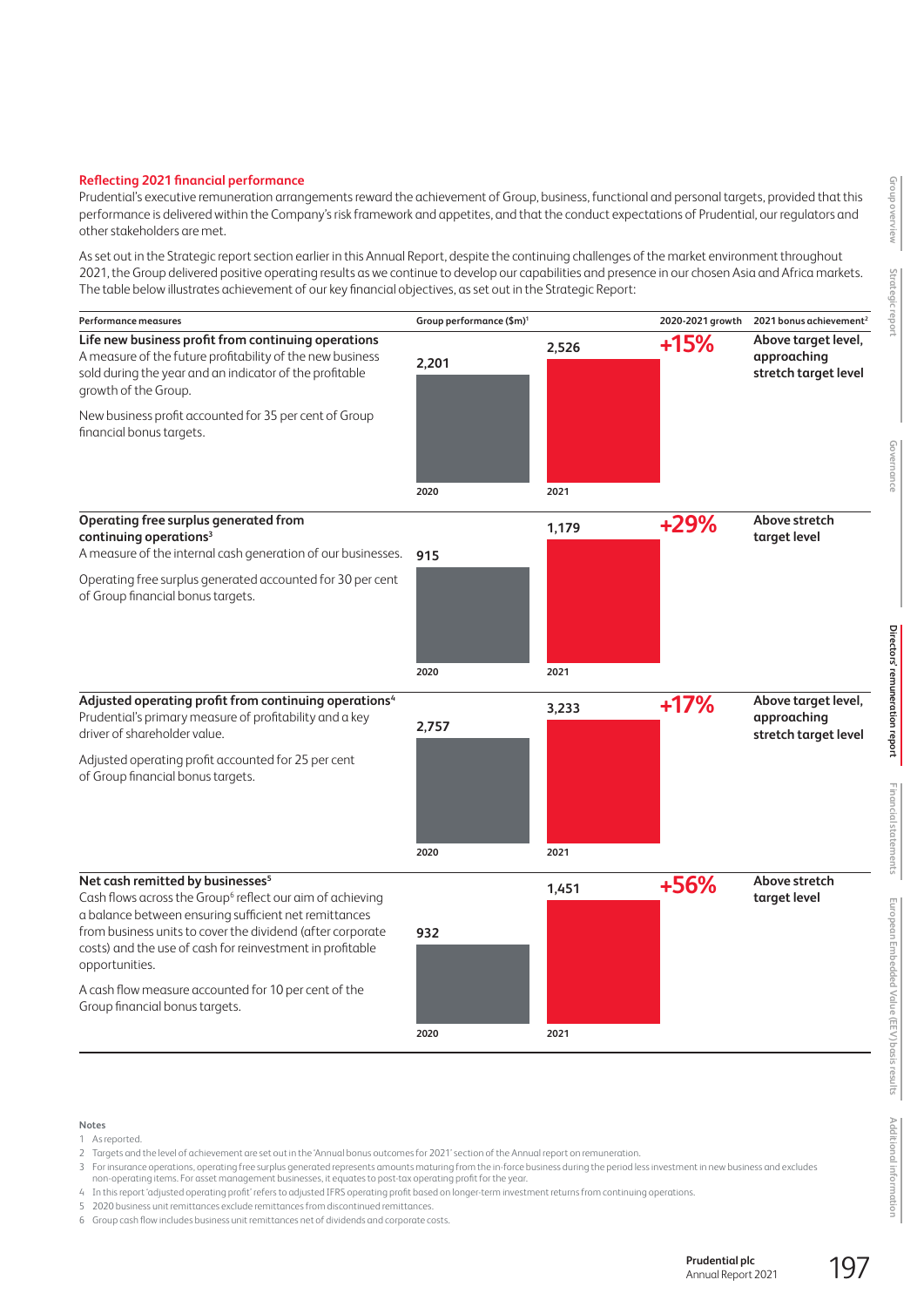Life new business profit was 15 per cent higher than prior year on an actual exchange rate basis (13 per cent on a constant exchange rate basis) driven principally by the increase in APE sales and the effect of favourable changes to the mix of products sold. This result was above the approved target.

Operating free surplus generation was 29 per cent higher than 2020 on an actual exchange rate basis (and 26 on a constant exchange rate basis) and this result was above the approved stretch target.

2021 adjusted operating profit was 17 per cent higher than prior year on an actual exchange rate basis (16 per cent on a constant exchange rate basis) reflecting the performance outlined in the Strategic report, and delivered a result that is above the approved target.

Business units remittance levels were 56 per cent higher than 2020 and were above the approved stretch target. Holding company cash was \$3.6bn at the year end, after dividends, corporate costs and strategic investment. The Group cash flow measure was above the approved stretch target.

The Group achieved these results while maintaining appropriate levels of capital and while operating within the Group's risk framework and appetites in the challenging market environment.

#### **Reflecting stakeholders' 2021 experiences**

In reaching its decisions for 2021, the Committee considered the experience of the Group's stakeholders, as set out below. More details can be found in the ESG section of the Strategic report.

#### *Investors*

- **> Jackson demerger:** The separation of Jackson completed Prudential's transformation into a business exclusively targeting the long-term structural opportunities of Asia and Africa, supported by a 99.65 per cent shareholder vote in favour of the separation. Shortly thereafter the Board declared a dividend in specie, distributing the Jackson shares to the Group's shareholders, other than a retained financial investment of 18.4 per cent that will be sold down to less than 10 per cent within 12 months.
- **> Equity raise:** Having considered the interests of all stakeholders, particularly those expressed by the Group's existing shareholders, the Board reached the conclusion that a Hong Kong Fully Marketed Offer was in the best interests of the Company as a whole. The share offer was launched in October 2021, raising approximately \$2.4 billion in equity, a portion of which was subsequently used to repay debt.
- **> Investor survey:** In late 2021, the Group engaged an independent third party to undertake an in-depth investor perception study. Thisstudy included both long-standing shareholders and those who participated in the Hong Kong equity raise referred to above. The topics covered included the Group's strategy and the execution of the transformation of the Group.

#### *Our people*

- **> Celebration Award:** To recognise the hard work and commitment shown by our people in preparation for the demerger and to give them a stake in the new chapter of the Company's development, each Prudential plc employee (other than the Group Executive Committee) received a Celebration Award of US\$1,000 of restricted shares which will be released in October 2022.
- **> Covid-19 and wellness:** Covid-19 has continued to be the dominant health and safety concern for our people. Prudential continued to support and protect colleagues through regular communication and the extension of health and safety programmes across the Group, ensuring that appropriate precautions are implemented in the workplace. In the 2021 People Survey, 91 per cent of respondents agreed that the Group was supporting employees during the Covid-19 pandemic. In addition, our offices closed for a Wellness Day in July, encouraging our people to rest, recharge and to spend time with family and friends.
- **> Gender diversity:** Prudential achieved c35 per cent representation of women in senior leadership at the end of 2021, above the 30 per cent commitment under the HM Treasury 'Women in Finance Charter'. Prudential was also included in the 2021 Bloomberg Gender-Equality Index.
- **> Employee engagement:** The 2021 People Survey, in which more than 95 per cent of employees participated, demonstrated that employee engagement continued to increase, up 3 per cent this year and a total of 4 per cent since our first Group-wide survey in May 2020.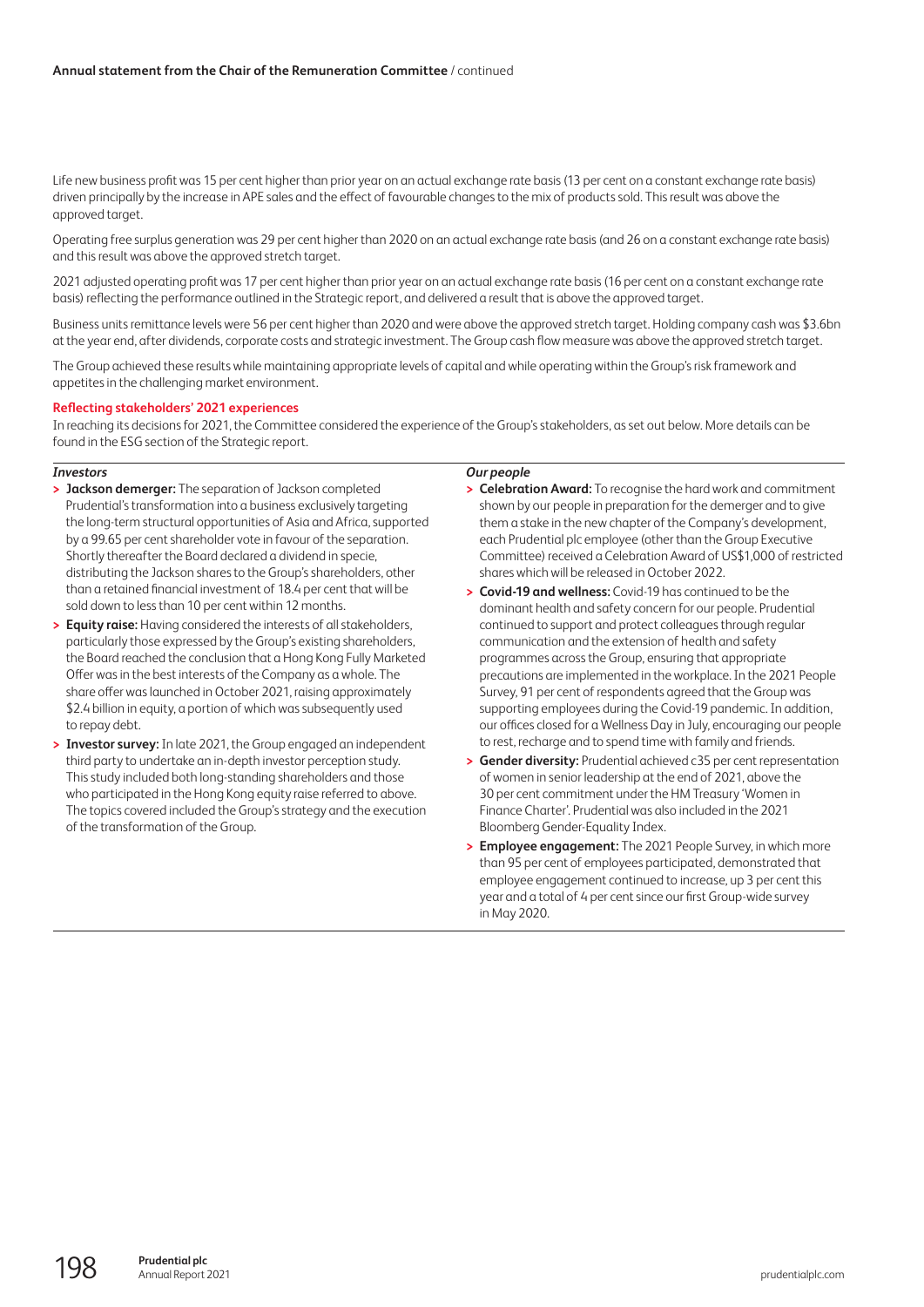#### *Governments and Regulators*

- **> Finalisation of the revised basis of Group regulatory capital known as 'GWS':** GWS legislation became effective on 29 March 2021, with the formal designation of the Group as a Designated Insurance Holding Company ('DIHC') under the Hong Kong IA's GWS Framework with effect from 14 May 2021.
- **> Engagement with the lead regulator:** Management worked closely with HKIA to support finalisation of preparations for compliance with the GWS legislation. The Group also proactively engaged with regulators in advance of the demerger of the US business and worked closely with the HKIA and the HKSE ahead of the Group's 2021 equity raise.
- **> Covid-19 support:** The Group has not received any Covid-19 government support in 2021.

#### *Customers*

- **> Digital responsibility and Pulse:** Pulse continued to evolve during 2021 with the roll-out of Wealth@Pulse in Singapore, Thailand and the Philippines. This wealth offering gives access to wealth services and high quality advice to a wider market.
- **> Product development:** During 2021, the Group created the concept of 'Modern Families' to support the development of more inclusive products that recognise that the concept of families has evolved. Prudential has also worked to simplify product brochures, information on our corporate website and our marketing campaigns to enable customers to understand the risk and benefits of products by looking at a single fact sheet.
- **> Claims promise:** During 2021, the Group launched its claims promise for customers in Asia to support its customers during life's difficult moments. The promise includes commitments to timeliness, communication with care, fairness, customer experience and privacy.

#### *Suppliers*

- **> Partnership:** In 2021, the Group focused on moving away from a culture of regarding external firms as 'vendors' to improved collaboration, with the development of key digital partnerships (eg, Babylon Health). To date, we have entered into 56 key digital partnerships.
- **> Rapid payments to small UK suppliers:** Following the introduction in early 2020 of more favourable payment terms for suppliers with less than 100 employees ('Jump Pay'), the Group achieved a payment rate of 86.5 per cent within 30 days in 2021, compared to 76.5 per cent in 2020.

#### *Society*

- **> Working towards a lower carbon economy:** In May 2021, the Group set a target to be net zero by 2050 for our insurance assets, supported by 25 per cent reduction in emissions from the portfolio by 2025, a target which is incorporated in the 2022 PLTIP award. The Group is on track for achievement of this target and achieved the exit of coal equity holdings (above 30 per cent revenue threshold) by the end of 2021.
- **> Prudence Foundation's** award-winning programme **Cha-Ching** is building financial literacy for millions of children. It is available in 13 languages, and reaches 35 million households every day on TV. In 2021, the Cha-Ching Curriculum programme expanded in Africa, where the Group worked with Junior Achievement Africa to bring this to 5,000 primary school students in Kenya, Ghana, Zambia, Nigeria, Uganda and Côte d'Ivoire. In March 2021, the Prudence Foundation supported the OECD's Global Money Week which aimed to equip young people to manage their money wisely.
- **> Covid-19 Relief Fund:** In 2021, a new US\$2 million fund was launched to continue to support communities still struggling with the pandemic. Local businesses' programmes have focused on supporting vulnerable communities on efforts that include Covid-19 messaging, hygiene and sanitation, nutrition and educational programmes.

#### **Rewarding 2021 performance**

The Committee determined remuneration outcomes having considered the financial performance of the Group, its delivery to stakeholders and the personal contribution of executives.

As set out above, 2021 saw the Group perform strongly against its key operating profit and operating free surplus generation targets in the face of difficult external conditions, including ongoing challenges caused by the pandemic and travel restrictions. At the same time, the Group achieved several significant strategic milestones as it became exclusively focused on Asia and Africa. This performance, combined with effective personal leadership, resulted in overall bonus outcomes of 96.7 per cent - 98.7 per cent for the Executive Directors. The Committee believes that the bonuses it awarded for 2021 appropriately reflect underlying Group performance, individual and/or functional performance and wider factors, including the experience of stakeholders during the year.

Over the longer term, the Group has shown strong performance against the sustainability scorecard targets, however the portion (75 per cent) of the awards related to Prudential's total shareholder return (TSR) lapsed as TSR performance was ranked below the median of the peer group. On this basis, the Committee determined that 17.75 per cent of the PLTIP awards made to Executive Directors in 2019 would vest. These awards will be released to participants from April 2022 but remain subject to a two-year holding period.

The total 2021 remuneration or 'single figure' for the Group Chief Executive, Mike Wells, is 15 per cent lower than his total 2020 'single figure' which has been restated on the required basis to reflect the actual value of the PLTIP award at vesting, notwithstanding his exceptional leadership and personal performance. This chiefly reflects the level of vesting of his 2019 PLTIP award which was partially offset by a higher 2021 AIP outcome compared to 2020.

lents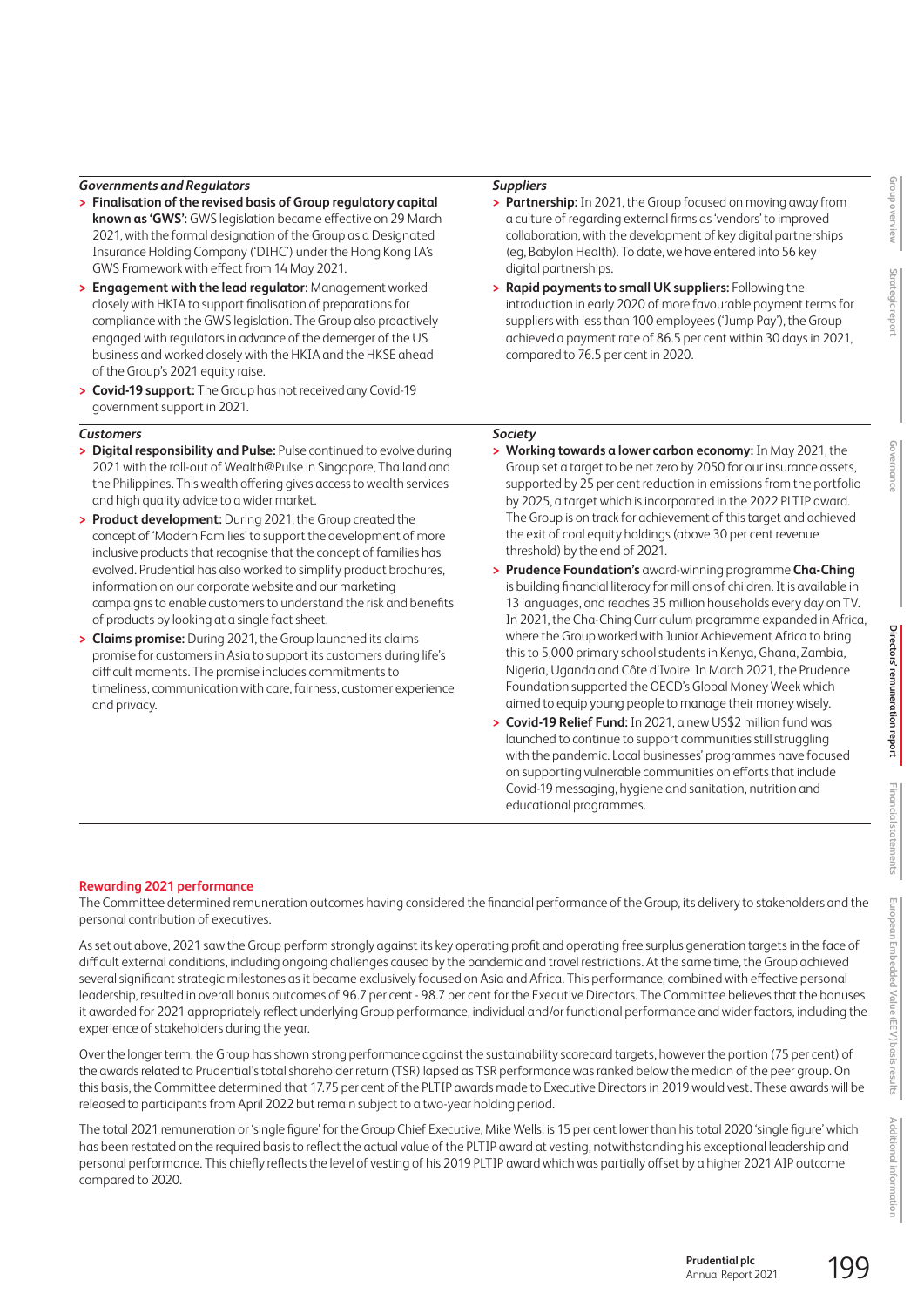#### **Remuneration decisions and priorities for 2022**

The Committee intends to continue to operate within the existing Directors' remuneration policy during 2022.

#### **Reflecting senior leadership changes**

As announced on 10 February 2022, Mike Wells has informed the Board that having led the Group through its transformation into an Asia and Africa-focused business, he intends to retire, and will step down from his role at the end of March 2022. Remuneration arrangements in respect of his departure have been determined in line with the shareholder-approved Directors' remuneration policy. When Mike steps down, Mark FitzPatrick will become interim Group Chief Executive whilst the Board is conducting a search for a new permanent Group Chief Executive. James Turner will become the Group Chief Financial Officer, succeeding Mark.

Information about the remuneration decisions made in connection with all of these changes was included in the 10 February 2022 announcement and can be found in the 'Statement of implementation of remuneration policy in 2022' section of this report.

#### **Incentivising the achievement of our ESG commitments**

During 2021, the Committee discussed how the Group's evolving ESG strategy and external commitments could be reflected in incentive arrangements. Having considered the key dimensions of the ESG strategy and the advice of the Responsibility & Sustainability Working Group, the Committee concluded that a measure aligned with our published commitment to reduce the carbon emissions of all shareholder and policyholder assets by 25 per cent by 2025<sup>1</sup> should be attached to 2022 PLTIP awards. This metric was selected due to its importance and the multi-year timeframe which could be translated into a meaningful three-year target (2022-2024).

The new carbon reduction measure will have a weight of 5 per cent and will replace ECap in the sustainability scorecard. Combined with the existing diversity measure, the total weight of the ESG measures in the 2022 PLTIP will be 10 per cent. Objectives related to other aspects of our ESG commitments will be included in the 2022 bonus arrangements of the responsible executives. Further information about the measures and targets set for the 2022 incentives is provided in the 'Statement of implementation of remuneration policy in 2022' section of this report.

#### **Alignment of Annual Incentive Plan (AIP) with the Group's forward-looking strategy**

For 2022, the weightings of the financial AIP measures have been aligned with those adopted for the Asia business to better reflect the Group's focus, following the demerger, on the high-growth Asia and Africa businesses. Further, in 2021, the Group Chief Financial Officer was designated as a Key Person in a Control Function under the Hong Kong Group-wide supervision regime and as such, in line with regulatory requirements, his 2022 AIP will include a functional element.

#### **Engaging shareholders on 2022 remuneration arrangements**

I had the opportunity during late 2021 to engage with many of our major shareholders, as well as the organisations that represent and advise them. I am pleased to say that we have had the benefit of substantive feedback from around 50 per cent of our shareholder register and that the majority of shareholders and advisory bodies who provided input were supportive of the remuneration decisions taken in respect of 2021 and of the arrangements that we proposed for 2022. In particular, investors endorsed the implementation of the carbon reduction measure in the PLTIP as many of them saw this as aligned with their own focus on sustainability. On behalf of the Committee, I would like to thank the shareholders and advisory bodies for their engagement. Chua Sock Koong had the opportunity to meet many shareholders during this process and I know that she looks forward to continuing this useful dialogue in the future.

#### **Reviewing the Directors' remuneration policy**

The Group's Directors' remuneration policy is due to expire at the 2023 AGM. Given the Group's exclusive focus on Asia and Africa, it is essential that the new policy equips the Group to recruit and retain critical executive talent in our key markets. The Committee is conscious of the challenges of balancing the strategic shift to Asia and Africa with the constraints which result from a primary UK listing and this will be a key consideration for the review of the policy which Chua Sock Koong will lead during 2022. Any proposed changes will be discussed with shareholders and their advisory bodies in 2022 before the new policy is presented to shareholders at the 2023 AGM.

I trust that you will find this report a clear account of the way in which the Committee has implemented the Directors' remuneration policy during 2021 and of the proposed Directors' remuneration arrangements for 2022.

**Anthony Nightingale, CMG SBS JP** Chair of the Remuneration Committee

8 March 2022

**Note**

The portfolio, with a value of \$128 billion as at 31 December 2020, excludes unit-linked funds and assets held by joint venture businesses. In addition, this policy cannot be applied to certain externally managed collective investment scheme balances.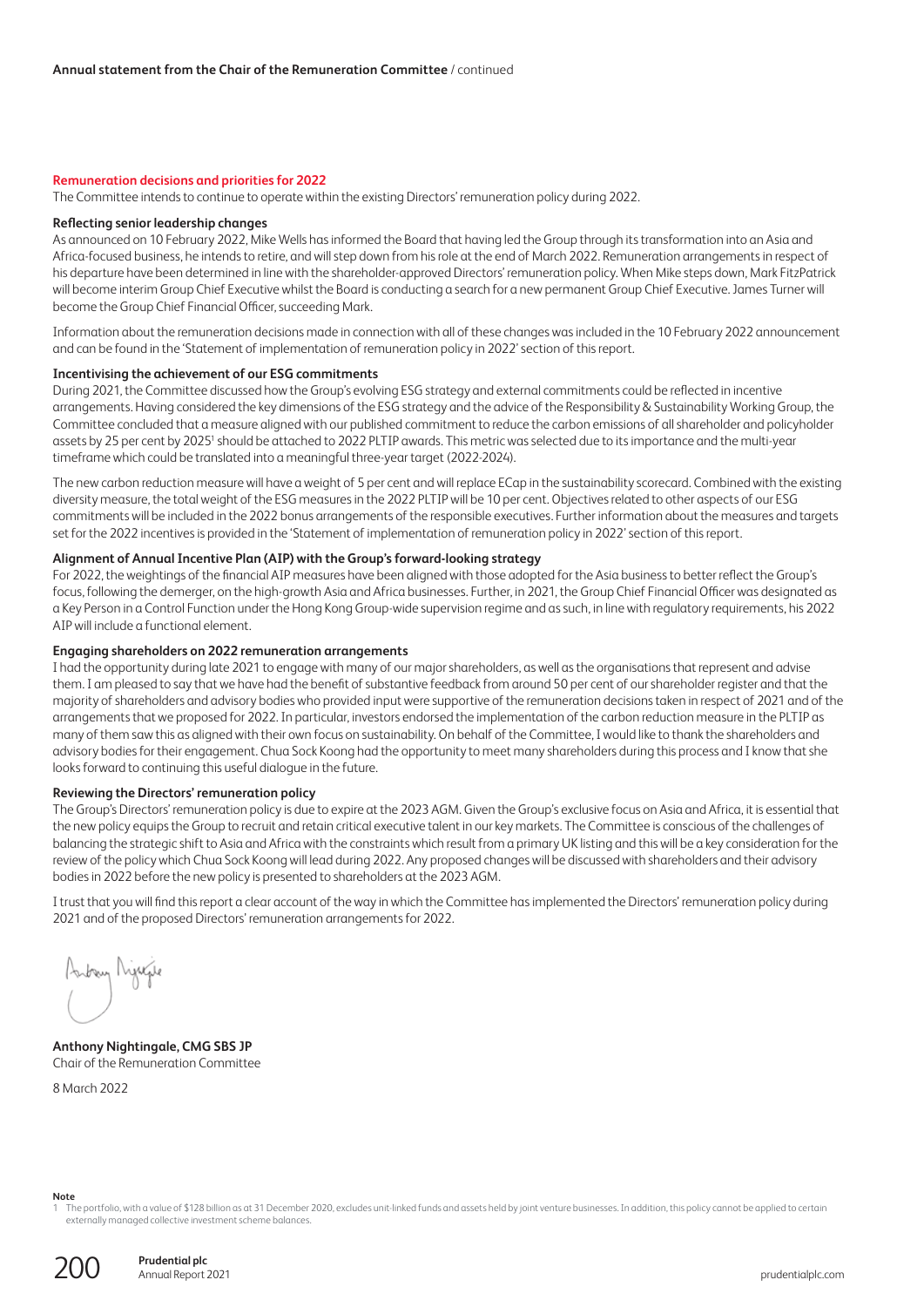#### **What performance means for Executive Directors' pay in 2021**

At Prudential, remuneration packages are designed to ensure strong alignment between pay and performance. 2021 saw the Group perform strongly against its financial and strategic objectives which has been appropriately reflected in the incentive outcomes, as set out in the Annual report on remuneration.

The value of the performance-related elements of remuneration is added to the fixed packages provided to Executive Directors to calculate the 2021 'single figure' of total remuneration. The total 2021 'single figure' for the Group Chief Executive is 15 per cent less than the total restated 2020 'single figure'. This chiefly reflects the level of vesting of the 2019 PLTIP award which was partially offset by a higher 2021 AIP outcome compared to 2020. The values for the current Executive Directors are outlined in the table below:

| <b>Executive Director</b> |                               | Fixed pay |                          | Variable pay                              |                         |                                           |                                    |
|---------------------------|-------------------------------|-----------|--------------------------|-------------------------------------------|-------------------------|-------------------------------------------|------------------------------------|
|                           |                               | Role      | 2021<br>salary<br>(5000) | 2021<br>pension and<br>benefits<br>(5000) | 2021<br>bonus<br>(5000) | 2021<br><b>PLTIP</b><br>vesting<br>(5000) | 2021<br>single<br>figure<br>(5000) |
| Mark FitzPatrick          | Group Chief Financial Officer |           |                          |                                           |                         |                                           |                                    |
|                           | and Chief Operating Officer   | 1.085     | 416                      | 1.860                                     | 536                     | 3.897                                     | 4,349                              |
| James Turner              | Group Chief Risk and          |           |                          |                                           |                         |                                           |                                    |
|                           | Compliance Officer            | 943       | 771                      | 1.629                                     | 450                     | 3.793                                     | 4.003                              |
| Mike Wells                | Group Chief Executive         | 1.581     | 668                      | 3.057                                     | .296                    | 6.602                                     | 7.768                              |

**Note**

1 2020 single figure has been restated on the required basis to reflect the actual value of the 2018 PLTIP award at vesting.

#### **Aligning pay with the Group's forward-looking strategy**

#### **Remuneration approach in light of the demerger**

Following the demerger of Jackson, the Group is exclusively focused on its higher growth businesses in Asia and Africa. In this context and to reflect post-demerger priorities, the Committee has reviewed executive remuneration arrangements and made several changes. This included:

- **>** Adjusting the weightings of the financial AIP measures, by increasing the focus on New Business Profit;
- **>** Updating pay benchmarking peer groups to increase focus on the Asia-led financial services organisations; and
- **>** Revising our TSR peer group ahead of 2021 awards being made under the PLTIP in order to reflect the post-demerger footprint of the Group.

To recognise the hard work and commitment shown by our employees in preparation for the demerger and to give our people a stake in the new chapter of the Company's development, each Prudential plc employee (other than the Group Executive Committee) received, in October 2021, a Celebration Award of US\$1,000 of restricted shares which will be released in October 2022.

#### **Remuneration arrangements for 2022**

Decisions summarised below were taken by the Committee in 2021. Changes to the remuneration arrangements which follow the senior leadership changes announced in February 2022 are set out in the 'Statement of implementation of remuneration policy in 2022' section of this report.

Remuneration packages for 2022, effective 1 January 2022, are set out in detail in the Annual report on remuneration and are summarised below.

| <b>Executive Director</b> |                                                              |                                              |                                   | <b>Annual Incentive Plan (AIP)</b> |                                          |                                                      |
|---------------------------|--------------------------------------------------------------|----------------------------------------------|-----------------------------------|------------------------------------|------------------------------------------|------------------------------------------------------|
|                           | Role                                                         | 2022 salary<br>(local currency) <sup>1</sup> | 2022 salary<br>(USD) <sup>2</sup> | Maximum<br>bonus<br>(% of salary)  | <b>Bonus</b><br>deferred<br>(% of bonus) | <b>PLTIP</b><br>award<br>$%$ of salary) <sup>3</sup> |
| Mark FitzPatrick          | Group Chief Financial Officer<br>and Chief Operating Officer | £822,000                                     | \$1,131,000                       | 175%                               | 40%                                      | 250%                                                 |
| James Turner              | Group Chief Risk and<br>Compliance Officer                   | HK\$7,550,000                                | \$971,000                         | 175%                               | 40%                                      | 250%                                                 |
| Mike Wells                | Group Chief Executive                                        | £1.184.000                                   | \$1,629,000                       | 200%                               | 40%                                      | 400%                                                 |

**Notes**

1 Salary increases of 3 per cent were awarded with effect from 1 January 2022.

2 The exchange rate used to convert pay to USD is the reporting rate during 2021 of 0.7269 for GBP and 7.7728 for HKD. All salaries are rounded to the nearest \$1,000/£1,000 or HKD 10,000.

3 The PLTIP award is subject to a three-year performance period and a holding period which ends on the fifth anniversary of the award.

**Financial statements**

Financial statements

**Additional information**

Additional informatior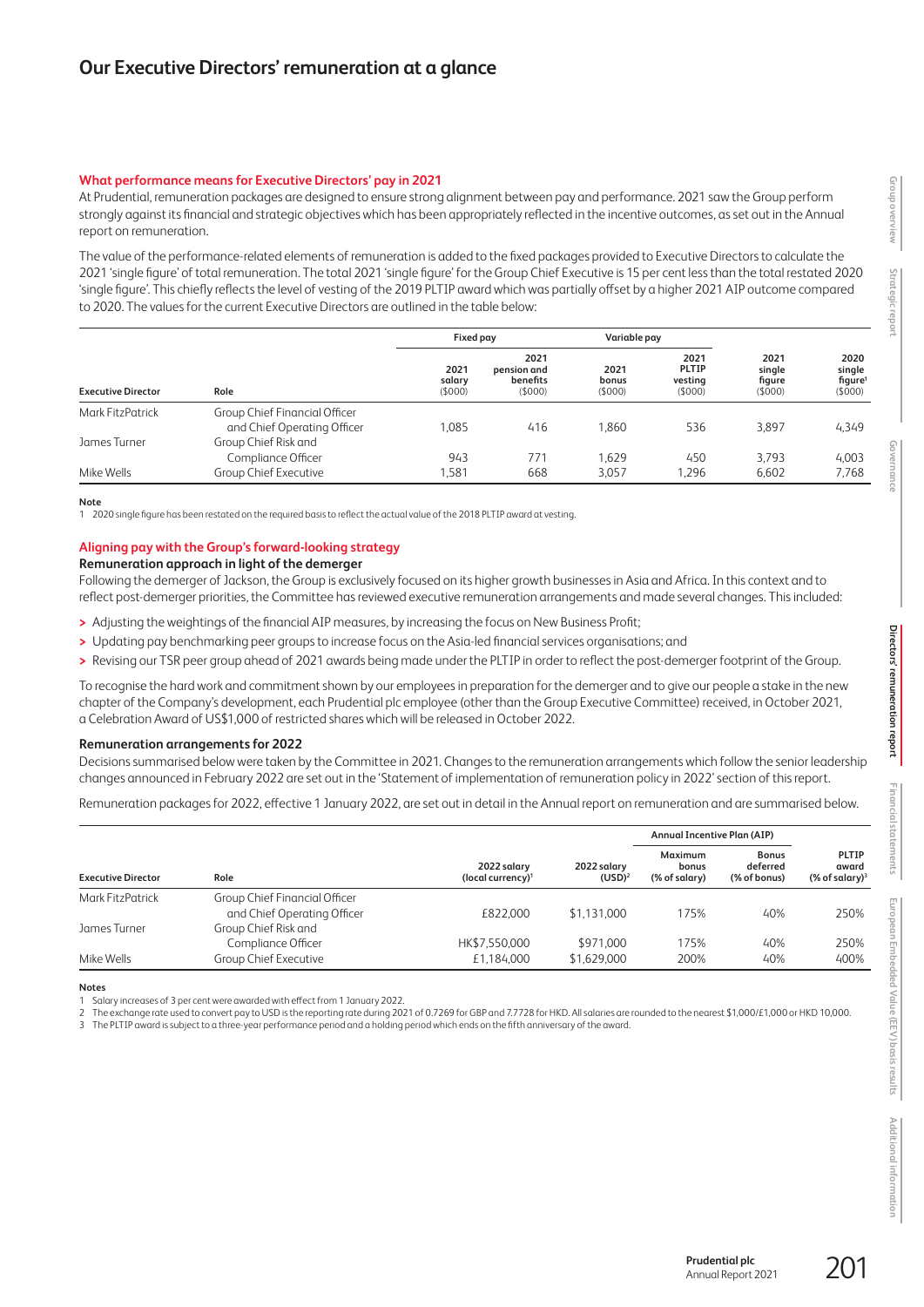### **Summary of the current Directors' remuneration policy**

The current Directors' remuneration policy was approved at the AGM on 14 May 2020 and is expected to fully apply until the 2023 AGM, when shareholders will be asked to approve a revised Directors' remuneration policy, in line with the requirement to submit the policy for shareholder approval at least every three years. The Committee is comfortable that the current Policy operated as intended and that the overall 2021 remuneration paid to Executive Directors as set out below and within the Annual report on remuneration, was appropriate.

The pages that follow present a summary of the current Directors' remuneration policy. The complete policy is available on the Company's website at www.prudentialplc.com/investors/governance-and-policies/policies-and-statements.

#### **Summary of the Directors' remuneration policy**

| <b>Current key elements</b><br>of remuneration                                                                                                                                                                                                                                              |                                          | 2021 | 2022 | 2023 | 2024 | 2025 | 2026 | Key features of operation<br>of the current policy                                                                                                                                                                                                                                                                                                                                                                                 | How we implemented the policy in 2021                                                                                                                                                                                                                                                                                                                                                                                                        |
|---------------------------------------------------------------------------------------------------------------------------------------------------------------------------------------------------------------------------------------------------------------------------------------------|------------------------------------------|------|------|------|------|------|------|------------------------------------------------------------------------------------------------------------------------------------------------------------------------------------------------------------------------------------------------------------------------------------------------------------------------------------------------------------------------------------------------------------------------------------|----------------------------------------------------------------------------------------------------------------------------------------------------------------------------------------------------------------------------------------------------------------------------------------------------------------------------------------------------------------------------------------------------------------------------------------------|
| <b>Fixed pay</b>                                                                                                                                                                                                                                                                            | Salary and<br>benefits<br><b>Pension</b> |      |      |      |      |      |      | Salaries reviewed annually with increases<br>generally aligned with those of the<br>workforce. Benefits reflect individual<br>circumstances and are competitive in<br>the local market<br>Pension contributions and/or a cash<br>supplement up to 22.5% of salary<br>(20% from 14 May 2021). Executive<br>Directors based in Hong Kong receive<br>this in addition to contributions into the<br>Hong Kong Mandatory Provident Fund | A salary freeze was implemented in 2021 for<br>Executive Directors, other than for the Group<br>Chief Financial Officer and Chief Operating<br>Officer whose salary was increased in April 2021<br>by 5% to reflect the increase in the scope of<br>the role<br>Pension contributions for the incumbent<br>Executive Directors remained at 13% of salary,<br>in line with the employer pension contribution<br>available to the UK workforce |
| Short-term<br>variable pay                                                                                                                                                                                                                                                                  | <b>Cash bonus</b>                        |      |      |      |      |      |      | The maximum opportunity is up to 200%<br>of salary                                                                                                                                                                                                                                                                                                                                                                                 | The Group Chief Executive was awarded a<br>maximum opportunity of 200% of salary                                                                                                                                                                                                                                                                                                                                                             |
| One-year performance                                                                                                                                                                                                                                                                        | <b>Deferred bonus</b>                    |      |      |      |      |      |      | 40% of bonus is deferred into shares for<br>three years                                                                                                                                                                                                                                                                                                                                                                            | Other Executive Directors were awarded a<br>maximum opportunity of 175% of salary                                                                                                                                                                                                                                                                                                                                                            |
| assessed on financial,<br>functional and personal<br>objectives, set with<br>reference to business plans<br>approved by the Board.<br>Awards are subject to the<br>achievement of a Pillar I<br>capital underpin aligned<br>with the Hong Kong<br>Insurance Authority<br>capital framework. |                                          |      |      |      |      |      |      | Award is subject to malus and clawback<br>provisions, including in circumstances<br>where there are non-financial issues<br>and personal conduct which falls short<br>of the Company's expectations                                                                                                                                                                                                                                | 2021 bonuses were paid based on financial<br>and personal objectives and, in the case of<br>the Group Chief Risk & Compliance Officer,<br>functional objectives                                                                                                                                                                                                                                                                              |
| Long-term<br>variable pay                                                                                                                                                                                                                                                                   | <b>Prudential</b><br><b>Long Term</b>    |      |      |      |      |      |      | Maximum award under the Plan is 550%<br>of salary although regular awards are                                                                                                                                                                                                                                                                                                                                                      | Awards in 2021 were below the plan limits:<br>> Group Chief Executive: 400% of salary                                                                                                                                                                                                                                                                                                                                                        |
| Three-year performance                                                                                                                                                                                                                                                                      | <b>Incentive Plan</b><br>(PLTIP)         |      |      |      |      |      |      | below this level<br>Awards are subject to a three-year vesting                                                                                                                                                                                                                                                                                                                                                                     | > Other Executive Directors: 250% of salary                                                                                                                                                                                                                                                                                                                                                                                                  |
| assessed on a<br>combination of:                                                                                                                                                                                                                                                            |                                          |      |      |      |      |      |      | period from date of grant and a further<br>two-year holding period from the end of<br>the vesting period                                                                                                                                                                                                                                                                                                                           | Weight of 2021 PLTIP measures was as follows:<br>50% TSR, 30% Return on Embedded Value<br>(RoEV) and 20% sustainability scorecard.                                                                                                                                                                                                                                                                                                           |
| > Financial measures;<br>> Total Shareholder<br>Return (TSR) relative to<br>international insurance<br>peers; and<br>> Sustainability scorecard<br>of capital, conduct and<br>diversity measures                                                                                            |                                          |      |      |      |      |      |      | Awards are subject to malus and clawback<br>provisions, including in circumstances<br>where there are non-financial issues and<br>personal conduct which falls short of the<br>Company's expectations<br>The proportion of awards which will vest<br>for threshold performance is 20%                                                                                                                                              | On vesting, the Committee will review awards<br>to ensure that participants do not benefit from<br>windfall gains. The Committee will consider<br>Prudential's stretching performance targets;<br>share price performance of Prudential and its<br>peers; the prices of the indices on which<br>Prudential is listed; and any other factors<br>deemed relevant.                                                                              |
| <b>Share ownership</b><br>quidelines                                                                                                                                                                                                                                                        | Share<br>ownership                       |      |      |      |      |      |      | Significant in-employment share<br>ownership quidelines for all Executive                                                                                                                                                                                                                                                                                                                                                          | The post-employment shareholding<br>requirement is implemented by requiring                                                                                                                                                                                                                                                                                                                                                                  |
|                                                                                                                                                                                                                                                                                             | guidelines                               |      |      |      |      |      |      | Directors as follows:<br>> 400% of salary for the Group                                                                                                                                                                                                                                                                                                                                                                            | Executive Directors retiring from the Board<br>to obtain clearance to deal in the Company's<br>shares during the two years following                                                                                                                                                                                                                                                                                                         |
|                                                                                                                                                                                                                                                                                             |                                          |      |      |      |      |      |      | Chief Executive<br>> 250% of salary for other                                                                                                                                                                                                                                                                                                                                                                                      | their retirement                                                                                                                                                                                                                                                                                                                                                                                                                             |
|                                                                                                                                                                                                                                                                                             |                                          |      |      |      |      |      |      | <b>Executive Directors</b><br>Executives have five years from the later<br>of the date of their appointment, or the<br>date of an increase in these quidelines,<br>to build this level of ownership                                                                                                                                                                                                                                |                                                                                                                                                                                                                                                                                                                                                                                                                                              |
|                                                                                                                                                                                                                                                                                             |                                          |      |      |      |      |      |      | Executive Directors leaving the Board are<br>required to hold the lower of their actual<br>shareholding at their retirement date and<br>their in-employment share ownership<br>guideline for a period of two years, subject<br>to Remuneration Committee discretion                                                                                                                                                                |                                                                                                                                                                                                                                                                                                                                                                                                                                              |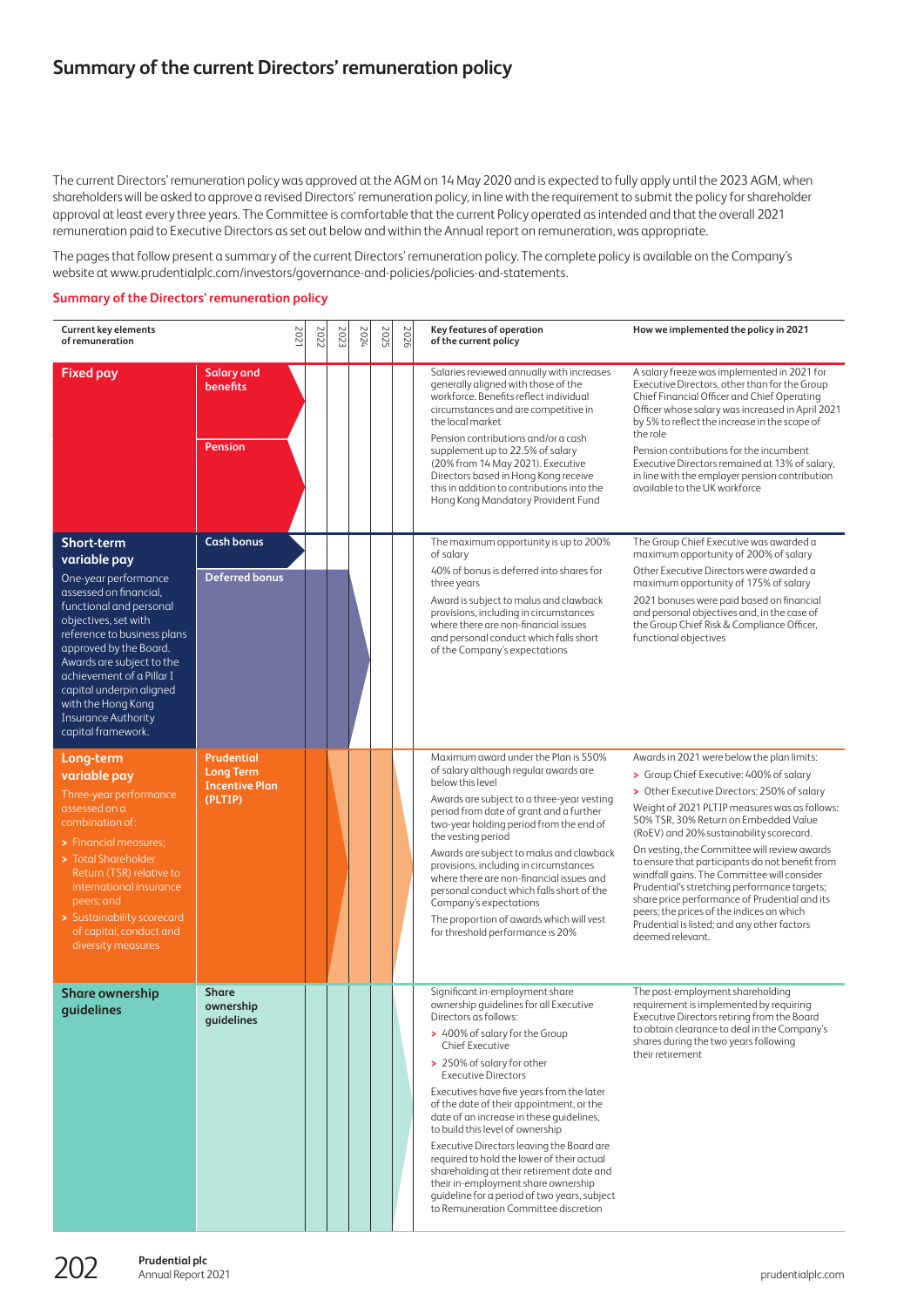## Strategic report **Strategic report**

#### **Principles underlying the policy**

When determining the 2020 Directors' remuneration policy, the Committee had regard to a number of key principles as illustrated below:

| <b>Current key elements</b><br>of remuneration | How we implemented the policy in 2021                                                                                                                                                                                                                                                                                                                                                                                                  |
|------------------------------------------------|----------------------------------------------------------------------------------------------------------------------------------------------------------------------------------------------------------------------------------------------------------------------------------------------------------------------------------------------------------------------------------------------------------------------------------------|
| <b>Simplicity</b>                              | The Committee is comfortable that the current remuneration structure is simple as it consists of fixed<br>remuneration, annual and long-term incentives only.                                                                                                                                                                                                                                                                          |
|                                                | This structure is largely unchanged from our previous policy. Stakeholders are familiar with the operation<br>of reward arrangements and there is a demonstrable link between performance and reward outcome.                                                                                                                                                                                                                          |
| <b>Risk</b>                                    | The Group Risk Committee formally provides advice to the Committee on risk management considerations<br>to inform decisions over bonus payments and long-term incentive vesting levels.                                                                                                                                                                                                                                                |
|                                                | The policy provides the Committee with substantial flexibility to adjust incentive outcomes, to reduce or<br>cancel unvested awards and to reclaim both bonus and long-term incentive payments. The Committee's<br>discretionary powers have been formalised and additional malus and clawback triggers for personal conduct<br>introduced in relation to the AIP and PLTIP to take into account non-financial and individual factors. |
|                                                | The time horizon for our long-term incentives extends for five years, including the holding period on awards.                                                                                                                                                                                                                                                                                                                          |
|                                                | There are currently significant in-employment share ownership guidelines for all Executive Directors providing<br>a material connection to the sustained success of the Company. Executives have five years from the later of<br>the date of their appointment, or the date of an increase in these guidelines, to build this level of ownership.                                                                                      |
|                                                | A post-employment shareholding requirement for Executive Directors provides continued alignment with<br>the success of the Company and stakeholder interests even after leaving the Board. This obligation will be<br>implemented by requiring Executive Directors retiring from the Board to obtain clearance to deal in the<br>Company's shares during the two years following their retirement.                                     |
| <b>Alignment to culture</b>                    | New and existing Executive Directors are offered pension benefits of 13 per cent of salary, aligned with the<br>employer pension contribution available to the UK workforce.                                                                                                                                                                                                                                                           |
|                                                | The conduct measure in the PLTIP rewards for appropriate management action and ensures that there are<br>no significant conduct/culture/governance issues that result in significant capital add-ons or material fines.<br>The new carbon reduction measure in the PLTIP is aligned to the ESG strategy and recognises the Group's<br>commitment in this area.                                                                         |
|                                                | The pay arrangements for Executive Directors are aligned with those of the senior leadership team.                                                                                                                                                                                                                                                                                                                                     |
|                                                | The vesting period attached to the long-term incentives reflects the time horizon of the business plan.<br>The additional post-vesting holding period and post-employment shareholding requirement strengthens<br>the community of interests between Executives and other stakeholders.                                                                                                                                                |
| <b>Clarity</b>                                 | The Committee has consulted with the Company's largest shareholders and their advisers on the current<br>policy and executive pay decisions before they are implemented.                                                                                                                                                                                                                                                               |
|                                                | Details on Executive Director pay are clearly set out in the Annual report on remuneration.                                                                                                                                                                                                                                                                                                                                            |
| Proportionality                                | There are no incentive awards for below threshold performance. Financial targets are set against the<br>Board-approved Plan.                                                                                                                                                                                                                                                                                                           |
|                                                | Under the PLTIP, 20 per cent of each portion of the award will vest for achieving threshold performance.                                                                                                                                                                                                                                                                                                                               |
|                                                | The Committee approves the termination arrangements of Executive Directors to ensure that there is no<br>reward for failure.                                                                                                                                                                                                                                                                                                           |
|                                                | The PLTIP leaver rules are another safeguard that there is no reward for failure under this plan.                                                                                                                                                                                                                                                                                                                                      |
|                                                | The Committee's discretionary powers have been formalised and additional malus and clawback triggers<br>for personal conduct introduced in relation to the AIP and PLTIP to take into account non-financial and<br>individual factors.                                                                                                                                                                                                 |
| Predictability                                 | The levels of awards under incentive arrangements to Executive Directors at threshold, on-target and<br>maximum performance points are clearly defined and presented in relevant sections of this report.                                                                                                                                                                                                                              |

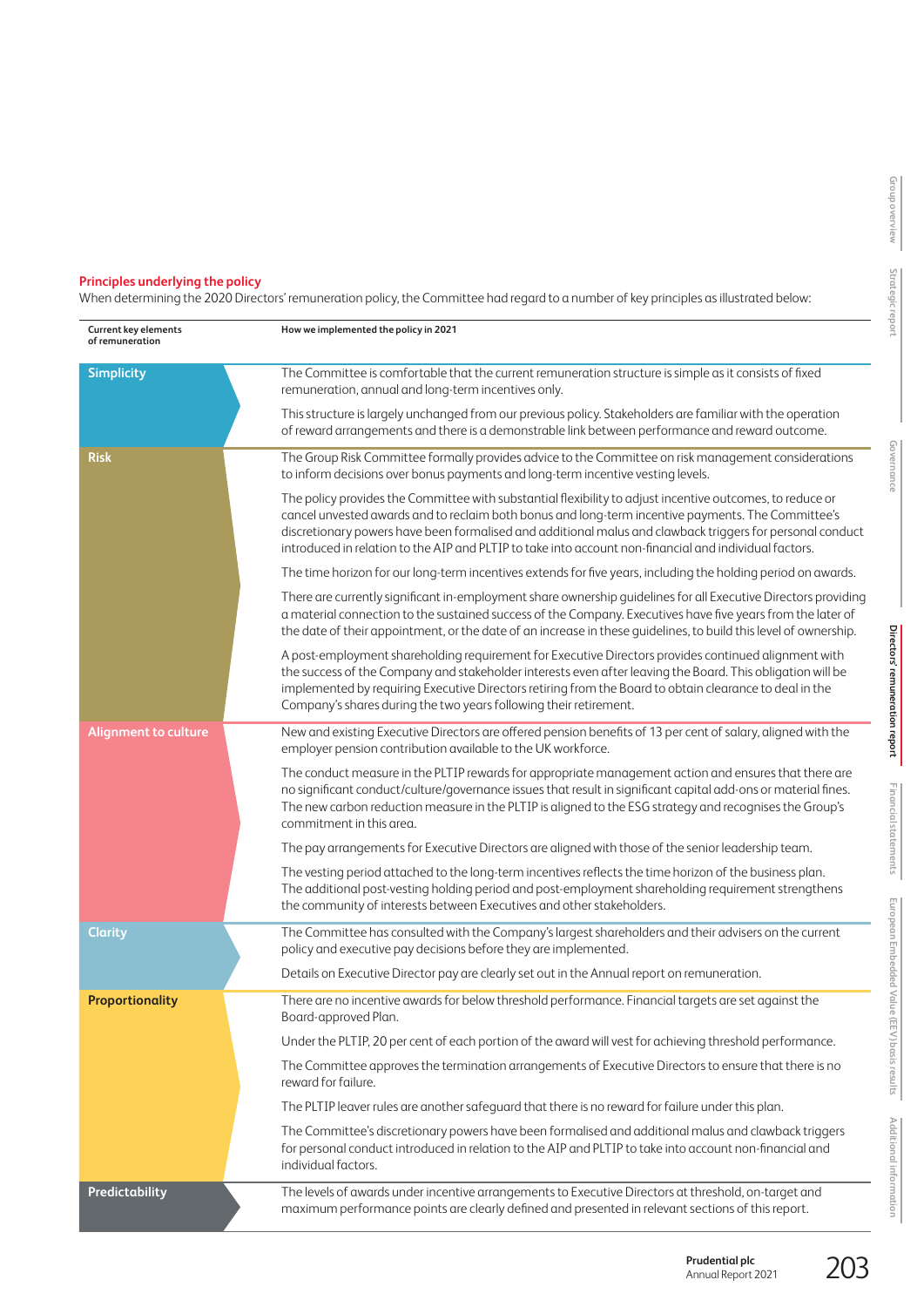#### **Membership and 2021 meeting attendance**

| <b>Committee Members</b>               | 2021 Meetings |
|----------------------------------------|---------------|
| Anthony Nightingale CMG SBS JP (Chair) | 8/10          |
| Thomas Watjen                          | 10/10         |
| Kai Nargolwala <sup>1</sup>            | 5/6           |
| Fields Wicker-Miurin <sup>2</sup>      | 9/10          |
| Amy $Yip3$                             | 4/4           |
| The Hon. Philip Remnant CBE FCA        | 9/10          |
| David Law ACA <sup>4</sup>             | 9/9           |
| Chua Sock Koong <sup>5</sup>           | 4/4           |

#### **Regular attendees**

- **> Chair**
- **> Group Chief Executive**
- **> Company Secretary**
- **> Group Human Resources Director**
- **> Director of Group Reward and Employee Relations**
- **> Remuneration Committee Adviser**

#### **Notes**

- 1 Kai Nargolwala stepped down from the Remuneration Committee on 13 May 2021.
- 2 Fields Wicker-Miurin stepped down from the Remuneration Committee on 31 December 2021.
- 3 Amy Yip stepped down from the Remuneration Committee on 3 March 2021.
- 4 David Law joined the Remuneration Committee on 4 February 2021.
- 5 Chua Sock Koong joined the Remuneration Committee on 12 May 2021.

#### **Role and responsibilities**

The role and responsibilities of the Committee are set out in its terms of reference, which are reviewed by the Committee and approved by the Board on a periodic basis, and which can be found on the Company's website at https://www.prudentialplc.com/~/media/Files/P/Prudential-V3/ content-pdf/gremco-tor-at-01-01-2022.pdf. The Committee's role is to assist the Board in meeting its responsibilities regarding the determination, implementation and operation of the overall remuneration policy for the Group, including the remuneration of the Chair of the Board, Executive Directors, Group Executive Committee members and the Company Secretary, as well as overseeing the remuneration arrangements of other staff within its purview. In 2021, the Committee met seven times and also dealt with a number of matters by email circulation.

The principal responsibilities of the Committee set out in their terms of reference and discharged during 2021 were:

- **>** Approving the operation of performance-related pay schemes operated for the Executive Directors, other members of the Group Executive Committee and the Company Secretary, and determining the targets and individual payouts under such schemes;
- **>** Reviewing the operation and awards made under all share plans requiring approval by the Board and/or the Company's shareholders. Specifically, during 2021, this included approving the remuneration section of the Demerger Agreement and all related adjustments to pay and performance schemes;
- **>** Monitoring compliance of the Chair and Executive Directors and other members of the Group Executive Committee with share ownership guidelines;
- **>** Reviewing and approving individual packages for the Executive Directors and other members of the Group Executive Committee, and the fees of the Chair. Similarly, reviewing and approving fees for the Non-executive Directors of the Group's material subsidiaries;
- **>** Reviewing workforce remuneration practices and related policies across the Group when setting the remuneration policy for Executive Directors, as well as the alignment of incentives and awards with culture;
- **>** Reviewing and approving the content and format of the UK gender pay gap report;
- > Monitoring the remuneration and risk management implications of remuneration of senior executives across the Group and other selected roles; and
- **>** Overseeing the implementation of the Group remuneration policy for roles within the scope of the specific arrangements referred to in the Hong Kong IA GWS Framework.

The Chair and the Group Chief Executive attend meetings by invitation. The Committee also had the benefit of advice from:

- **>** Group Chief Risk and Compliance Officer;
- **>** Group Chief Financial Officer and Chief Operating Officer;
- **>** Group Human Resources Director; and
- **>** Director of Group Reward and Employee Relations.

Individuals are not present when their own remuneration is discussed and the Committee is always careful to manage potential conflicts of interest when receiving views from Executive Directors or senior management about executive remuneration proposals.

As part of our broader programme of shareholder engagement, the Chair of the Committee held meetings with shareholders and the principal advisory bodies to discuss decisions taken in respect of the Executive Directors' remuneration arrangements for 2022. We have had the benefit ofsubstantive feedback from 50 per cent of our shareholder register and are pleased that the majority of shareholders and advisory bodies who provided input were supportive of our proposals and commended the manner in which we conducted the consultation process.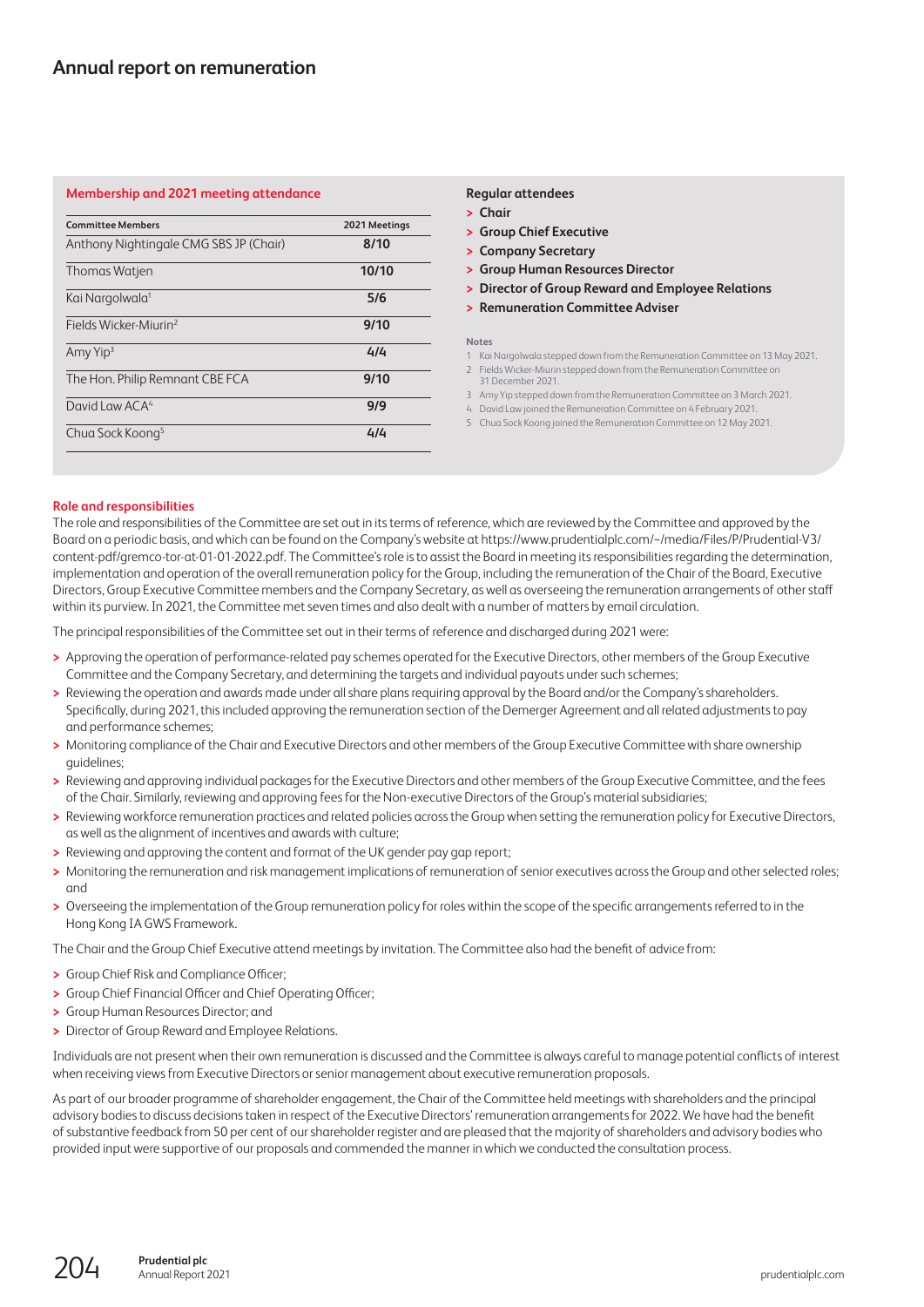During 2021, Deloitte LLP was the independent remuneration adviser to the Committee. Deloitte was re-appointed by the Committee in 2021 following a competitive tender process. As part of this process, the Committee considered the services that Deloitte provided to Prudential and its competitors, as well as other potential conflicts of interest. Deloitte is a member of the Remuneration Consultants' Group and voluntarily operates under their code of conduct when providing advice on executive remuneration in the UK. Deloitte regularly meets with the Chair of the Committee without management present. The Committee is comfortable that the Deloitte engagement partner and team providing remuneration advice to the Committee do not have connections with Prudential that may impair their independence and objectivity. The total fees paid to Deloitte for the provision of independent advice to the Committee in 2021 were £81,250 charged on a fixed fee as well as time and materials basis. During 2021, Deloitte provided Prudential management advice on remuneration, digital and technology, taxation, internal audit, global mobility, risk and regulatory matters. Remuneration advice is provided by an entirely separate team within Deloitte.

In addition, in 2021 the Committee and management commissioned a large scale research project by Aon, which included analysis of remuneration trends and structures across a number of sectors and geographies. The total cost of this project, including analysis and data provided in respect of executives below Board, was US\$117,700 charged on a fixed fee basis. Aon were selected and appointed by management. The Committee is comfortable that the advice received was objective and independent. During 2021, Aon provided other parts of the Group management advice on staff salary data, insurance services and asset management consulting services.

In 2021 the Board conducted an evaluation of its effectiveness which included an assessment of the Remuneration Committee. The evaluation confirmed that the Committee continued to operate effectively during the year.

#### **Remuneration decisions taken in relation to the demerger**

The Jackson business demerged from the Group with effect from 13 September 2021. The Committee established a set of principles, consistent with that applied on the 2019 demerger of M&G, to underpin decisions on remuneration relating to the demerger with Jackson, including:

- **>** Executives should not be advantaged or disadvantaged by the demerger;
- **>** The value of outstanding awards and their key terms (release dates, holding periods, malus and clawback provisions) should be unaffected;
- **>** Where performance conditions need to be revised, the new conditions should be no more or less stretching than those originally attached to the awards; and
- **>** Where the Committee has applied discretion, this will be disclosed clearly.

These principles formed the basis for the treatment of outstanding share awards which was set out in the Shareholder Circular published on 6 August 2021 and approved by shareholders at the August 2021 General Meeting. In summary, employees of Prudential plc (including the Executive Directors of the Company) received the demerger dividend on their outstanding deferred bonus and long-term incentive awards in the form of additional Prudential plc shares which will be released on the same timetable and on the same basis as their original share awards. The Committee decided that it was appropriate that, wherever possible, executives should be rewarded in the shares of the business which they continue to lead. For awards under UK all-employee share plans, the treatment was in line with the relevant rules and regulations.

#### **Adjusting the AIP and in-flight PLTIP performance conditions**

At the time of the demerger, the 2021 AIP financial targets were adjusted to exclude the Jackson business for the remainder of the year.

The Committee decided that the financial targets for the 2019 and 2020 PLTIP awards should be adjusted to exclude the Jackson components ofthe Plan on which the targets were based, with effect from the date of the demerger, in order to appropriately account for the period that Jackson were not part of the Group. The revised targets will be disclosed in the remuneration report for the year in which the awards vest.

The 2021 PLTIP award targets exclude Jackson performance, with the exception of the 'conduct' measure in the sustainability scorecard which includes Jackson until the point of demerger.

No changes have been made to the TSR peer groups for any outstanding PLTIP awards held by Prudential plc staff. The TSR peer group was revised ahead of 2021 awards being made in order to reflect the post-demerger footprint of the Group.

#### **Demerger share calculation**

At the time of the demerger of Jackson from Prudential plc shareholders received one share in Jackson for every forty shares they hold in Prudential plc. The Committee approved the approach to converting the demerger dividend into additional Prudential plc shares and ADRs for those with outstanding awards at the date of the demerger. Prudential plc employees who held awards over Prudential shares or ADRs therefore received the value of the demerger dividend in the form of additional Prudential plc shares or ADRs respectively. These additional shares/ADRs will vest on the same timetable and on the same basis as the original award.

The Committee considered a number of approaches for converting the demerger dividend into additional Prudential plc shares/ ADRs. It decided to determine the number of additional Prudential plc shares/ADRs to be awarded as a dividend by dividing the value of Jackson shares (based on the volume weighted average price realised through the bulk sale of Jackson shares immediately following demerger date) by the Prudential plc share price averaged over the first ten days of Jackson's regular trading on the NYSE. This approach ensured alignment between the value that our employees and our shareholders realised from the demerger.

#### **TSR calculation**

The Committee determined that the calculation of TSR for in-flight PLTIP awards should be adjusted to reflect the demerger of Jackson. Thisinvolved the application of an adjustment factor calculated in line with standard methodologies.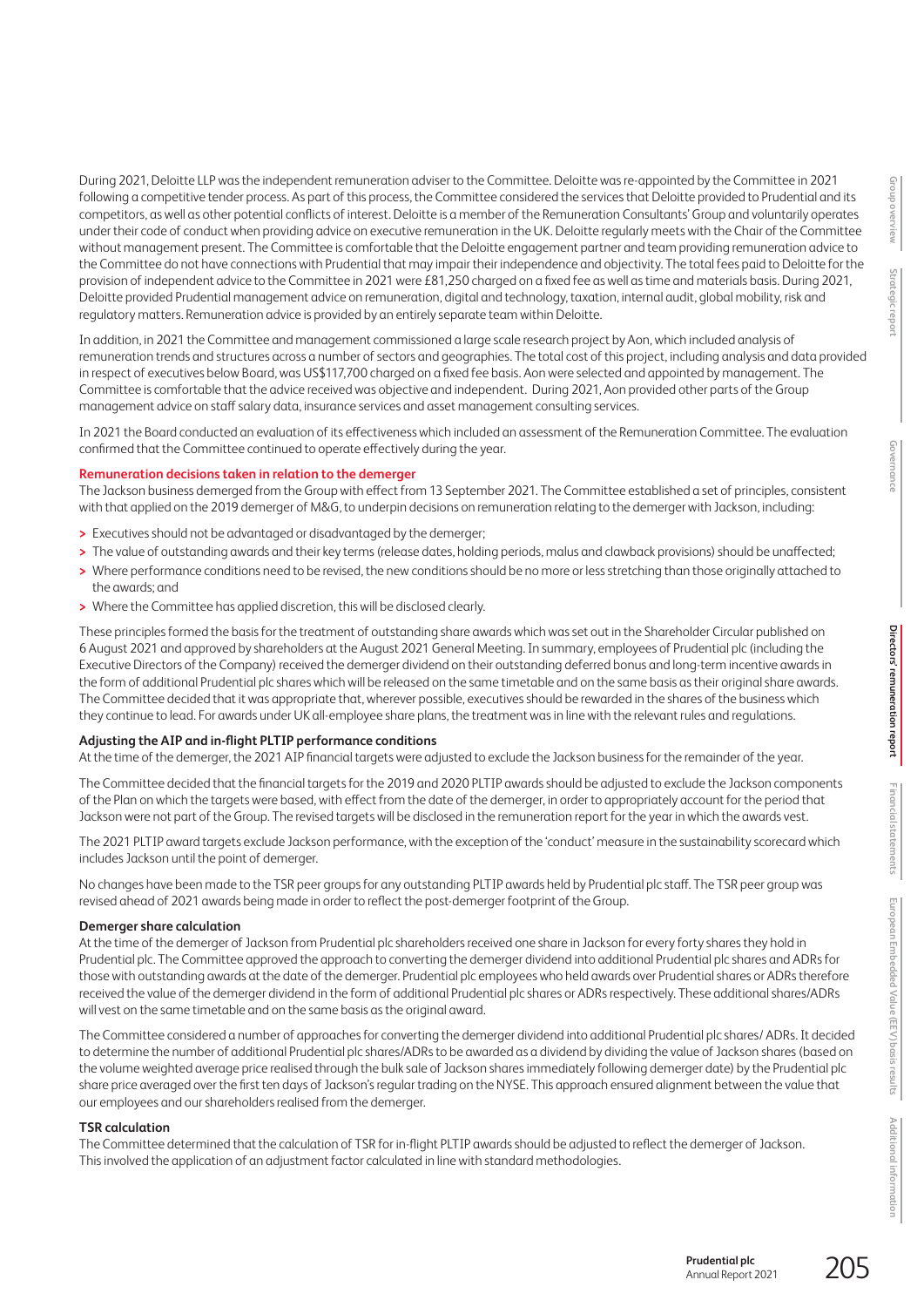#### **Table of 2021 Executive Director total remuneration (the 'single figure')**

| \$000s (unless stated)    | 2021<br>salary | 2021<br>taxable<br>benefits <sup>*</sup> | 2021<br>total<br>bonus <sup>†</sup> | 2021<br><b>PLTIP</b><br>releases $#$ | 2021<br>pension<br>benefits <sup>§</sup> | <b>Total 2021</b><br>fixed<br>remuneration <sup>1</sup> | <b>Total 2021 remuneration</b><br>variable<br>remuneration <sup>~</sup> | <b>Total 2021</b><br>the 'single<br>figure' | <b>Total 2021</b><br>remuneration<br>the 'single<br>figure' in<br>GBP (£000)# |
|---------------------------|----------------|------------------------------------------|-------------------------------------|--------------------------------------|------------------------------------------|---------------------------------------------------------|-------------------------------------------------------------------------|---------------------------------------------|-------------------------------------------------------------------------------|
| Mark FitzPatrick          | 1.085          | 275                                      | .860                                | 536                                  | 141                                      | 1.501                                                   | 2.396                                                                   | 3,897                                       | 2,832                                                                         |
| James Turner <sup>1</sup> | 943            | 646                                      | 1.629                               | 450                                  | 125                                      | 1.714                                                   | 2.079                                                                   | 3.793                                       | 2.757                                                                         |
| Mike Wells                | 1.581          | 463                                      | 3.057                               | .296                                 | 205                                      | 2.249                                                   | 4.353                                                                   | 6.602                                       | 4.799                                                                         |
| Total                     | 3.609          | .384                                     | 6.546                               | 2.282                                | 471                                      | 5.464                                                   | 8.828                                                                   | 14.292                                      | 10,388                                                                        |

Benefits include (where provided) the cost of providing the use of a car and driver, medical insurance, security arrangements, relocation/expatriate benefits and shares awarded due to participation in the Share Incentive Plan (SIP).

† The total value of the bonus, comprising both the 60 per cent delivered in cash and 40 per cent bonus deferred into Prudential plc shares for three years. The deferred part of the bonus is subject to malus and clawback in accordance with the malus and clawback policies, but no further performance conditions.

‡ In line with the regulations, the estimated value of the 2021 PLTIP releases for all Executive Directors has been calculated based on the average share price over the last three months of 2021 (£14.00/US\$19.26) and includes the accumulated dividends delivered in the form of shares. The Committee's approach to determining the level of vesting for this award is set out in the 'Remuneration in respect of performance periods ending in 2021' section. The number of Prudential plc shares under award has been adjusted to take account of the Jackson demerger in line with the approach set out in the section on 'Remuneration decisions taken in relation to the demerger'. As set out in the 2019 Annual Report, these awards have previously been adjusted on the demerger of M&G. The actual value of vesting PLTIP awards, based on the share price on the date awards are released, will be shown in the 2022 report. Due to the share price depreciation over the vesting period, the estimated value per share of the 2019 PLTIP awards is 9.1% lower than the value per share at grant. As a result, no value is attributable to share price appreciation. No adjustment to vesting levels has been proposed as a result of the share price depreciation.

§ 2021 pension benefits include cash supplements for pension purposes and contributions into defined contribution schemes as outlined in the 'pension benefit entitlement' section. ~Total fixed remuneration includes salary, taxable benefits and pension benefits. Total variable remuneration includes total bonus and PLTIP releases.

^Each remuneration element is rounded to the nearest \$1,000 and totals are the sum of these rounded figures. Total remuneration is calculated using the methodology prescribed by Schedule 8 of Statutory Instrument 2013 No. 1981 – The Large and Medium-sized Companies and Groups (Accounts and Reports) (Amendment) Regulations 2013. Total 2021 remuneration has been converted to US dollars using the exchange rate of 0.7269 for GBP and 7.7728 for HKD. Exchange rate fluctuations will therefore impact the reported value.

#Total 2021 remuneration has been converted to GBP using the exchange rate of 0.7269 USD to 1 GBP.

**Note**

1 Mr Turner is paid in HK dollars, while Messrs Wells and FitzPatrick are paid in sterling.

#### **Table of 2020 Executive Director total remuneration (the 'single figure')**

| \$000s (unless stated)    | 2020<br>salary | 2020<br>taxable<br>benefits <sup>*</sup> | 2020<br>total<br>bonus <sup>†</sup> | 2020<br><b>PLTIP</b><br>releases $†$ | 2020<br>pension<br>benefits <sup>§</sup> | Total 2020<br>fixed<br>remuneration~ | <b>Total 2020 remuneration</b><br>variable<br>remuneration <sup>~</sup> | the 'single<br>figure' | Total 2020<br><b>Total 2020 remuneration</b><br>the 'single<br>figure' in<br>GBP (£000)# |
|---------------------------|----------------|------------------------------------------|-------------------------------------|--------------------------------------|------------------------------------------|--------------------------------------|-------------------------------------------------------------------------|------------------------|------------------------------------------------------------------------------------------|
| Mark FitzPatrick          | 980            | 239                                      | 1,186                               | 1.773                                | 171                                      | 1.390                                | 2,959                                                                   | 4.349                  | 3,391                                                                                    |
| James Turner <sup>1</sup> | 950            | 643                                      | 1.322                               | 919                                  | 169                                      | 1.762                                | 2,241                                                                   | 4.003                  | 3,122                                                                                    |
| Mike Wells                | 1.481          | 388                                      | 1.355                               | 4,286                                | 258                                      | 2.127                                | 5.641                                                                   | 7.768                  | 6,057                                                                                    |
| Total                     | 3.411          | .270                                     | 3.863                               | 6.978                                | 598                                      | 5.279                                | 10.841                                                                  | 16.120                 | 12,570                                                                                   |

Benefits include (where provided) the cost of providing the use of a car and driver, medical insurance, security arrangements, relocation/expatriate benefits and shares awarded due to participation in the Share Incentive Plan (SIP).

† The total value of the bonus, comprising both the 60 per cent delivered in cash and 40 per cent bonus deferred into Prudential plc shares for three years. The deferred part of the bonus is subject to malus and clawback in accordance with the malus and clawback policies, but no further performance conditions.

‡ In line with the regulations, the value of the 2020 PLTIP releases for all Executive Directors has been calculated using the share price at vesting of £14.9984 and includes the accumulated dividends delivered in the form of shares. The number of Prudential plc shares under award have been adjusted in line with the approach set out in the section on 'Remuneration decisions taken in relation to the demerger' in the 2019 Annual Report. Due to the share price depreciation over the vesting period, the estimated value per share of the 2018 PLTIP awards is 16.5 per cent lower than the value per share at grant. As a result, no value is attributable to share price appreciation. No adjustment to vesting levels has been proposed as a result of the share price depreciation.

§ 2020 pension benefits include cash supplements for pension purposes and contributions into defined contribution schemes as outlined in the 'pension benefit entitlement' section

~Total fixed remuneration includes salary, taxable benefits and pension benefits. Total variable remuneration includes total bonus and PLTIP releases. ^Each remuneration element is rounded to the nearest \$1,000 and totals are the sum of these rounded figures. Total remuneration is calculated using the methodology prescribed by Schedule 8 of Statutory Instrument 2013 No. 1981 – The Large and Medium-sized Companies and Groups (Accounts and Reports) (Amendment) Regulations 2013. Total 2020 remuneration has been

converted to US dollars using the exchange rate of 0.7798 for GBP and 7.7560 for HKD. Exchange rate fluctuations will therefore impact the reported value.

#Total 2020 remuneration has been converted to GBP using the exchange rate of 0.7798 for GBP.

#### **Note**

1 Mr Turner is paid in HK dollars, while Messrs Wells and FitzPatrick are paid in sterling.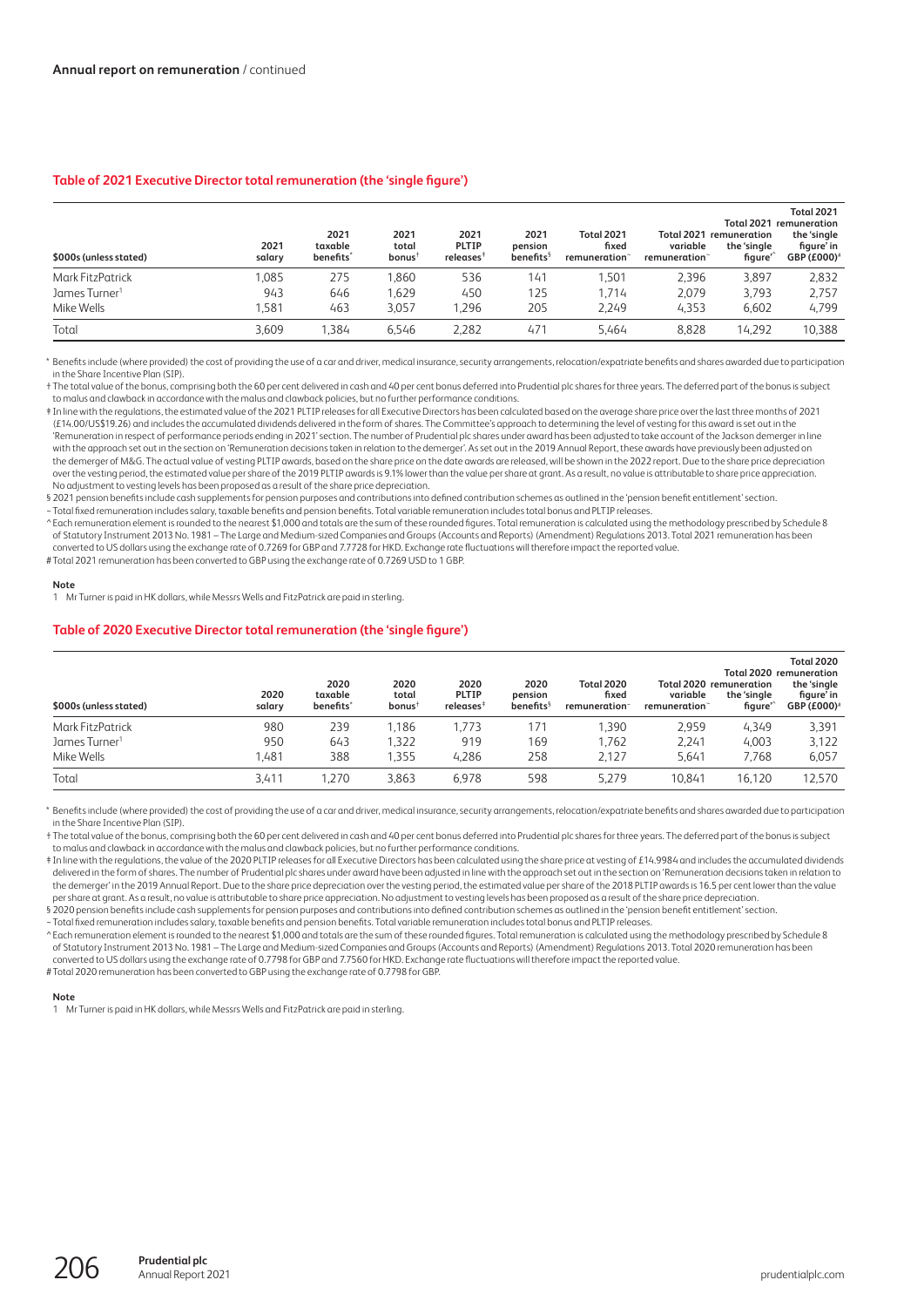#### **Remuneration in respect of performance in 2021**

#### **Base salary**

No salary increases were awarded to Executive Directors with effect from January 2021. However, the scope of the role of the Group Chief Financial Officer and Chief Operating Officer was expanded in April 2021 to include oversight of the Group's investment processes and governance in addition to his previous responsibilities. The Hong Kong IA has also asked that he is designated as a Key Person in a Control Function with responsibility for the Financial Control function. The scope of Mr FitzPatrick's role was previously increased in 2019 to include the Chief Operating Officer responsibilities without an increase in remuneration. Having considered these developments, the Committee decided to award a 5 per cent salary increase for Mr FitzPatrick with effect from 1 April 2021.

As a result, Executive Directors received the following salaries in 2021:

| <b>Executive Director</b>                                                   | 2021 salary<br>(local currency)<br>from 1 January 2021 | 2021 salary<br>$(USD)1$ from<br>1 January 2021 | 2021 salary<br>(local currency)<br>from 1 April 2021 | 2021 salary<br>$(USD)1$ from<br>1 April 2021 |
|-----------------------------------------------------------------------------|--------------------------------------------------------|------------------------------------------------|------------------------------------------------------|----------------------------------------------|
| Mark FitzPatrick, Group Chief Financial Officer and Chief Operating Officer | £760,000                                               | \$1,046,000                                    | £798.000                                             | \$1,098,000                                  |
| James Turner, Group Chief Risk and Compliance Officer                       | HK\$7.330.000                                          | \$943,000                                      | No change                                            |                                              |
| Mike Wells, Group Chief Executive                                           | £1.149.000                                             | \$1,581,000                                    | No change                                            |                                              |

#### **Note**

1 2021 salaries were converted to US dollars using an exchange rate of 0.7269 for GBP and 7.7728 for HKD. All salaries are rounded to the nearest \$1,000/£1,000 or HKD 10,000.

#### **Pension benefit entitlements**

Pension benefit arrangements for 2021 are set out in the table below. The employer pension contribution available to the UK workforce is 13 per cent of salary.

| <b>Executive Director</b>       | 2021 pension benefit                                                                                                                             | Life assurance provision                                                       |
|---------------------------------|--------------------------------------------------------------------------------------------------------------------------------------------------|--------------------------------------------------------------------------------|
| James Turner                    | Pension supplement in lieu of pension of 13 per cent of salary<br>and a HKD18,000 employer payment to the Hong Kong<br>Mandatory Provident Fund. | Eight times salary.                                                            |
| Mark FitzPatrick and Mike Wells | Pension supplement in lieu of pension of 13 per cent of salary.                                                                                  | Four times salary plus an additional four times<br>salary dependants' pension. |

#### **Annual bonus outcomes for 2021**

#### *Target setting*

For 2021, financial AIP metrics comprise 80 per cent of the bonus opportunity for all Executive Directors apart from the Group Chief Risk and Compliance Officer, for whom this accounts for 40 per cent of the bonus opportunity. The performance ranges are based on the annual business plans approved by the Board and reflect the ambitions of the Group, in the context of anticipated market conditions. The financial element of Executive Directors' 2021 bonuses was determined by the achievement of four Group measures, namely adjusted operating profit, operating free surplus generation, EEV new business profit and cash flow, which are aligned to the Group's growth and cash generation focus.

Personal objectives comprise 20 per cent of the bonus opportunity for all Executive Directors. These objectives were established at the start of the year and reflect the Company's Strategic Priorities set by the Board. For 2021, Executive Directors had two shared strategic objectives linked to developing and embedding the Group's ESG strategic framework and completing the separation of Jackson from the Group.

Functional objectives account for the remaining 40 per cent of the Group Chief Risk and Compliance Officer's bonus opportunity. These are based on the Group Risk Plan and are developed with input from the Chair of the Group Risk Committee.

AIP payments are subject to meeting minimum capital thresholds which are aligned to the Group risk framework and appetites (as adjusted for any Group Risk Committee approved counter-cyclical buffers), as described in the Group Chief Risk and Compliance Officer's report section of this report.

The Committee seeks advice from the Group Risk Committee on risk management considerations to inform decisions about remuneration architecture and performance measures to ensure that risk management, culture and conduct are appropriately reflected in the design and operation of Executive Directors' remuneration.

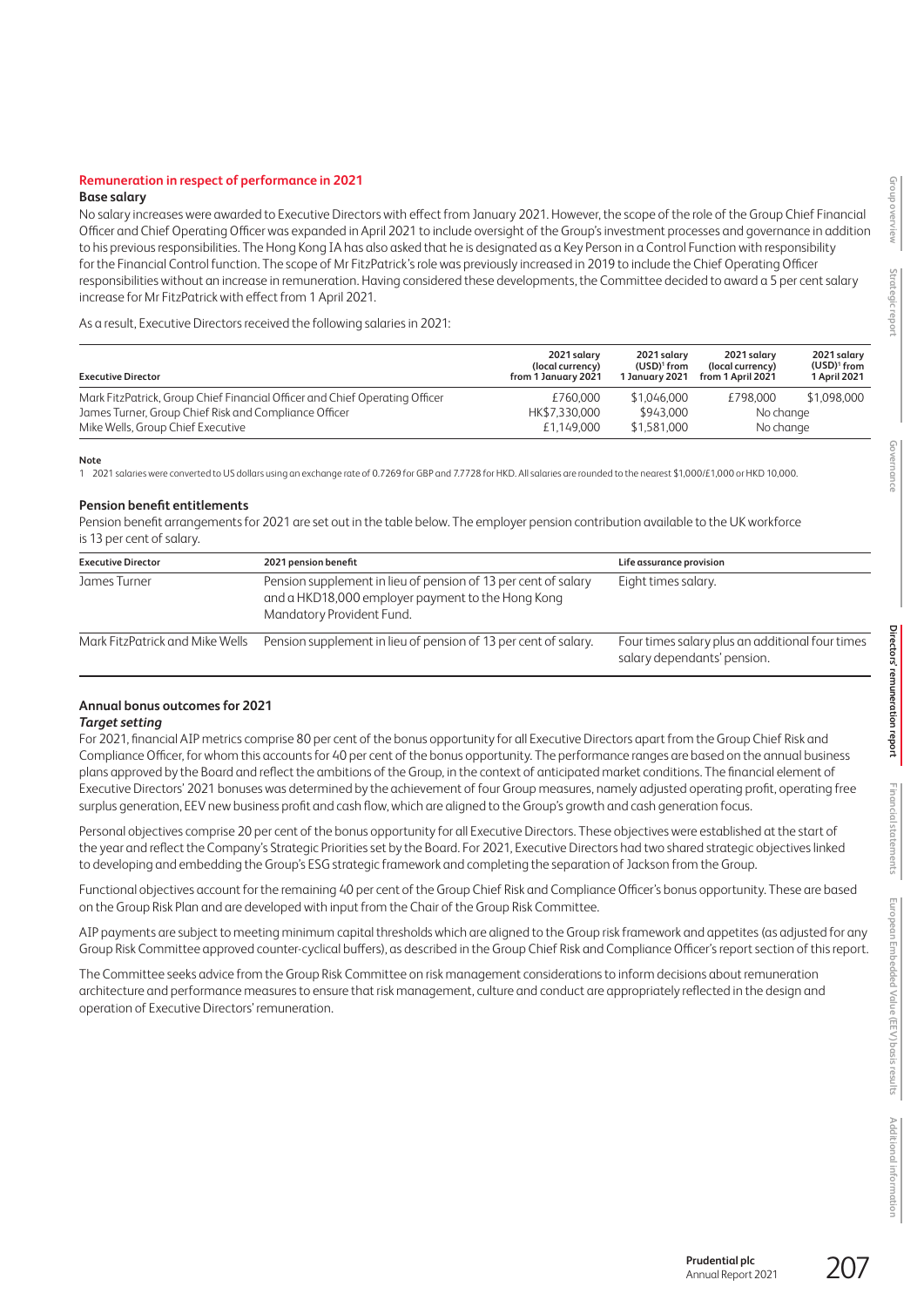#### *Performance assessment*

The Committee determines the overall value of the bonus, taking account of the inputs described above and any other factors which it considers relevant.

The Committee considered a report from the Group Chief Risk and Compliance Officer which had been approved by the Group Risk Committee. Thisreport confirmed that the 2021 results were achieved within the Group's and businesses' risk framework and appetite. The Group Chief Risk and Compliance Officer also considered the effectiveness of risk management and internal controls, and specific actions taken to mitigate risks, particularly where these may be at the expense of profits or sales. The report also confirmed that the Group met minimum capital thresholds which were aligned to the Group risk framework and appetites. The Committee took into account this advice when determining AIP outcomes for Executive Directors.

The table below illustrates the weighting of performance measures for 2021 and the level of achievement under the AIP:

| <b>Executive Director</b>  |                                | <b>Weighting of measures</b><br>(% of total bonus opportunity) |                        | Achievement against performance measures<br>(% of maximum for each component) | 2021 AIP outcome <sup>1</sup><br>(% of total bonus |                        |                |
|----------------------------|--------------------------------|----------------------------------------------------------------|------------------------|-------------------------------------------------------------------------------|----------------------------------------------------|------------------------|----------------|
|                            | Group<br>financial<br>measures | <b>Functional</b><br>objectives                                | Personal<br>objectives | Group<br>financial<br>measures                                                | <b>Functional</b><br>objectives                    | Personal<br>objectives | opportunity)   |
| Mark FitzPatrick           | 80%                            |                                                                | 20%                    | 98.4%                                                                         | -                                                  | 96.4%                  | 98.0%          |
| James Turner<br>Mike Wells | 40%<br>80%                     | 40%                                                            | 20%<br>20%             | 98.4%<br>98.4%                                                                | 98.8%<br>$\overline{\phantom{0}}$                  | 99.2%<br>90.0%         | 98.7%<br>96.7% |

#### **Note**

1 All bonus awards are subject to 40 per cent deferral for three years and the deferred bonus will be paid in Prudential plc shares.

#### *Financial performance*

The Committee reviewed performance against the performance ranges at its meeting in February 2022. Group adjusted operating profit and Group free surplus generation were approaching the stretch target established by the Board. Life new business profit and Group cash flow achievement exceeded the stretching targets established by the Board.

The level of performance required for threshold, plan and maximum payment against the Group's 2021 AIP financial measures and the results achieved are set out below:

| 2021 AIP measure                       | Weighting | Threshold<br>\$m\$ | Taraet<br>(Sm) | <b>Stretch taraet</b><br>(Sm) | Achievement<br>$(\mathsf{Sm})$ |
|----------------------------------------|-----------|--------------------|----------------|-------------------------------|--------------------------------|
| Group adjusted operating profit        | 25%       | 4.882              | 5.278          | 5.674                         | 5.616                          |
| Group operating free surplus generated | 30%       | .726               | 1.866          | 2.006                         | 2.087                          |
| Group cash flow                        | 10%       | (348)              | g,             | 154                           | 394                            |
| Group EEV new business profit          | 35%       | 2.163              | 2.472          | 2.534                         | 2,526                          |

#### *Personal performance*

A proportion of the annual bonus for each Executive Director is based on the achievement of personal objectives including:

- **>** The executive meeting their individual conduct and customer measures;
- **>** The executive's contribution to Group strategy as a member of the Board; and
- **>** Specific goals related to the function for which they are responsible and progress on major projects.

At the end of the year, the Committee considered the performance of all executives against objectives established at the start of the year. At its meeting in February 2022, it concluded that 2021 had seen the execution of significant strategic objectives, as described in the Strategic report. These achievements reflect Executive Directors' high level of performance against their 2021 personal objectives. All executives met their individual conduct measures and each Executive Director made a significant contribution to the achievement of Group strategy during 2021.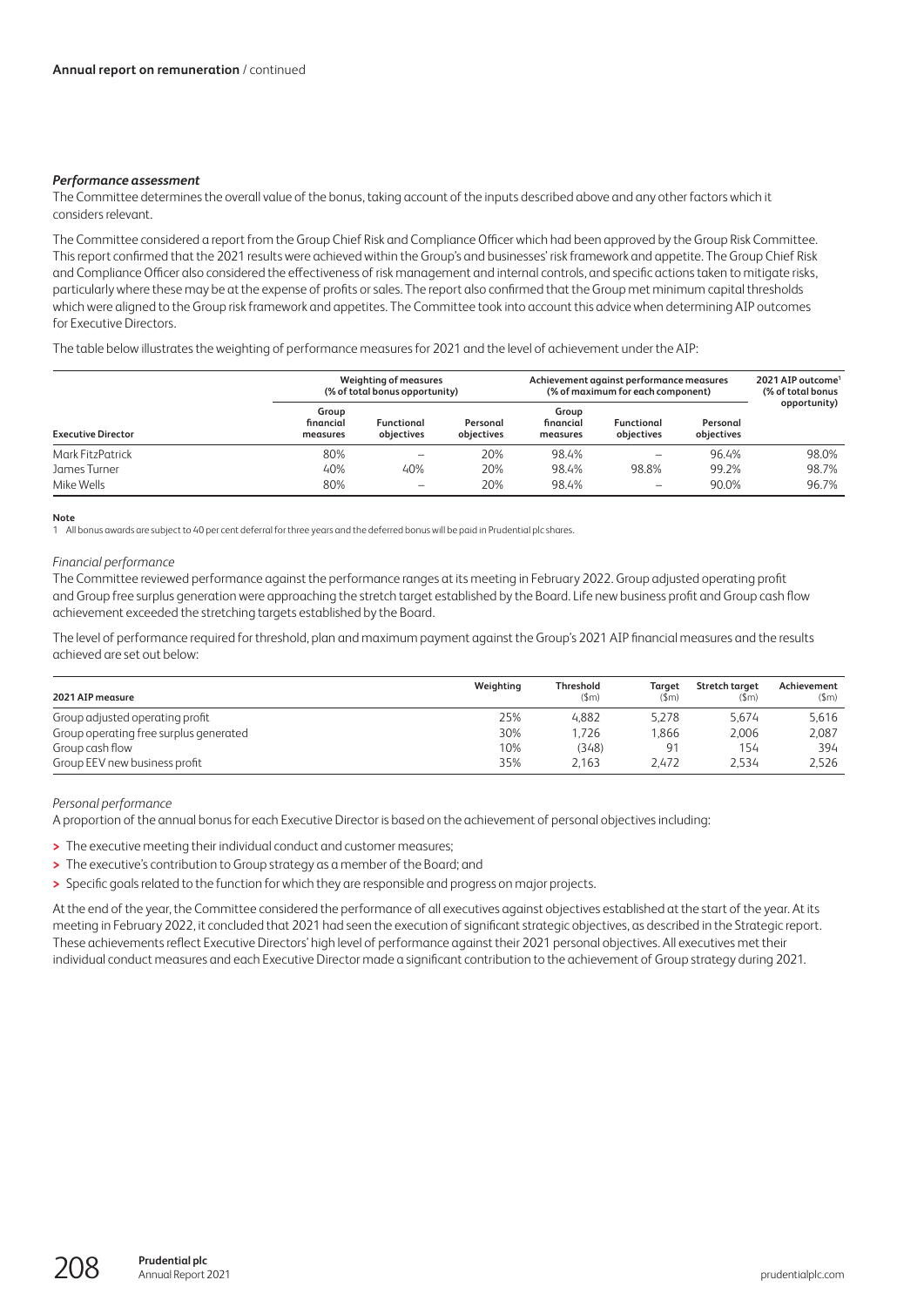The below summarises performance against the personal objectives and strategic priorities for the current Executive Directors:

*Shared strategic objectives*

| 2021 key strategic objective                                                                                                                                                                                                       | Achievement                                                                                                                                                                                                                                                                                                                                                                                                                                                                     | Performance relative to target                          |
|------------------------------------------------------------------------------------------------------------------------------------------------------------------------------------------------------------------------------------|---------------------------------------------------------------------------------------------------------------------------------------------------------------------------------------------------------------------------------------------------------------------------------------------------------------------------------------------------------------------------------------------------------------------------------------------------------------------------------|---------------------------------------------------------|
| <b>ESG</b> - climate and diversity<br>Develop and embed the Group's<br>ESG strategic framework, with a                                                                                                                             | The ESG framework was embedded at both functional and local<br>business levels and the Prudential Sustainability Advisory Group<br>was established.                                                                                                                                                                                                                                                                                                                             | Above target level, approaching<br>stretch target level |
| particular focus on:<br>> initiatives to improve<br>accessibility to health and<br>financial security;<br>> managing the Group's exposure<br>to climate-related risks and<br>opportunities; and<br>> its actions as a consequence, | In May 2021, the Group set a target to become a net zero 2050 asset<br>owner supported by a 25 per cent reduction in emissions from the<br>portfolio by 2025. The Group is on track for achievement of this target<br>and has achieved the exit of coal equity holdings (above the 30 per cent<br>revenue threshold) by the end of 2021. A responsible investment policy<br>was agreed and has been implemented.<br>The Group launched the We DO Family campaign to support the |                                                         |
| and improving diversity,<br>inclusion and belonging in<br>the organisation.                                                                                                                                                        | development of inclusive products that recognise the evolution of<br>nuclear families by expanding the Group's product coverage to include<br>a wider array of relationships.                                                                                                                                                                                                                                                                                                   |                                                         |
| <b>SOCIETY, PEOPLE</b>                                                                                                                                                                                                             | The Group demonstrated its commitment to Diversity & Inclusion by<br>achieving a c35 per cent representation of women in senior leadership<br>at the end of 2021, above the 30 per cent commitment under the<br>HM Treasury 'Women in Finance Charter'. The Group was included<br>on the Bloomberg Gender Equality Index for the first time and is<br>committed to the United Nations Women's Empowerment Principles.                                                           |                                                         |
| <b>Complete the separation</b><br>of Jackson from the Group                                                                                                                                                                        | The Group completed the separation of Jackson resulting in Prudential's<br>transformation from a diversified, global group into a focused business                                                                                                                                                                                                                                                                                                                              | Above stretch target level                              |
| <b>INVESTORS</b>                                                                                                                                                                                                                   | exclusively targeting the long-term structural opportunities of Asia<br>and Africa.                                                                                                                                                                                                                                                                                                                                                                                             |                                                         |
|                                                                                                                                                                                                                                    | The Group secured shareholder support of the demerger (at the General<br>Meeting in August 2021, 99.65 per cent shareholders supported the<br>demerger resolution). Shortly thereafter the Board declared a dividend<br>in specie, distributing the Jackson shares to the Group's shareholders.                                                                                                                                                                                 |                                                         |
|                                                                                                                                                                                                                                    | The Group retained a stake in Jackson following the demerger.                                                                                                                                                                                                                                                                                                                                                                                                                   |                                                         |

**Group overview**

Group overview

**Strategic report**

Strategic report

**Governance**

Governance

**[Directors' remuneration report](#page-0-0)**

Directors' remuneration report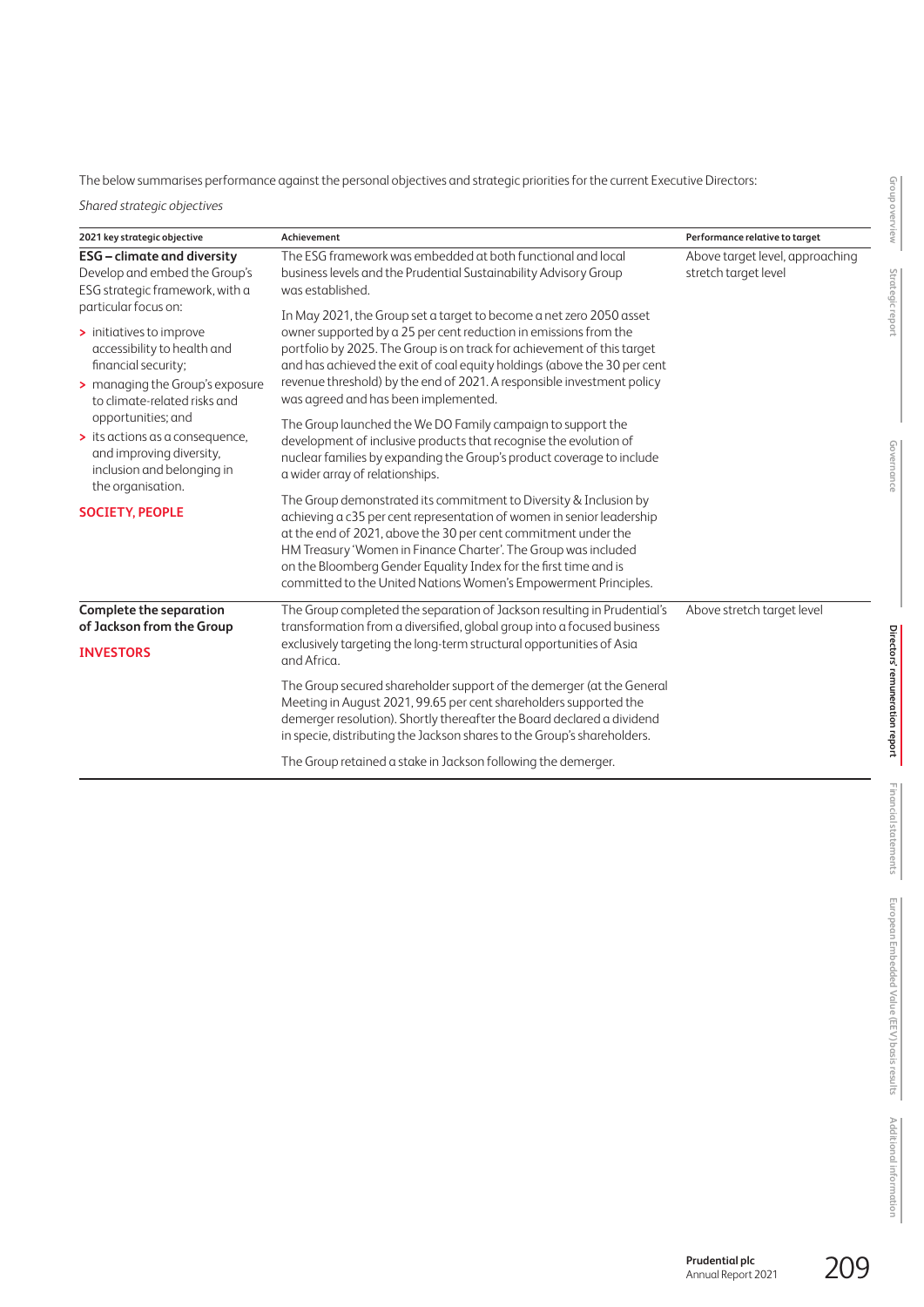#### *Mark FitzPatrick, Group Chief Financial Officer and Chief Operating Officer*

| 2021 key strategic deliverables                                                                                                                                                                                                                            | Achievement                                                                                                                                                                                                                                                                                                                                                                                                                                                                                                                                     | Performance relative to target                          |
|------------------------------------------------------------------------------------------------------------------------------------------------------------------------------------------------------------------------------------------------------------|-------------------------------------------------------------------------------------------------------------------------------------------------------------------------------------------------------------------------------------------------------------------------------------------------------------------------------------------------------------------------------------------------------------------------------------------------------------------------------------------------------------------------------------------------|---------------------------------------------------------|
| <b>Strategic communications</b><br>with debt and equity markets<br>and Equity raise<br>Lead strategic communications<br>between Prudential and the<br>debt and equity markets, and<br>specifically deliver the required<br>debt repayment and refinancing. | Ensured debt and equity plan remained supported by investors as<br>the Jackson demerger and Equity raise evolved, through regular<br>engagement with investors and ratings agencies so that both share<br>prices and credit ratings were not impacted by equity raise and<br>temporarily high leverage post Jackson demerger.<br>Ensured that market disclosures on debt issuance and repayment<br>were updated at the appropriate times and the lead regulator HKIA<br>was supportive of the debt transactions and their capital implications. | Above stretch target level                              |
| Seek to raise US\$2.5-3 billion<br>of new equity capital.<br><b>INVESTORS</b>                                                                                                                                                                              | Raised c\$1 billion and repaid c\$3 billion of debt (including \$1.7 billion<br>redeemed in January 2022), maximising opportunity for deleveraging,<br>debt refinancing and reduction in interest costs.                                                                                                                                                                                                                                                                                                                                        |                                                         |
|                                                                                                                                                                                                                                                            | Developed and refined structure, transaction size and timing<br>throughout 2021, to ensure a successful Hong Kong Equity raise,<br>ultimately leading to significant increase in Hong Kong share liquidity.                                                                                                                                                                                                                                                                                                                                     |                                                         |
|                                                                                                                                                                                                                                                            | Developed and communicated the equity story to investors through<br>Capital Markets Day, leading Finance, Investor Relations, Corporate<br>Strategy, Communications, Legal and external parties to deliver<br>and execute.                                                                                                                                                                                                                                                                                                                      |                                                         |
| Increase Asia shareholder base<br>Increase the Asia shareholder                                                                                                                                                                                            | Raised \$2.4 billion of equity in Hong Kong to optimise balance sheet<br>to reflect focus on Asia and Africa.                                                                                                                                                                                                                                                                                                                                                                                                                                   | Above stretch target level                              |
| base and Hong Kong liquidity.<br><b>INVESTORS</b>                                                                                                                                                                                                          | Delivered the Hong Kong Equity raise marketing, securing milestone<br>orders and ran the Hong Kong public offering.                                                                                                                                                                                                                                                                                                                                                                                                                             |                                                         |
|                                                                                                                                                                                                                                                            | Supported further roll out of Asia research coverage. Directly managed<br>Asia based IR effort, tailoring Investor Relation efforts to increase<br>access to Asia-based investors via conferences and Investor Relation<br>activities, including site visits. Drove continued domestic Hong Kong<br>stock commentary and public relations efforts.                                                                                                                                                                                              |                                                         |
| <b>Deliver IFRS 17 reporting</b><br>changes to ensure systems in<br>place to deliver comparative                                                                                                                                                           | Sponsored the IFRS17 programme and chaired the Group-wide steering<br>committee for IFRS 17. During 2021, the Group made significant<br>progress with the build and testing of new actuarial and finance systems.                                                                                                                                                                                                                                                                                                                               | Above target level, approaching<br>stretch target level |
| reporting from 2022.<br><b>REGULATORS</b>                                                                                                                                                                                                                  | Programme activities were completed to enable the production of the<br>opening balance sheet and comparatives in 2022.                                                                                                                                                                                                                                                                                                                                                                                                                          |                                                         |

judged that 19.3 per cent of a maximum of 20 per cent attributable to personal objectives was appropriate.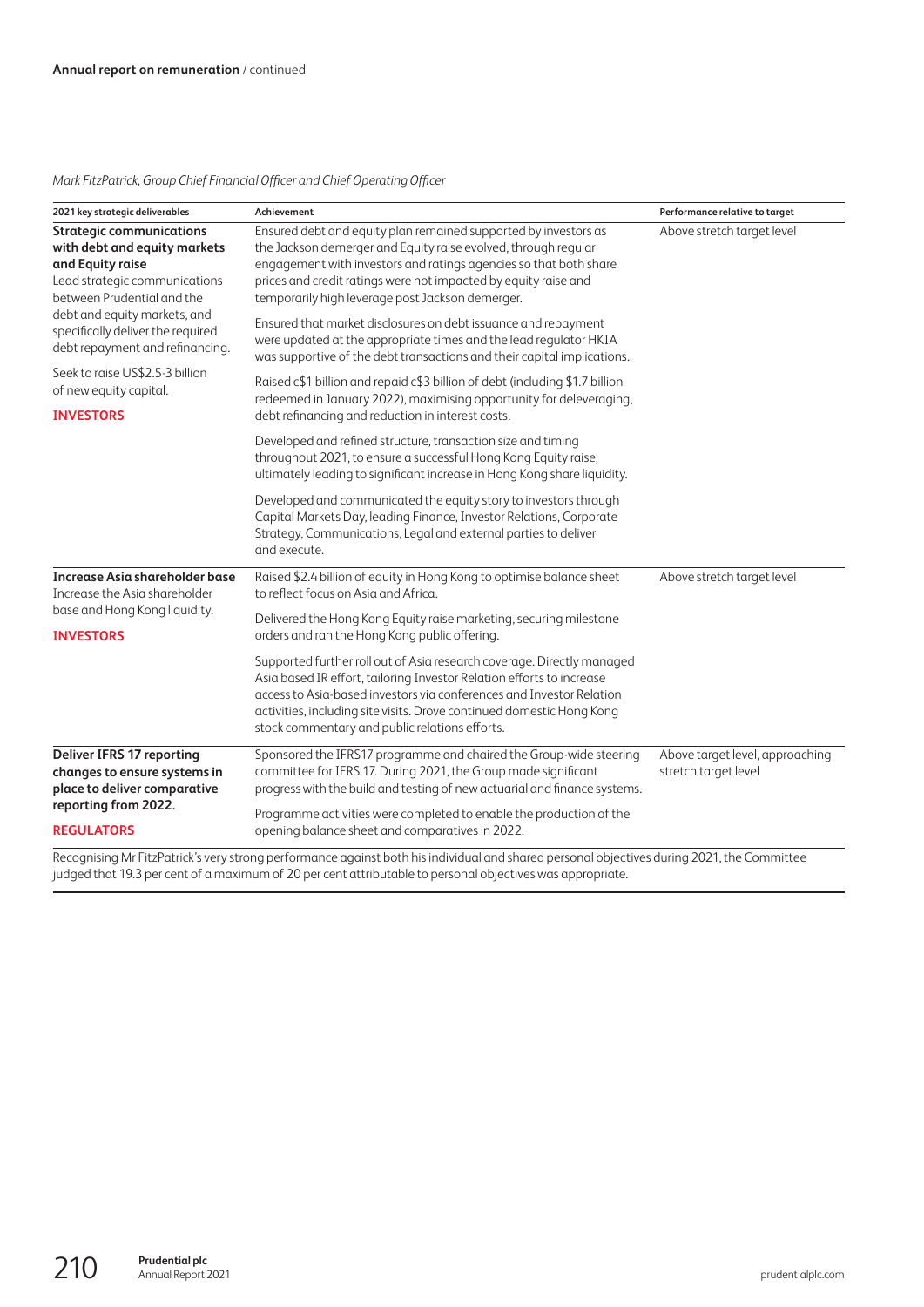#### *James Turner, Group Chief Risk and Compliance Officer*

| 2021 key objectives                                                                                          | Achievement                                                                                                                                                                                                                    | Performance relative to target |
|--------------------------------------------------------------------------------------------------------------|--------------------------------------------------------------------------------------------------------------------------------------------------------------------------------------------------------------------------------|--------------------------------|
| Lead strategic communications<br>between Prudential and<br>key regulators, ensuring<br>constructive and open | Worked closely with HKIA to support finalisation of preparations for<br>compliance with the GWS legislation, which became effective on<br>29 March 2021, with formal designation of the Group with effect from<br>14 May 2021. | Above stretch target level     |
| relationships.<br><b>Maintain constructive</b><br>engagement and relationships                               | Proactively engaged with regulators in advance of the demerger of US<br>business and provided support for the necessary interaction between<br>the HKIA and DIFS.                                                              |                                |
| with industry peers.<br><b>REGULATORS</b>                                                                    | Provided insight to regulators on key Group risks and associated<br>developments as part of the annual College of Supervisors.                                                                                                 |                                |
|                                                                                                              | Engaged with both regulators and the stock exchange as part<br>of a key role in the Group's 2021 equity raise.                                                                                                                 |                                |
|                                                                                                              | Continued leadership role in discussions with regulator and peers<br>on development of the HK RBC capital regime given its economic<br>capital focus.                                                                          |                                |
| Develop the Risk and<br><b>Compliance leadership</b><br>team and key talent to                               | Supported the development of the senior team within the US business<br>to take key functional leadership roles post operational separation of<br>the US business.                                                              | Above stretch target level     |
| enable strong succession<br>planning/talent pipeline.                                                        | Supported Group-wide talent development initiatives including<br>mentorship and sponsorship of future and recently promoted leaders                                                                                            |                                |
| <b>PEOPLE</b>                                                                                                | across Asia.                                                                                                                                                                                                                   |                                |
|                                                                                                              | Developed the Risk and Compliance leadership key talent across the<br>region including identifying potential successors for the Group Chief<br>Risk and Compliance Officer role.                                               |                                |

that 19.8 per cent of a maximum of 20 per cent attributable to personal objectives was appropriate.

**Group overview**

Group overview

**Strategic report**

Strategic report

**Governance**

Governance

**[Directors' remuneration report](#page-0-0)**

Directors' remuneration report

**Financial statements**

Financial statements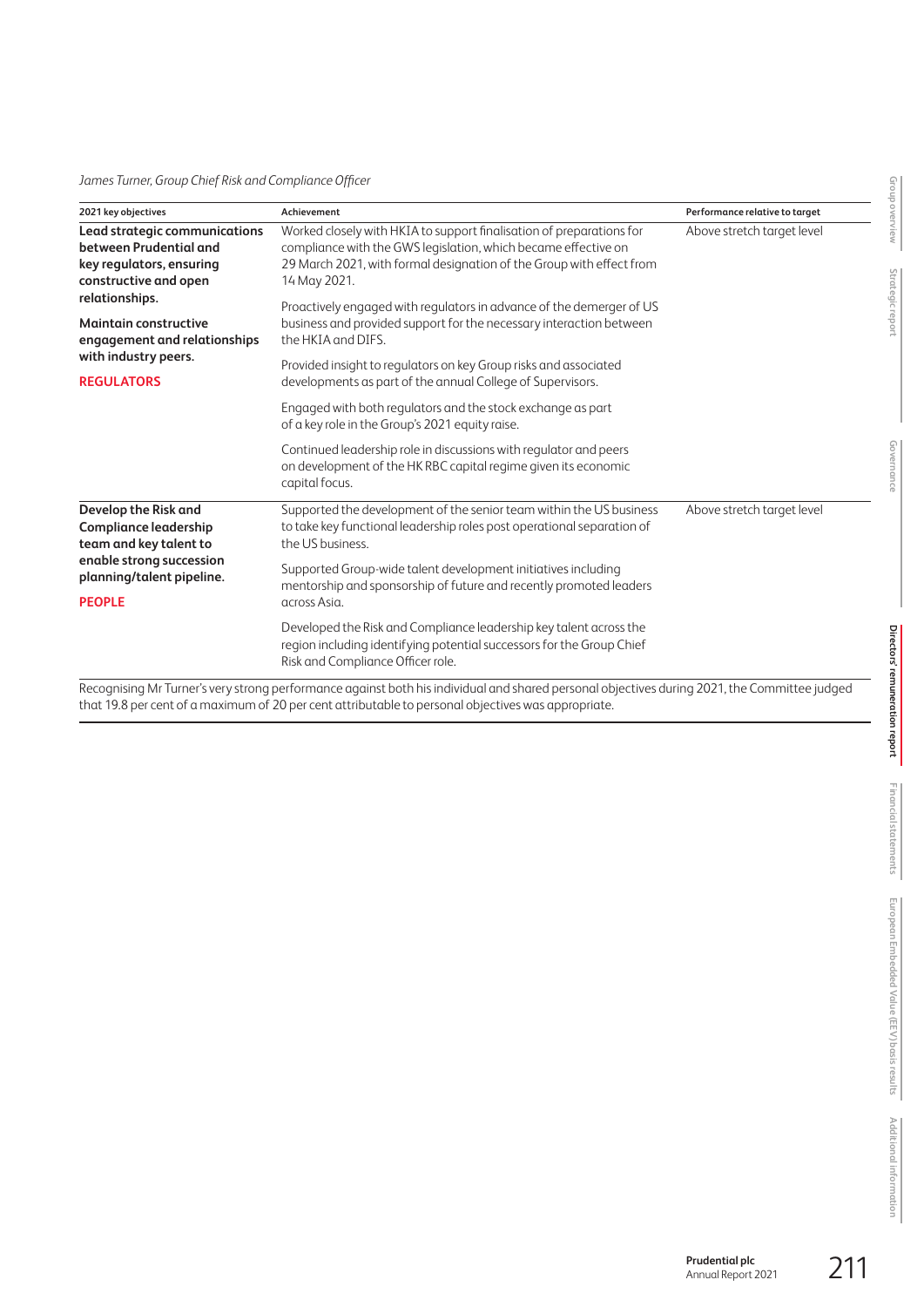#### *Mike Wells, Group Chief Executive*

| 2021 key objectives                                                                                                                                                                                                                                                                                                                                     | Achievement                                                                                                                                                                                                                                                                                                                                                                                                                                                                                                                                                                                                                            | Performance relative to target |
|---------------------------------------------------------------------------------------------------------------------------------------------------------------------------------------------------------------------------------------------------------------------------------------------------------------------------------------------------------|----------------------------------------------------------------------------------------------------------------------------------------------------------------------------------------------------------------------------------------------------------------------------------------------------------------------------------------------------------------------------------------------------------------------------------------------------------------------------------------------------------------------------------------------------------------------------------------------------------------------------------------|--------------------------------|
| Pulse<br>Progress the rapid roll out across<br>Asia and Africa and monetisation<br>potential of Pulse as a platform<br>with increasing functionality<br>and operational and financial<br>synergies with the rest of<br>the business.<br><b>CUSTOMERS</b>                                                                                                | Supervised the roll-out of Pulse which is now available in 17 markets and<br>exceeding 32 million downloads and c13 million registrations by the end<br>of 2021. Pulse has attracted a large proportion of young generation<br>users (aged 18 to 35) and mass segment users.<br>Insights gathered on Pulse provided a better understanding of<br>customer needs, allowing the Group to digitally deliver products and<br>services customized to users' interests and requirements. These insights<br>also help the agency network assist those customers that require a more<br>personal, advice-led approach.                         | Above stretch target level     |
|                                                                                                                                                                                                                                                                                                                                                         | By the end of 2021, the Group has entered into over 56 key digital<br>partnerships which allowed it to harness the strengths and abilities of<br>its partners, to broaden the product and services offering and to expand<br>its market reach.                                                                                                                                                                                                                                                                                                                                                                                         |                                |
| <b>Accelerated Asian</b><br>and African growth<br>Ensure a healthy balance sheet<br>and sufficient capital and funding<br>for accelerated Asian and<br>African growth, including for<br>opportunities that may be<br>developed or become available<br>outside the Group 2021-2023<br>Plan, in a manner that begins<br>the re-rating of the share price. | In October 2021 Prudential completed a share offer raising<br>approximately HK\$18.5 billion or US\$2.4 billion on the Hong Kong Stock<br>Exchange (HKSE). The proceeds were used to redeem existing debt, in<br>order to maintain and enhance Prudential's financial flexibility in light<br>of the breadth of opportunities to invest for growth in Asia and Africa.<br>We estimate the Moody's total leverage at 31 December to be<br>26 per cent and if the further debt redemptions of \$1,725 million in<br>January 2022 had been completed as at 31 December 2021, we<br>estimate that this figure would have been 21 per cent. | Above stretch target level     |

#### **INVESTORS**

Recognising Mr Wells's very strong performance against both his individual and shared personal objectives during 2021, the Committee judged that 18 per cent of a maximum of 20 per cent attributable to personal objectives was appropriate.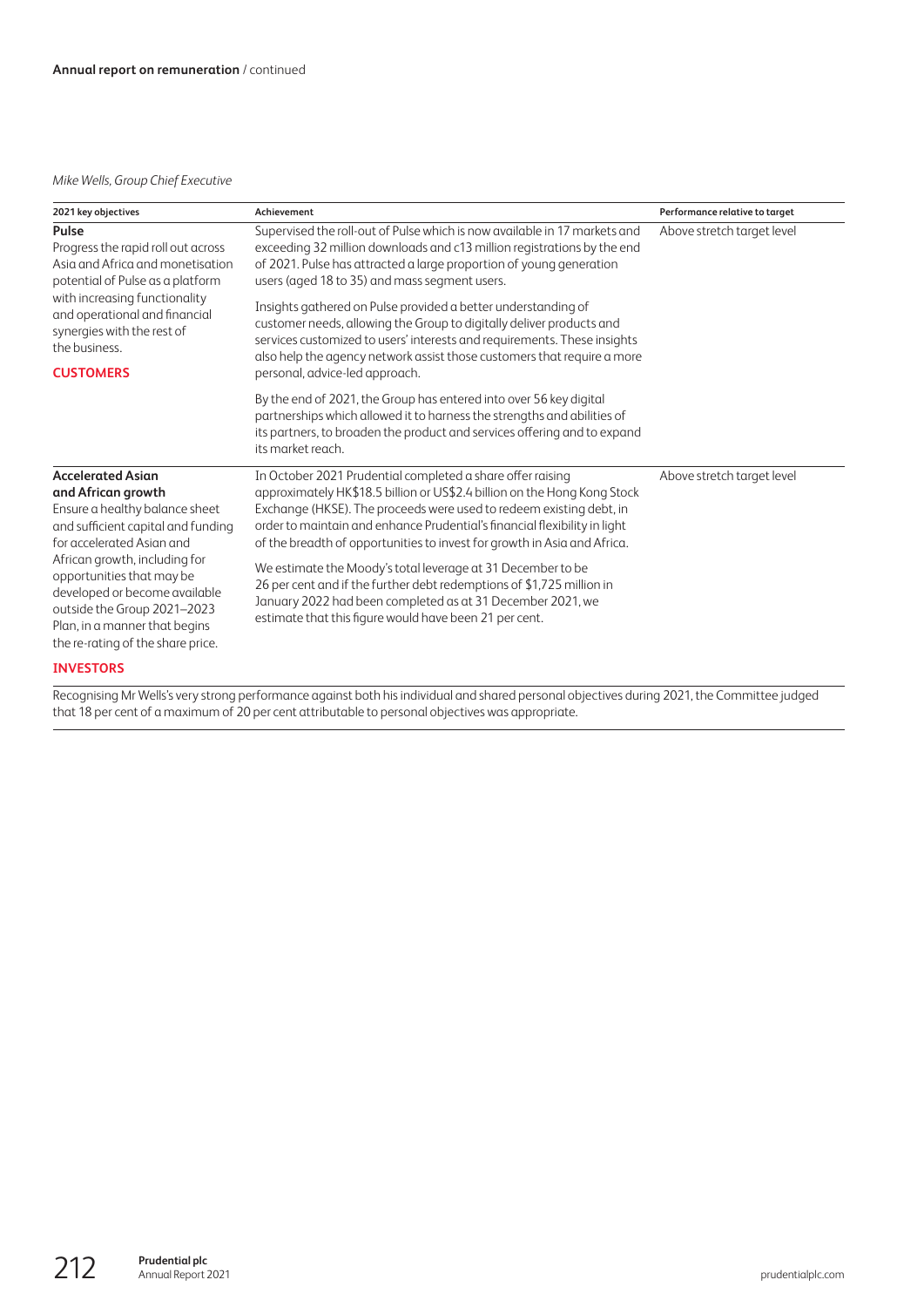#### *Functional performance*

The Group Chief Executive and the Chair of the Group Risk Committee undertake the assessment of performance against functional objectives for the Group Chief Risk and Compliance Officer. 2021 achievement is summarised below:

| Summary of 2021 functional objectives                                                                                                                                                                                                                                       | Achievement                                                                                                                                                                                                                                                                                                                                                           | Performance relative to target                          |
|-----------------------------------------------------------------------------------------------------------------------------------------------------------------------------------------------------------------------------------------------------------------------------|-----------------------------------------------------------------------------------------------------------------------------------------------------------------------------------------------------------------------------------------------------------------------------------------------------------------------------------------------------------------------|---------------------------------------------------------|
| Group-wide risk and compliance<br>developments<br>Oversee implementation of HKIA GWS<br>requirements with key focus on development<br>of GIECA.                                                                                                                             | Worked closely with Group Finance to lead the<br>development of the GIECA methodology, including<br>providing regular updates to the Group Risk Committee<br>to enable appropriate level of challenge and transparency<br>of key assumptions and modelling simplifications during<br>the critical development stage.                                                  | Above stretch target level                              |
| Specific non-financial risk framework<br>development to change to reflect the<br>2021 plan:<br>> Enhancing customer-related conduct<br>risk management information.<br>> Adapting the framework to ensure it<br>remains effective in light of the strategic                 | Led the adaptation of the Enterprise Risk Management<br>Framework and Governance to meet changing<br>requirements, including those associated with the Group's<br>strategic focus digitalisation and external developments<br>in the understanding of the risks associated with<br>climate change.                                                                    |                                                         |
| objectives related to the Pulse business.<br>> Further updates to reflect the impact<br>of climate related transition risk.<br><b>INVESTORS, REGULATORS</b>                                                                                                                 | Engaged first-line stakeholders in training, awareness<br>and conduct risk assessments, as well as providing conduct<br>advice for Pulse, and enhancing conduct elements in the<br>product approval process.                                                                                                                                                          |                                                         |
| Risk and compliance oversight<br>Ensure the business is sufficiently informed<br>on external risk perspectives and challenged,<br>where appropriate to take effective actions<br>and decisions.<br>Provide Non-executive and Executive                                      | Delivered insightful Chief Risk and Compliance Officer<br>updates to the Group Risk Committee focusing on the<br>impact on the Group of rapidly developing risk themes<br>such as geo-political developments, pandemic impacts,<br>the management of sanctions and credit risk in the<br>balance sheet.                                                               | Above stretch target level                              |
| management information and insight to<br>fully support members in meeting their<br>responsibilities and duties set out in their<br>Terms of Reference in respect of risk<br>management.                                                                                     | Completed the program of targeted, deep dive risk reviews,<br>as proposed and agreed with the Group Risk Committee<br>at the start of the year, including assessments following<br>penetration testing, the use and development of digital<br>wallets and the long-term impacts of lower for longer<br>interest rates on core products in each of the larger markets. |                                                         |
| Support the identification and management<br>of emerging and top risks by the business,<br>including deep dives into areas identified<br>in the Top Risk process (eg interest rate<br>management, oversight of the separation<br>of Jackson, modelling and assumption risks | Provided clear and concise risk analysis and opinions<br>in support of Board decisions including in relation the<br>demerger of the US business, the equity raise and other<br>strategic initiatives.                                                                                                                                                                 |                                                         |
| and technology risk management).<br><b>INVESTORS, REGULATORS</b>                                                                                                                                                                                                            | Led an initiative, including training, to demonstrate an<br>open discussion of mistakes and 'what could go wrong' by<br>senior leaders, in order to encourage similar conversations<br>within teams and promote psychological safety.                                                                                                                                 |                                                         |
| <b>Operating model Implementation</b><br>Operationalise a Group-wide function for the<br>International business, improving efficiency<br>and effectiveness through collaboration                                                                                            | Completed functional alignment to Asia/Africa business<br>operations following the demerger of the US business<br>including build of technology and digital risk capabilities<br>and leadership for the Asia/Africa business.                                                                                                                                         | Above target level, approaching<br>stretch target level |
| and coordination.<br><b>INVESTORS</b>                                                                                                                                                                                                                                       | Reinforced functional mission and operation as a Group-<br>wide function and developed communication and training<br>programmes to support the global Risk, Compliance and<br>Security function in understanding and responding to key<br>elements of the Group's strategy including digitalisation<br>and ESG related initiatives.                                   |                                                         |

In recognition of James Turner's very strong performance against his functional objectives during 2021, the Committee judged that 39.5 per cent of a maximum of 40 per cent attributable to functional objectives was appropriate.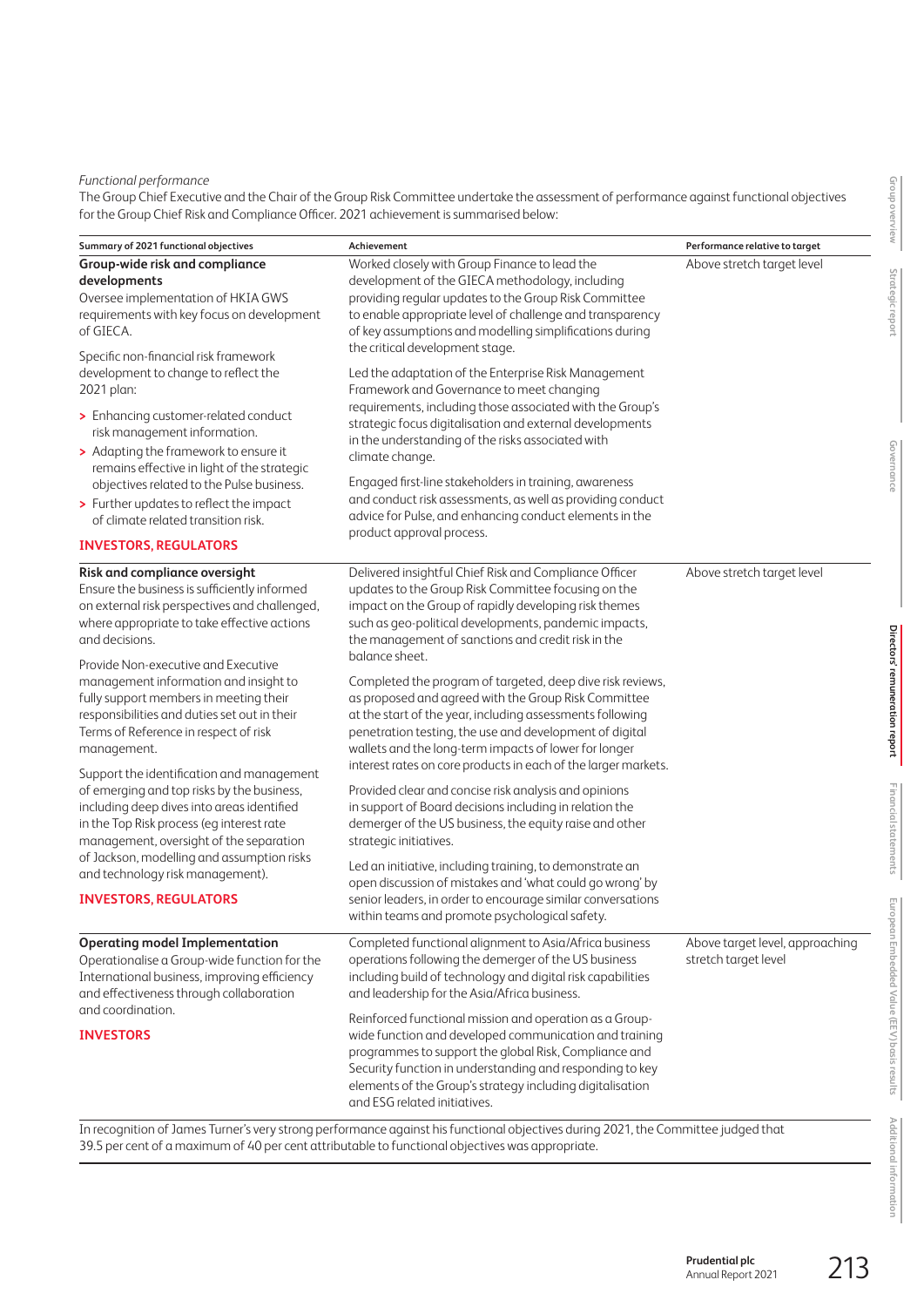#### *2021 bonus awards*

The Committee determined the 2021 AIP awards below on the basis of the performance of the Group and of the individual executives. In making these decisions, it reflected on factors including:

- **>** The overall contribution of the executive;
- **>** Behavioural, conduct and risk management considerations; and
- **>** Wider experience of stakeholders and overall corporate performance.

40 per cent of the 2021 bonus awards will be deferred into shares for three years.

| <b>Executive Director</b>     | Role                                    | $2021$ salary <sup>1</sup> | Maximum<br>2021 AIP<br>(% of salary) | Actual 2021<br>AIP award<br>(% of maximum<br>opportunity) | 2021<br>bonus award<br>(including<br>cash and<br>deferred<br>elements) |
|-------------------------------|-----------------------------------------|----------------------------|--------------------------------------|-----------------------------------------------------------|------------------------------------------------------------------------|
| Mark FitzPatrick <sup>2</sup> | Group Chief Financial Officer           |                            |                                      |                                                           |                                                                        |
|                               | and Chief Operating Officer             | \$1,085,000                | 175%                                 | 98.0%                                                     | \$1.859.795                                                            |
| James Turner                  | Group Chief Risk and Compliance Officer | \$943,000                  | 175%                                 | 98.7%                                                     | \$1,628,507                                                            |
| Mike Wells                    | Group Chief Executive                   | \$1.581.000                | 200%                                 | 96.7%                                                     | \$3,056,778                                                            |

#### **Notes**

Salaries are converted to US dollars using an exchange rate of 0.7269 for GBP and 7.7728 for HKD.

2 The salary for Mr FitzPatrick reflects the salary increase awarded with effect from 1 April 2021.

#### **Long-term incentives vesting in respect of performance to 31 December 2021 Prudential Long Term Incentive Plan (PLTIP)**

#### *Target setting*

Our long-term incentive plans have stretching performance conditions that are aligned to the strategic priorities of the Group. In 2019, all Executive Directors were granted awards under the PLTIP. In determining the financial targets under the sustainability scorecard, the Committee had regard to the stretching nature of the three-year Business Plan for adjusted operating profit and capital positions as set by the Board. Further, in setting the conduct and diversity targets under the sustainability scorecard, the Committee considered input from the Group Chief Risk and Compliance Officer on conduct risk for the conduct measure and had regard to the Company's commitment under the Women in Finance Charter for the diversity measure.

The weightings of the measures are detailed in the table below:

|                           |                        | <b>Weighting of measures</b>                                                                 |                                                            |                      |                        |                          |                        |
|---------------------------|------------------------|----------------------------------------------------------------------------------------------|------------------------------------------------------------|----------------------|------------------------|--------------------------|------------------------|
|                           |                        | <b>Sustainability Scorecard</b>                                                              |                                                            |                      |                        |                          | Vesting (% of maximum) |
| <b>Executive Director</b> | Group TSR <sup>1</sup> | Solvency<br>II capital<br>qeneration/<br>Group free<br>surplus<br>$q$ eneration <sup>2</sup> | ECap<br>operating<br>capital<br>$q$ eneration <sup>3</sup> | Conduct <sup>4</sup> | Diversity <sup>5</sup> | Threshold<br>performance | Stretch<br>performance |
| Mark FitzPatrick          | 75%                    | 6.25%                                                                                        | 6.25%                                                      | 6.25%                | 6.25%                  | 20%                      | 100%                   |
| James Turner              | 75%                    | 6.25%                                                                                        | 6.25%                                                      | 6.25%                | 6.25%                  | 20%                      | 100%                   |
| Mike Wells                | 75%                    | 6.25%                                                                                        | 6.25%                                                      | 6.25%                | 6.25%                  | 20%                      | 100%                   |

#### **Notes**

1 Group TSR is measured on a ranked basis over three years relative to peers.

2 At the time of award a Solvency II operating capital generation measure was used in the sustainability scorecard. As set out in the 'Remuneration decisions taken in relation to the demerger' section of the 2019 Directors' remuneration report, Solvency II operating capital generation was replaced with Group free surplus generation from 1 July 2019 since Prudential ceased to be subject to Solvency II capital requirements and no longer calculated or disclosed a Solvency II position following the demerger of the M&G business and the change in the Company's Group-wide supervisor.

3 This is cumulative three-year ECap Group operating capital generation, less cost of capital (based on the capital position at the start of the performance period).

4 Conduct is assessed through appropriate management action, ensuring there are no significant conduct/culture/governance issues that could result in significant capital add-ons or material fines.

5 Diversity is measured as the percentage of the Leadership Team that is female at the end of 2021. The target for this metric has been based on progress towards the goal that the Company set when it signed the Women in Finance Charter, where 30 per cent of our Leadership Team should be female by the end of 2021.

As described in the section on 'Remuneration decisions taken in relation to the demerger', the Committee adjusted the performance conditions attached to the 2019 PLTIP awards in order to take account of the demerger with Jackson, ensuring that the revised performance conditions were no more or less stretching than those originally attached to the awards. As set out in the 2019 Annual Report, these awards have previously been adjusted on the demerger of M&G. The performance assessment provided opposite is based on these adjusted targets.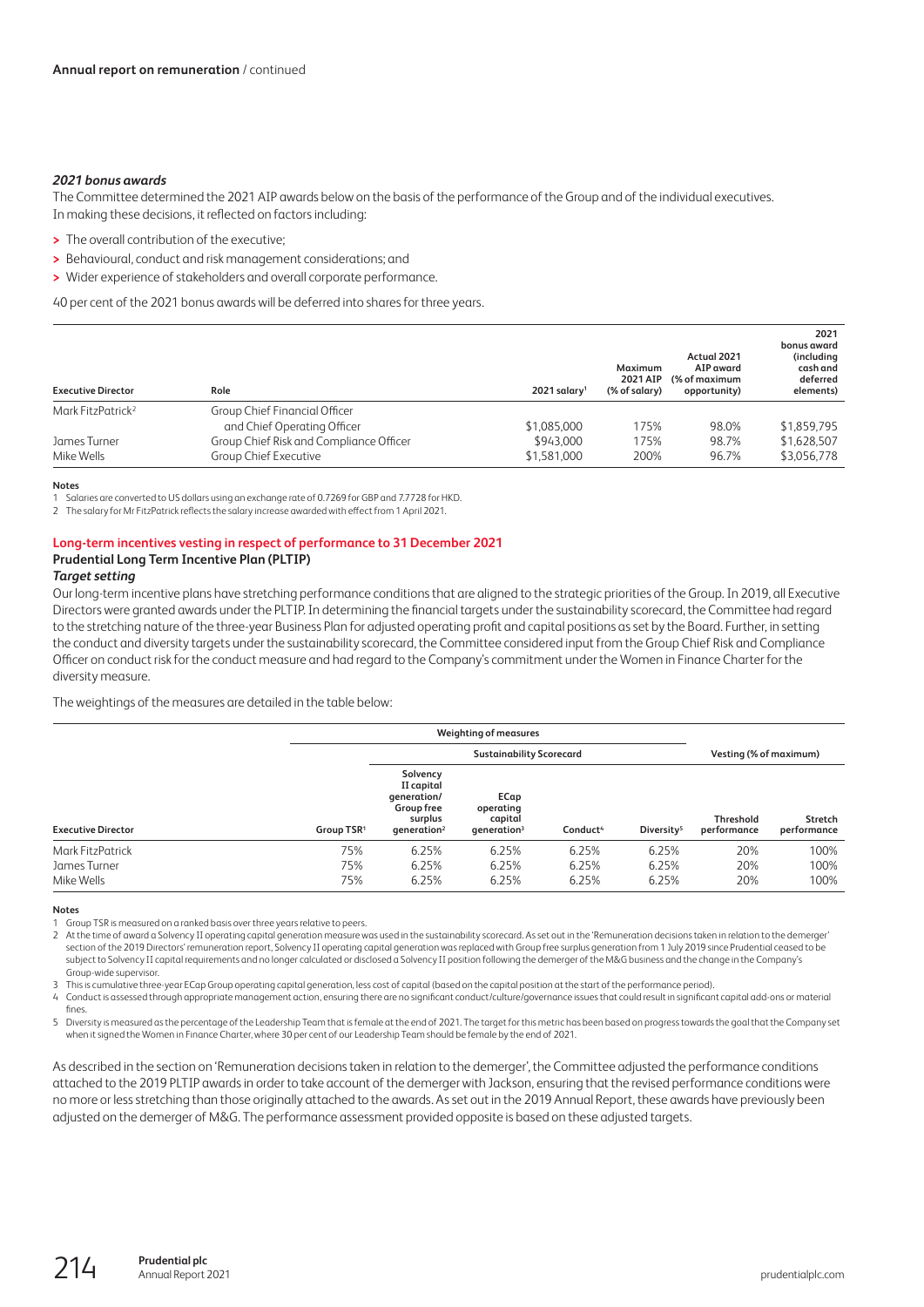#### *Performance assessment*

In deciding the proportion of the awards to be released, the Committee considered actual results against performance targets. The Committee also reviewed underlying Company performance to ensure vesting levels were appropriate, including an assessment of whether results were achieved within the Group's risk framework and appetite. Finally, overall vesting levels were reviewed to ensure that levels of reward provided remain reflective of the Company's performance. The Directors' remuneration policy summary section contains further details of the design of Prudential's long-term incentive plans.

|                                                                                   | <b>Threshold</b><br>(20 per cent of award vests)                                                                 | <b>Stretch</b><br>(100 per cent of award vests)   | Performance achieved                                                                                          | Vesting outcome |
|-----------------------------------------------------------------------------------|------------------------------------------------------------------------------------------------------------------|---------------------------------------------------|---------------------------------------------------------------------------------------------------------------|-----------------|
| TSR <sup>1</sup>                                                                  | Median                                                                                                           | Upper quartile                                    | below median                                                                                                  | 0 per cent      |
| Group Solvency II operating<br>capital generation/Group<br>operating free surplus | Group Solvency II operating capital generation<br>from 1 January 2019 to 30 June 2019 – target<br>\$2.0 billion. |                                                   | above target but below the<br>cumulative stretch target                                                       | 83 per cent     |
| generation <sup>3</sup>                                                           | Group operating free surplus generation from<br>1 July 2019 to 31 December 2021 - target<br>\$9.6 billion        |                                                   |                                                                                                               |                 |
| Capital measure - Group ECap<br>operating capital generation <sup>3</sup>         | Target \$6.1 billion                                                                                             |                                                   | below threshold                                                                                               | 0 per cent      |
| Conduct                                                                           | Partial achievement<br>Stretch achievement                                                                       |                                                   | no conduct, culture or governance<br>issues that resulted in significant<br>capital add-ons or material fines | 100 per cent    |
| Diversity <sup>2</sup>                                                            | 28 per cent of<br>Leadership Team<br>being female                                                                | 32 per cent of<br>Leadership Team<br>being female | 35 per cent of our Leadership<br>Team was female                                                              | 100 per cent    |

**Notes**

Peer group for the 2019 awards is AIA, Aegon, AXA Equitable, China Taiping Insurance, Great Eastern, Lincoln National, Manulife, MetLife, Ping An Insurance, Principal Financial, Prudential Financial, Sun Life Financial. No adjustments were made to the peer group in respect of the demerger.

2 In 2019 the Leadership Team was subdivided into the Leadership Team and the Executive Council. Both of these leadership groups are considered for the purposes of this assessment.<br>3 Iackson performance was excluded from t

Jackson performance was excluded from the point of demeraer.

Details of cumulative achievement under the capital measures have not been disclosed as the Committee considers that these are commercially sensitive and would put the Company at a disadvantage compared to its competitors. The Committee will keep this disclosure policy under review based on whether, in its view, disclosure would compromise the Company's competitive position.

#### *PLTIP vesting*

The Committee considered a report from the Group Chief Risk and Compliance Officer which had been approved by the Group Risk Committee. Thisreport confirmed that the financial results were achieved within the Group's risk framework and appetite. On the basis of this report and the performance of the Group described above, the Committee decided not to apply any adjustment to the arithmetic vesting outcome under the 2019 PLTIP awards and determined the vesting of each Executive Director's PLTIP awards as set out below:

| <b>Executive Director</b>                                                   | Maximum value<br>of award at<br>full vesting <sup>1</sup> | Percentage<br>of the PLTIP<br>award vesting | Number of<br>shares vesting <sup>2</sup> | Value of<br>shares vesting <sup>1</sup> |
|-----------------------------------------------------------------------------|-----------------------------------------------------------|---------------------------------------------|------------------------------------------|-----------------------------------------|
| Mark FitzPatrick, Group Chief Financial Officer and Chief Operating Officer | \$3,018,080                                               | 17.75%                                      | 27.814                                   | \$535.694                               |
| James Turner, Group Chief Risk and Compliance Officer                       | \$2,533,597                                               | 17.75%                                      | 23.349                                   | \$449.699                               |
| Mike Wells, Group Chief Executive                                           | \$7.300.743                                               | 17.75%                                      | 67.284                                   | \$1,295,881                             |

#### **Notes**

1 The share price used to calculate the value of the PLTIP awards with performance periods which ended on 31 December 2021 and vest in April 2022 for all Executive Directors, was the average share price for the three months up to 31 December 2021, being £14.00 converted at the exchange rate of 0.7269 USD. The number of Prudential plc shares under award has been adjusted to account for the demerger of Jackson in line with the approach set out in the section on 'Remuneration decisions taken in relation to the demerger'.

2 The number of shares vesting includes accrued dividends. Shares vesting will be subject to a two-year holding period.

**Strategic report**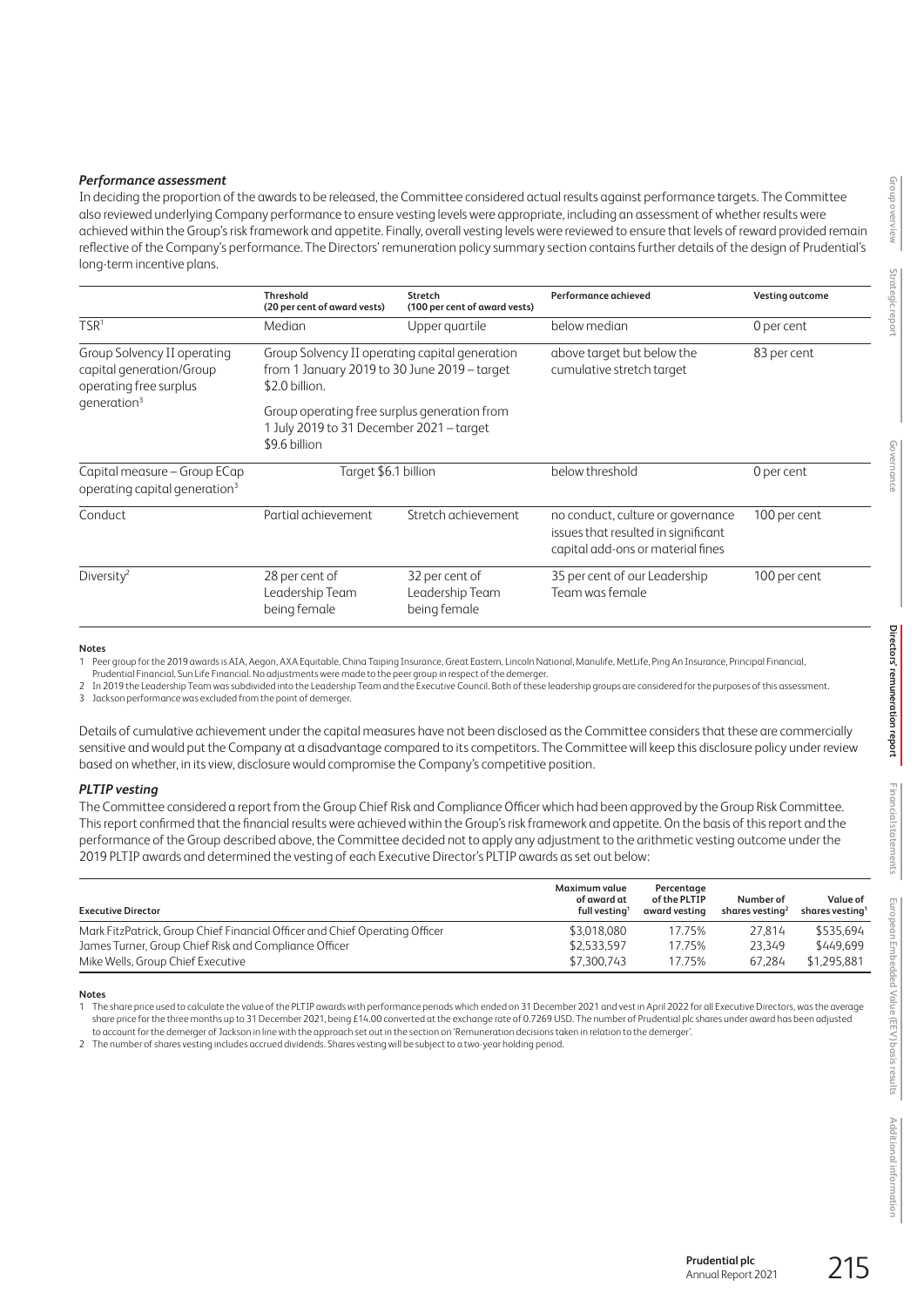#### **Long-term incentives awarded in 2021**

#### **2021 share-based long-term incentive awards**

The table below shows the awards of conditional shares made to Executive Directors under the PLTIP in 2021 and the performance conditions attached to these awards.

|                           |                                                              | Number of                     |                | Face value of award | Percentage<br>of awards<br>released for |                                 |                     |             | Weighting of performance conditions      |
|---------------------------|--------------------------------------------------------------|-------------------------------|----------------|---------------------|-----------------------------------------|---------------------------------|---------------------|-------------|------------------------------------------|
| <b>Executive Director</b> | Role                                                         | shares<br>subject<br>to award | % of<br>salary | $(USD)^+$           | achievina<br>threshold<br>targets       | End of<br>performance<br>period | Group<br><b>TSR</b> | <b>RoEV</b> | Sustainability<br>scorecard <sup>s</sup> |
| Mark FitzPatrick          | Group Chief Financial Officer<br>and Chief Operating Officer | 126.245                       | 250%           | \$2.613.822         | 20%                                     | 31 December 2023                | 50%                 | 30%         | 20%                                      |
| James Turner              | Group Chief Risk and<br>Compliance Officer                   | 111.215                       | 250%           | \$2.302.636         | 20%                                     | 31 December 2023                | 50%                 | 30%         | 20%                                      |
| Mike Wells                | Group Chief Executive                                        | 305.382                       | 400%           | \$6.322.739         | 20%                                     | 31 December 2023                | 50%                 | 30%         | 20%                                      |

†Awards for Executive Directors are calculated based on the average share price over the three dealing days prior to the grant date, being £15.05/\$20.70.

§ Each of the four measures within the sustainability scorecard has equal weighting. They are GWS operating capital generation, Group ECap operating capital generation, diversity and conduct.

The Committee will review awards on vesting to ensure that participants do not benefit from windfall gains. The Committee will consider Prudential's stretching performance targets, the share performance of Prudential and its peers, the prices of the indices on which Prudential is listed and any other factors deemed relevant.

As set out in the section on 'Remuneration decisions taken in relation to the demerger', 2021 PLTIP targets were set excluding the Jackson business from the targets, with the exception of the conduct measure in the sustainability scorecard which included Jackson until the demerger date.

#### *Relative TSR*

Under the Group TSR measure, 20 per cent of the award will vest for TSR at the median of the peer group, increasing to full vesting for performance within the upper quartile. The peer group for 2021 PLTIP awards, which reflects the footprint of the post-separation Group, is set out below:

| AIA Group                      | Allianz                 | AXA                | China Life             |
|--------------------------------|-------------------------|--------------------|------------------------|
| China Pacific Insurance (CPIC) | China Taiping Insurance | Great Eastern      | Manulife Financial     |
| New China Life (NCI)           | Ping An Insurance       | Sun Life Financial | Zurich Insurance Group |

#### *Return on Embedded Value (RoEV)*

Performance will be assessed on the average three-year Group RoEV relative to the 2021-2023 Board approved Plan. 20 per cent of the award will vest for achieving the threshold level of 9.0 per cent, increasing to full vesting for reaching the stretch level of at least 11.0 per cent.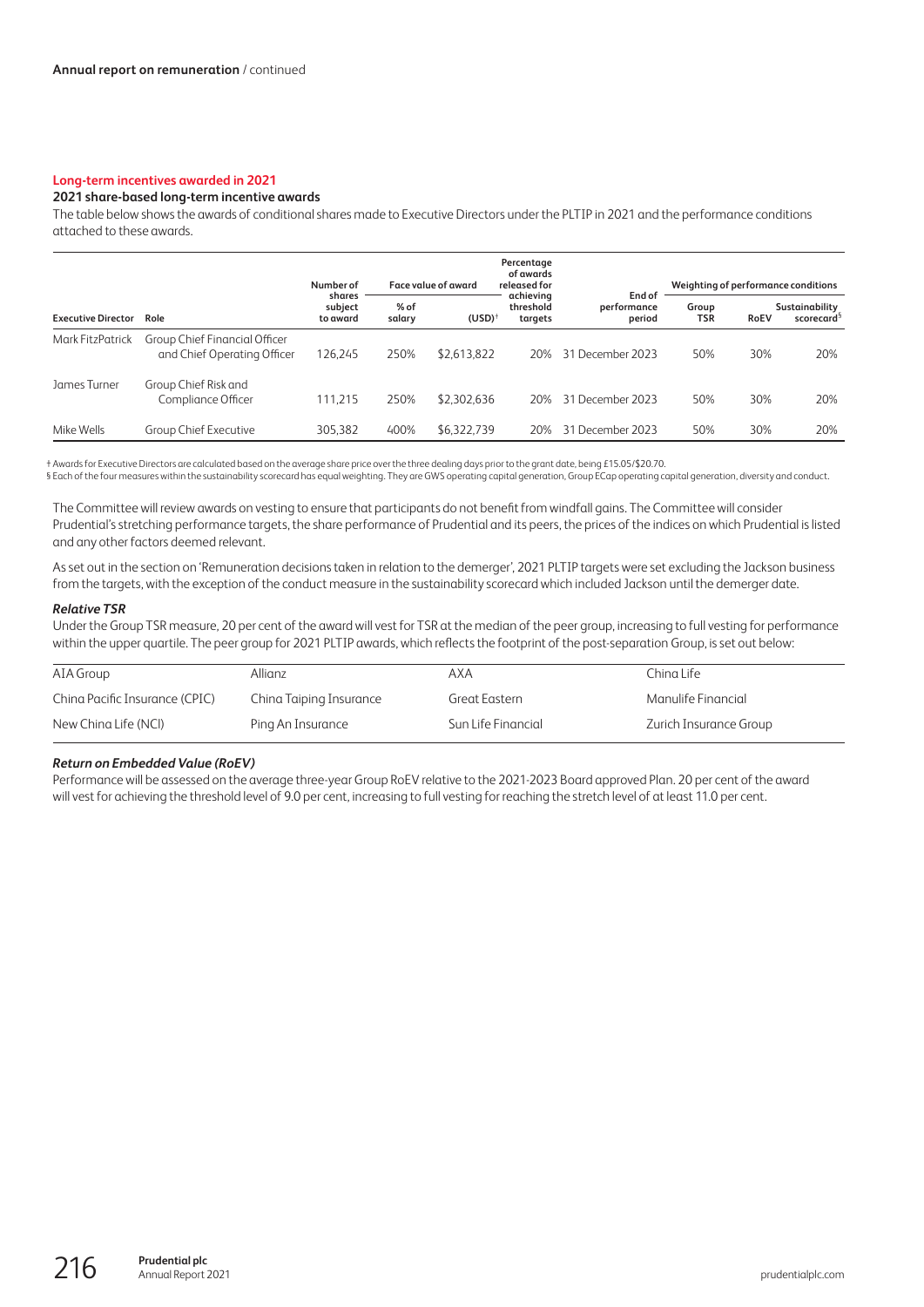#### *Sustainability scorecard*

Under the 2021 sustainability scorecard, performance will be assessed for each of the four measures, at the end of the three-year performance period. Performance will be assessed on a sliding scale. Each of the measures has equal weighting and the 2021 measures are set out below:

| Capital measure:          | Cumulative three-year ECap Group operating capital generation, less cost of capital (based on the capital position<br>at the start of the performance period) relative to threshold.                                                                                                                                              |
|---------------------------|-----------------------------------------------------------------------------------------------------------------------------------------------------------------------------------------------------------------------------------------------------------------------------------------------------------------------------------|
| <b>Vesting basis:</b>     | Performance below threshold results in nil vesting, 20 per cent vesting for achieving threshold, increasing to full vesting<br>for performance above stretch level. The threshold figure for this metric will be published in the Annual Report for the final<br>year of the performance period.                                  |
| Capital measure:          | Cumulative three-year GWS <sup>1</sup> operating capital generation relative to threshold.                                                                                                                                                                                                                                        |
| <b>Vesting basis:</b>     | Performance below threshold results in nil vesting, 20 per cent vesting for achieving threshold, increasing to full vesting<br>for performance above stretch level. The threshold figure for this metric will be published in the Annual Report for the final<br>year of the performance period.                                  |
| <b>Conduct measure:</b>   | Through strong risk management action, ensure there are no significant conduct/culture/governance issues that result<br>in significant capital add-ons or material fines.                                                                                                                                                         |
| <b>Vesting basis:</b>     | Performance below threshold results in nil vesting, 20 per cent vesting for partial achievement of the Group's expectations,<br>increasing to full vesting for achieving the Group's expectations.                                                                                                                                |
| <b>Diversity measure:</b> | Percentage of the Executive Council and Leadership Team that are female at the end of 2023.                                                                                                                                                                                                                                       |
| <b>Vesting basis:</b>     | Performance below threshold results in nil vesting, 20 per cent vests for meeting the threshold of at least 33 per cent of<br>our Executive Council and Leadership Team being female at the end of 2023. Full vesting will be achieved for reaching the<br>stretch level of at least 37 per cent being female by the end of 2023. |

**Note:**

1 Following the Group's designation by the Hong Kong Insurance Authority in May 2021, the Group's regulatory capital requirements are now determined by the GWS Framework. This means that the Local Capital Summation Method (LCSM) measure has been replaced with GWS operating capital generation. Since the GWS methodology for calculating operating capital generation is the same as that previously applied under the LCSM framework, this will not require any adjustment to be made to the targets attached to outstanding PLTIP awards and the assessment of their achievement will be unaffected.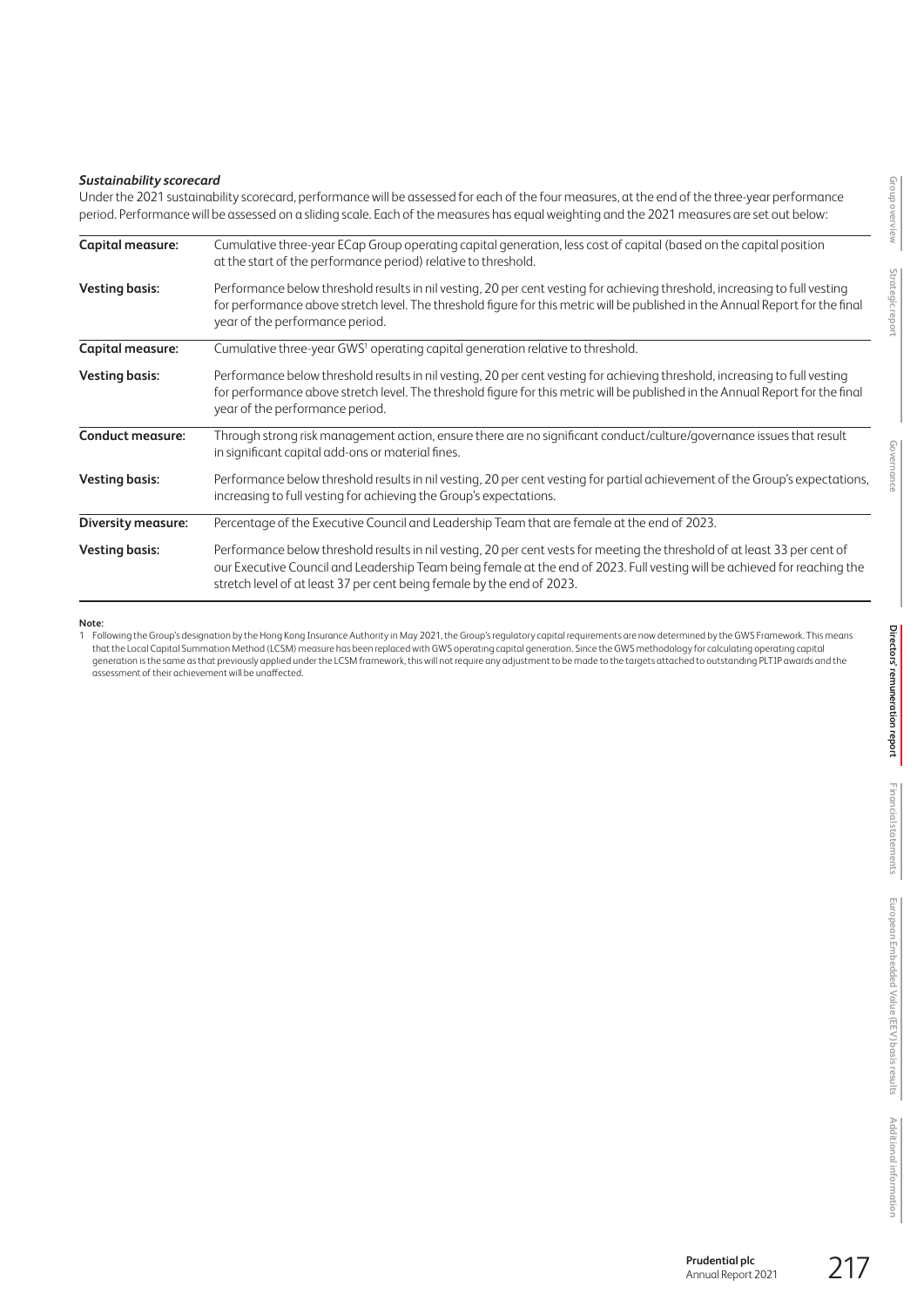#### **Pay comparisons**

#### **Performance graph and table**

The chart below illustrates the TSR performance of Prudential, the FTSE 100 (as the Company has a premium listing on the London Stock Exchange) and the peer group of international insurers used to benchmark the Company's performance for the purposes of the 2021 PLTIP awards. The chart illustrates the performance of a hypothetical investment of \$100 in ordinary shares of Prudential plc over the 10-year period 1 January 2012 to 31 December 2021 compared to a similar investment in the FTSE 100 or an index of the Company's peers. Total shareholder return is based on Returns Index data calculated on a daily share price growth plus re-invested dividends (as measured at the ex-dividend dates).

**Prudential TSR vs. FTSE 100 and peer group average – total return over 10-year period to December 2021**



The information in the table below shows the total remuneration for the Group Chief Executive over the same period:

| \$0001                                     | 2012      | 2013      | 2014      | 2015               | 2015                   | 2016    | 2017    | 2018    | 2019    | 2020       | 2021    |
|--------------------------------------------|-----------|-----------|-----------|--------------------|------------------------|---------|---------|---------|---------|------------|---------|
| Group Chief Executive                      | Thiam     | Thiam     | Thiam     | Thiam <sup>2</sup> | $M$ Wells <sup>2</sup> | M Wells | M Wells | M Wells | M Wells | M Wells    | M Wells |
| Salary, pension and benefits               | 2.169     | 2.201     | 2.406     | 938                | 3.048                  | 3.029   | 2.415   | 2.423   | 2.122   | 2.126      | 2,249   |
| Annual bonus payment                       | 3.160     | 3.207     | 3.501     | 1.077              | 1.903                  | 2.904   | 2.673   | 2.848   | 2.804   | 1,355      | 3,057   |
| (As % of maximum)                          | $(100\%)$ | (99.8%)   | $(100\%)$ | (77.3%)            | (99.7%)                | (99.5%) | (94%)   | (95%)   | (96%)   | $(46.0\%)$ | (96.7%) |
| LTIP vesting                               | 9.733     | 8.167     | 16.233    | 5.174              | 6.564                  | 4.016   | 5.955   | 4.837   | 2.746   | 4.286      | 1.296   |
| (As % of maximum)                          | (100%)    | $(100\%)$ | $(100\%)$ | (100%)             | $(100\%)$              | (70.8%) | (95.8%) | (62.5%) | (62.5%) | $(68.8\%)$ | (17.8%) |
| Other payments                             |           |           |           |                    |                        |         |         |         |         |            |         |
| Group Chief Executive 'single              |           |           |           |                    |                        |         |         |         |         |            |         |
| figure' of total remuneration <sup>3</sup> | 15.062    | 13,575    | 22.140    | 7.189              | 11,515                 | 9,950   | 1.042   | 10.109  | 7,671   | 7.768      | 6,602   |

#### **Notes**

All remuneration has been converted to USD using the average exchange rate for each respective financial year.

2 Tidjane Thiam left the Company on 31 May 2015. Mike Wells became Group Chief Executive on 1 June 2015. The figures shown for Mike Wells's remuneration in 2015 relate only to his service as Group Chief Executive.

3 Further detail on the 'single figure' is provided in the 'single figure' table for the relevant year. The figures provided reflect the value of vesting LTIP awards on the date of their release other than for 2021 (for which an estimate is used).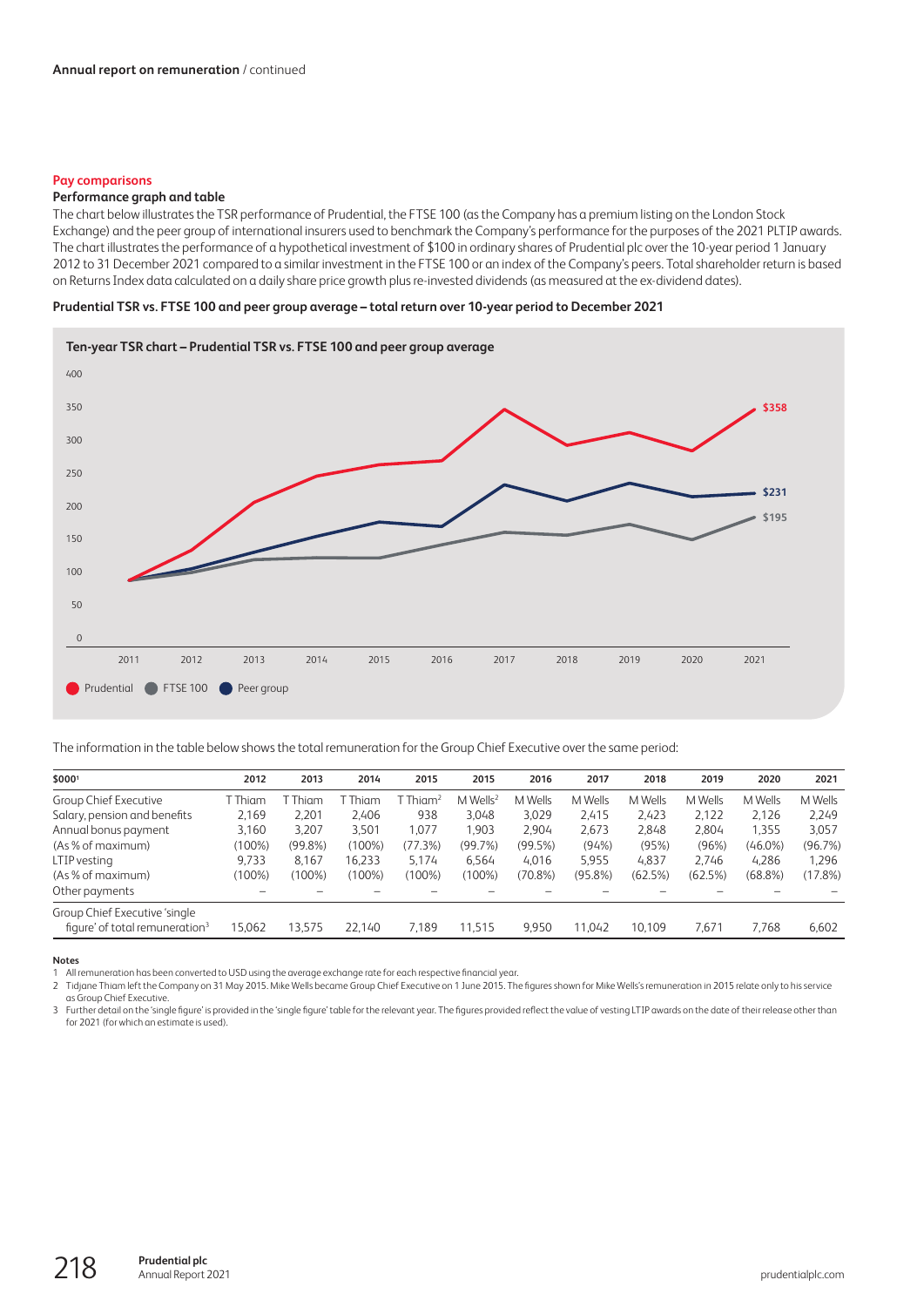#### **Relative importance of spend on pay**

The table below sets out the amounts payable in respect of 2020 and 2021 on all employee pay and dividends:

|                                                          | 2020  | 2021  | Percentage<br>change |
|----------------------------------------------------------|-------|-------|----------------------|
| All employee pay $(\frac{2}{3}m)^{1,2}$                  | 1,000 | 1,057 | 6%                   |
| Dividends including demerger dividend $(\frac{2}{3}m)^3$ | 420   | 2.201 | 424%                 |
| Dividends excluding demerger dividend (\$m) <sup>3</sup> | 420   | 466   | 11%                  |

#### **Notes**

1 All employee pay as taken from note B2.1 to the financial statements.

FY21 and FY20 excludes Jackson costs.

3 Dividends taken from note B5 to the financial statements.

#### **Percentage change in remuneration**

The table below sets out how the change in remuneration for each Director between 2020 and 2021 and between 2019 and 2020 compared to a wider employee comparator group:

|                                          | Salary<br>(% change) |                          | <b>Benefits</b><br>(% change) |                          | Bonus <sup>8</sup><br>(% change) |            |
|------------------------------------------|----------------------|--------------------------|-------------------------------|--------------------------|----------------------------------|------------|
|                                          | 2020-21              | 2019-20                  | 2020-21                       | 2019-20                  | 2020-21                          | 2019-20    |
| <b>Executive Directors</b>               |                      |                          |                               |                          |                                  |            |
| Mark FitzPatrick <sup>1,2</sup>          | 3%                   | 1%                       | 15%                           | 26%                      | 46%                              | (27)%      |
| James Turner <sup>1</sup>                | $(0.5)$ %            | 10%                      | 1%                            | 49%                      | 23%                              | $(2)\%$    |
| Mike Wells <sup>1</sup>                  | $(0.5)$ %            | 1%                       | 20%                           | 35%                      | 110%                             | (52)%      |
| <b>Chair and Non-executive Directors</b> |                      |                          |                               |                          |                                  |            |
| Shriti Vadera <sup>3</sup>               | 907%                 | -                        |                               |                          | n/a                              |            |
| Jeremy Anderson <sup>4</sup>             | 13%                  |                          | n/a                           | n/a                      | n/a                              | n/a        |
| David Law <sup>4</sup>                   | 6%                   | 1%                       | n/a                           | n/a                      | n/a                              | n/a        |
| Ming Lu <sup>6</sup>                     |                      |                          | n/a                           | $\overline{\phantom{0}}$ | n/a                              |            |
| Kai Nargolwala <sup>5</sup>              | $(61)$ %             | 10%                      | n/a                           | n/a                      | n/a                              | n/a        |
| Anthony Nightingale                      | 0%                   | 4%                       | n/a                           | n/a                      | n/a                              | n/a        |
| <b>Philip Remnant</b>                    | 0%                   | 1%                       | n/a                           | n/a                      | n/a                              | n/a        |
| Alice Schroeder <sup>4</sup>             | 24%                  | 1%                       | n/a                           | n/a                      | n/a                              | n/a        |
| Chua Sock Koong <sup>6</sup>             |                      | $\overline{\phantom{0}}$ | n/a                           | $\overline{\phantom{0}}$ | n/a                              |            |
| Thomas Watjen <sup>4</sup>               | (4)%                 | 10%                      | n/a                           | n/a                      | n/a                              | n/a        |
| Fields Wicker-Miurin <sup>4,7</sup>      | 14%                  | 1%                       | n/a                           | n/a                      | n/a                              | n/a        |
| Jeanette Wong <sup>6</sup>               |                      | -                        | n/a                           | -                        | n/a                              |            |
| Amy Yip                                  | 0%                   | 0%                       | n/a                           | n/a                      | n/a                              | n/a        |
| Average pay for all UK-based employees   | 3.05%                | 3.76%                    | 0.67%                         | $(3.95)\%$               | 5.76%                            | $(7.27)\%$ |

**Notes**

2 Mark FitzPatrick received a salary increase of 5 per cent effective 1 April 2021 due to an increased scope to his role.

3 Shriti Vadera joined the Board and the Nominations Committee on 1 May 2020 and became Chair on 1 January 2021. The change in pay reflects her pro-rated pay for 2020 as well as her change in role.

4 Fluctuations in pay are due to change in Committee memberships in 2021.

5 Kai Nargolwala stepped down from the Board at the 2021 AGM.

6 Chua Sock Koong, Ming Lu and Jeanette Wong joined the Board in 2021.

Fields Wicker-Miurin retired from the Board on 31 December 2021.

8 The change in bonus shows change in the value of the annual bonus and does not include the value of long-term incentive awards, in line with the reporting regulations.

The regulations prescribe that this comparison should include all employees of the parent company. The number of individuals employed by the parent company is insufficient to be the basis of a representative comparison. Therefore, the Committee decided to use all UK-based employees asthe basis for this calculation. The average pay for all employees has been calculated on a full-time equivalent basis by reference to the total pay awarded to UK employees in 2021, 2020 and 2019. The salary increase includes uplifts made through the annual salary review, as well as any additional changes in the year, for example, to reflect promotions or role changes. The increase in bonus is driven by the strong financial performance of the business in 2021 compared to 2020. There has been no change to the level of taxable benefit coverage received by employees. **Group overview** Group over **Strategic report**

**Governance**

**Financial statements**

Financial statements

<sup>1</sup> The change in the total salaries paid to Messrs FitzPatrick, Turner and Wells in 2020 includes a salary increase reversed from 1 April 2020. The change in salaries and bonuses for Executive Directors is calculated on a local currency basis. The change in benefits for Executive Directors is calculated in USD, as benefits values are denominated in a number of currencies.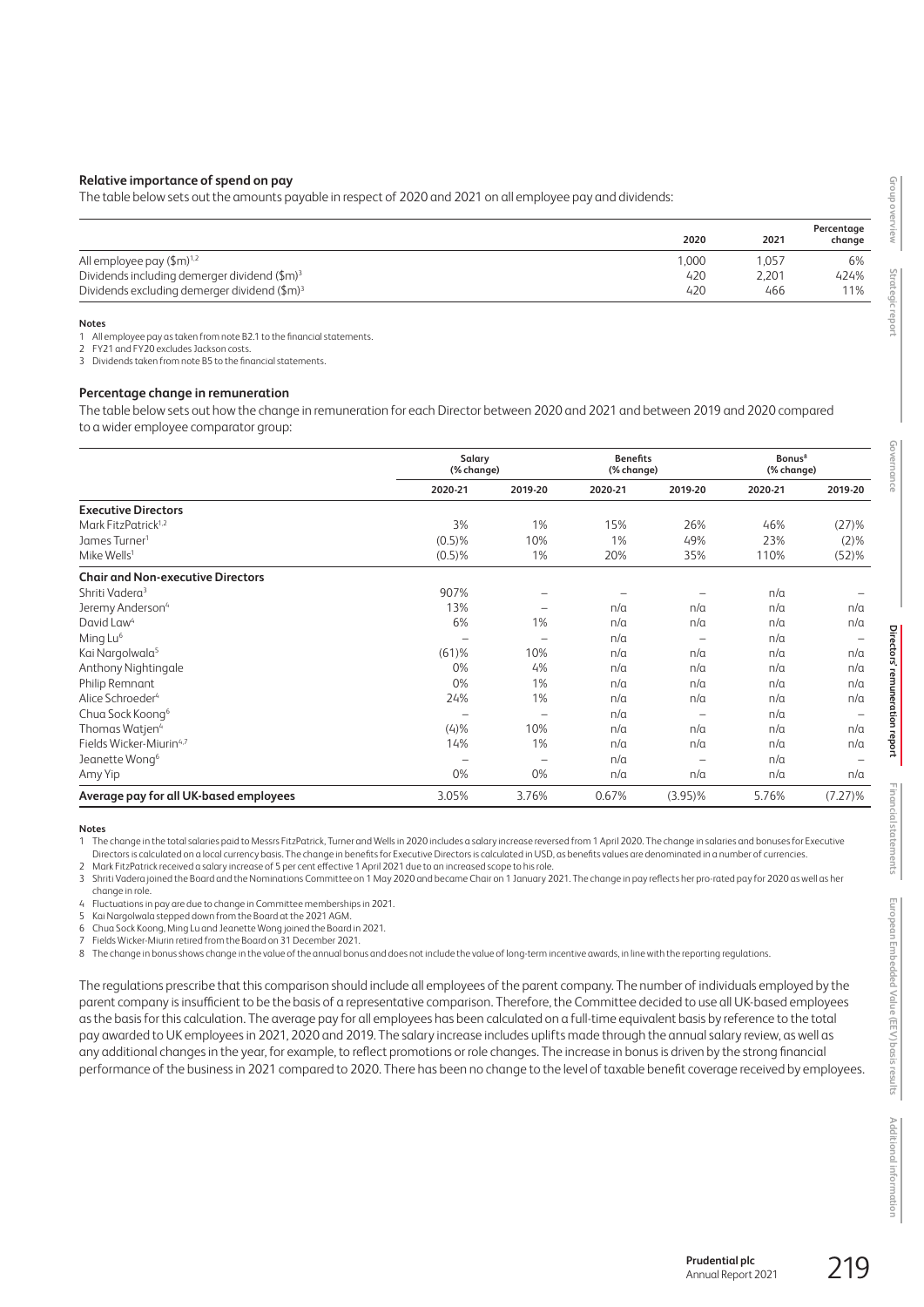#### **Group Chief Executive pay compared with employee pay**

The table below compares the Group Chief Executive's 'single figure' of total remuneration to that received by three representative UK employees in 2021.

The reduction in 'single figure' remuneration for the Group Chief Executive was driven by the lower vesting of the 2019 PLTIP. This was coupled with the increase in bonus received by all employees, due to the better financial performance of the Group, which has led to a reduction in pay ratio at all quartiles when compared to previous years.

| Year  | Method   | 25th<br>percentile<br>pay ratio | Median<br>pay ratio | 75th<br>percentile<br>pay ratio |
|-------|----------|---------------------------------|---------------------|---------------------------------|
| 2021  | Option B | 62:7                            | 44:1                | 29:1                            |
| 20201 | Option B | 72:1                            | 48:1                | 32:1                            |
| 2019  | Option B | 78:1                            | 60:1                | 39:1                            |

#### **Note**

1 2020 CEO pay ratio has been recalculated to account for the 2020 CEO 'single figure' restated on the required basis to reflect the actual value of the 2018 PLTIP award at vesting.

Under the regulations, there is a choice of three methodologies to determine the 25th, median and 75th full-time equivalent remuneration of our UK employees. The Company has chosen to use the 2021 hourly rate gender pay gap information (collected in accordance with the Equality Act 2010 (Gender Pay Gap Information) Regulations 2017), as this method uses data that is aligned with other disclosures made under our gender pay gap reporting and includes all UK employees ('Option B' in the table above). The employees used in the calculations were identified using the most recently collected gender pay gap data, on 1 February 2022, following the end of the financial year. Base salary and total remuneration for these identified employees has then been calculated based on their actual remuneration for 2021. The Committee determined that the identified employees are reasonably representative since the structure of their remuneration arrangements is in line with that of the majority of employees within the UK-based Group Head Office workforce. The same methodology used for calculating the 'single figure' of the Group Chief Executive has been used for calculating the pay and benefits of these three UK employees. No elements of remuneration were omitted or adjusted. The identified individuals were employed on a full-time basis so no further adjustment has been made to their remuneration.

The salary and total remuneration received during 2021 by the indicative employees used in the above analysis are set out below:

|                                 | 25th<br>percentile | Median | 75th<br>percentile |
|---------------------------------|--------------------|--------|--------------------|
| 2021 salary (\$000)             | 87                 |        | 153<br>ر ر         |
| Total 2021 remuneration (\$000) | 106                | 150    | つつつ                |

The Committee believes that the median pay ratio is consistent with the pay, reward and progression policies for our UK-based Group Head Office employees. The base salary and total remuneration levels for the Group Chief Executive and the median representative employee are competitively positioned within the relevant markets and reflect the operation of our remuneration structures which are effective in appropriately incentivising staff, having regard to our risk framework, risk appetites and to rewarding the 'how' as well as the 'what' of performance.

#### **Gender pay gap**

Our UK business, Prudential Services Limited, is the employing entity for all of our London Head Office staff including the UK-based Group Chief Executive and his direct reports. Prudential Services Limited has recently reported its 2021 UK gender pay gap data and details can be found on the Group's website (www.prudentialplc.com/en/esg/esg-reporting).

Due to the change in the Group's business focus, senior management roles are split between locations in the UK and Asia. The 2021 gender pay gap calculations are based on the employees based in the UK only, and therefore exclude data for part of our senior management team, including a number of senior female leaders, who are based in Hong Kong.

While women and men continue to be paid equally for performing similar roles, our gender pay gap reflects the fact that men and women have traditionally held different roles, particularly in the financial services sector. It highlights the fact that we have more men than women in leadership and senior operational roles. We continue to focus our efforts on closing the gender pay gap as quickly as possible. Female representation in our leadership roles has increased from 33 per cent in 2020 to 35 per cent in 2021 in our London Head Office.

The UK headcount of Prudential Services Ltd is now below the 250-person threshold which triggers mandatory publication of the gender pay gap and the CEO pay ratio. Both the 2021 gender pay gap and the CEO pay ratio data have been disclosed on a voluntary basis.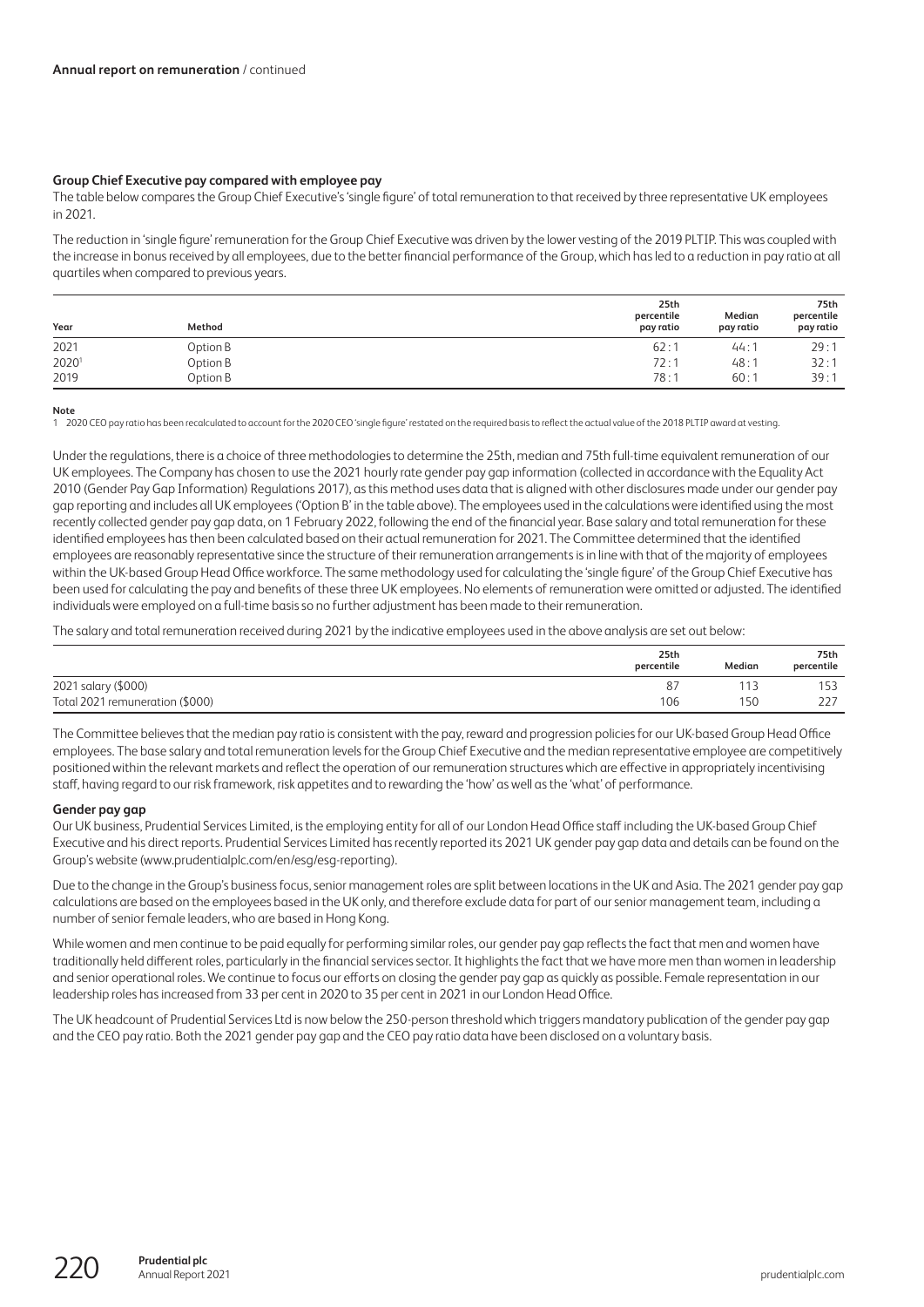**Strategic report**

#### **Consideration of workforce pay and approach to engagement**

During the year, the Committee considered workforce remuneration and related policies in the businesses across the Group. Information presented to the Committee, by way of a dashboard, included how the Company's incentive arrangements are aligned with the culture and informed the Committee's decision-making on executive pay and policy. By way of example, employee salary increase budgets are considered as part of the year-end review of Executive Director compensation and salary increases.

As part of the Board's wider approach to employee engagement, which also included a Group-wide engagement survey, the Committee took additional measures in 2021 to explain how the remuneration of Executive Directors aligns with the wider Company pay policy. The Company operates a microsite on its intranet that outlines executive pay arrangements during the previous financial year and key areas of change for the year ahead. It explains to employees that total remuneration for Executive Directors is made up of a number of elements and is governed by both the Directors' remuneration policy and the Group's remuneration policy (which is also published on the Company's website) with the relevant links to these documents. Employee engagement was led by two Non-executive Directors until May 2021 when this responsibility was transferred to the Responsibility & Sustainability Working Group established by the Board in February 2021. The Governance Report section of this report describes how they discharged this responsibility during 2021.

To recognise the hard work and commitment shown by our employees in preparation for the demerger and to give our people a stake in the new chapter of the Company's development, each Prudential plc employee (other than the Group Executive Committee) received, in October 2021, a Celebration Award of US\$1,000 of restricted shares which will be released in October 2022.

As part of our continuing efforts to safeguard our employees' wellbeing, we implemented a Group Wellness Day on 2 July 2021. All employees Group-wide were encouraged to take that extra day off to rest and recharge, spend time with family and friends. Feedback from the 2021 Collaboration Jam suggests that the Wellness Day was very well received.

#### **Chair and Non-executive Director remuneration in 2021**

#### **Chair fees**

Shriti Vadera became the Chair of the Board from 1 January 2021. Her 2021 fee was set at £765,000 (\$1,052,414) with effect from that date.

#### **Non-executive Directors' fees**

The Non-executive Directors' fees are denominated in Sterling. Fee levels were reviewed by the Board during 2021, and no increases to the Sterling amounts were awarded. Increases in US Dollar amounts reflect changes in exchange rate. The Board approved fees for the Responsibility & Sustainability Working Group at the time it was established in February 2021, taking account of the anticipated duties and time commitment involved in discharging the assigned responsibilities.

|                                                      | From                   | From                   | From                   | From                   |
|------------------------------------------------------|------------------------|------------------------|------------------------|------------------------|
| <b>Annual fees</b>                                   | 1 July 2020<br>$(5)^2$ | 1 July 2020<br>$(E)^2$ | 1 July 2021<br>$(5)^2$ | 1 July 2021<br>$(E)^2$ |
| Basic fee                                            | 127,000                | 99.000                 | 136,000                | 99,000                 |
| Additional fees:                                     |                        |                        |                        |                        |
| Audit Committee Chair                                | 96.000                 | 75,000                 | 103.000                | 75,000                 |
| Audit Committee member                               | 38,000                 | 30,000                 | 41,000                 | 30,000                 |
| Remuneration Committee Chair                         | 83,000                 | 65,000                 | 89,000                 | 65,000                 |
| Remuneration Committee member                        | 38,000                 | 30.000                 | 41.000                 | 30,000                 |
| Risk Committee Chair                                 | 96,000                 | 75,000                 | 103,000                | 75,000                 |
| Risk Committee member                                | 38,000                 | 30,000                 | 41.000                 | 30,000                 |
| Nomination & Governance Committee Chair <sup>1</sup> |                        |                        |                        |                        |
| Nomination & Governance Committee member             | 19.000                 | 15.000                 | 21.000                 | 15,000                 |
| Responsibility & Sustainability Working Group Chair  |                        |                        | 62.000                 | 45,000                 |
| Responsibility & Sustainability Working Group member |                        |                        | 30,000                 | 22,000                 |
| Senior Independent Director                          | 64.000                 | 50.000                 | 69,000                 | 50,000                 |
| Workforce engagement role <sup>3</sup>               | 38,000                 | 30,000                 | 41,000                 | 30,000                 |

#### **Notes**

1 There is no fee paid for the role of Nomination & Governance Committee Chair.

2 Fees were denominated in sterling and were converted to USD using an exchange rate of 0.7798 for 2020 and 0.7269 for 2021.

3 The workforce engagement role was discontinued in 2021, as the scope of this role is now covered by the newly formed Responsibility & Sustainability Working Group. No specific fees are currently paid for the workforce engagement role.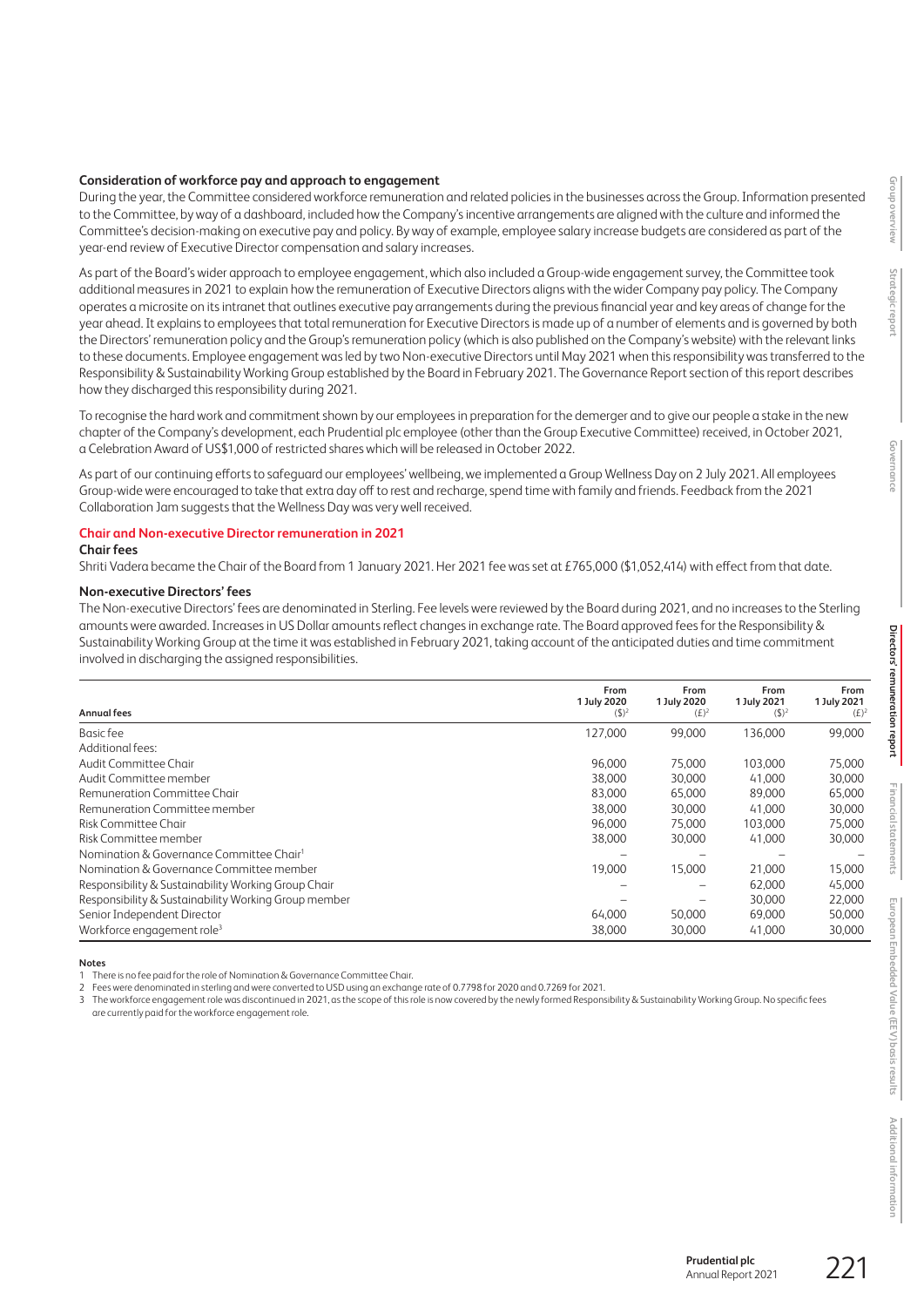If, in a particular year, the number of meetings is materially greater than usual, the Company may determine that the provision of additional fees isfair and reasonable.

The resulting fees paid to the Chair and Non-executive Directors are:

|                                   | 2021 fees<br>(5000s) | 2020 fees<br>(\$000s)    | 2021<br>taxable<br>benefits <sup>*</sup><br>(5000s) | 2020<br>taxable<br>benefits <sup>*</sup><br>(\$000s) | <b>Total 2021</b><br>remuneration:<br>the 'single<br>figure'<br>$($000s)^{+}$ | Total 2021<br>remuneration:<br>the 'single<br>figure' in GBP<br>$(E000s)^*$ | <b>Total 2020</b><br>remuneration:<br>the 'single<br>figure'<br>$($000s)^{+}$ | <b>Total 2020</b><br>remuneration:<br>the 'single<br>figure'<br>in GBP<br>$(E000s)^*$ |
|-----------------------------------|----------------------|--------------------------|-----------------------------------------------------|------------------------------------------------------|-------------------------------------------------------------------------------|-----------------------------------------------------------------------------|-------------------------------------------------------------------------------|---------------------------------------------------------------------------------------|
| Chair                             |                      |                          |                                                     |                                                      |                                                                               |                                                                             |                                                                               |                                                                                       |
| Shriti Vadera <sup>1</sup>        | 1,052                | 97                       | 102                                                 | $\qquad \qquad -$                                    | 1,154                                                                         | 839                                                                         | 97                                                                            | 76                                                                                    |
| <b>Non-executive Directors</b>    |                      |                          |                                                     |                                                      |                                                                               |                                                                             |                                                                               |                                                                                       |
| Jeremy Anderson <sup>2</sup>      | 306                  | 252                      | $\qquad \qquad -$                                   | $\qquad \qquad -$                                    | 306                                                                           | 222                                                                         | 252                                                                           | 197                                                                                   |
| David Law                         | 318                  | 281                      | $\qquad \qquad$                                     | $\qquad \qquad -$                                    | 318                                                                           | 231                                                                         | 281                                                                           | 219                                                                                   |
| Ming $Lu^3$                       | 126                  | $\overline{\phantom{0}}$ | $\qquad \qquad$                                     | $\qquad \qquad -$                                    | 126                                                                           | 92                                                                          |                                                                               |                                                                                       |
| Kai Nargolwala <sup>4</sup>       | 102                  | 242                      | $\qquad \qquad$                                     | $\qquad \qquad -$                                    | 102                                                                           | 74                                                                          | 242                                                                           | 189                                                                                   |
| Anthony Nightingale               | 246                  | 230                      | $\qquad \qquad$                                     | $\overline{\phantom{0}}$                             | 246                                                                           | 179                                                                         | 230                                                                           | 179                                                                                   |
| <b>Philip Remnant</b>             | 308                  | 287                      | $\overline{\phantom{0}}$                            | $\qquad \qquad -$                                    | 308                                                                           | 224                                                                         | 287                                                                           | 224                                                                                   |
| Alice Schroeder                   | 270                  | 204                      | $\qquad \qquad$                                     | $\qquad \qquad -$                                    | 270                                                                           | 197                                                                         | 204                                                                           | 159                                                                                   |
| Chua Sock Koong <sup>3</sup>      | 139                  | $\overline{\phantom{0}}$ | $\qquad \qquad$                                     | $\qquad \qquad -$                                    | 139                                                                           | 101                                                                         |                                                                               |                                                                                       |
| Jeanette Wong <sup>3</sup>        | 144                  | $\overline{\phantom{0}}$ | $\qquad \qquad$                                     | $\qquad \qquad -$                                    | 144                                                                           | 105                                                                         |                                                                               |                                                                                       |
| Thomas Watjen                     | 250                  | 242                      | $\qquad \qquad$                                     | $\overline{\phantom{m}}$                             | 250                                                                           | 182                                                                         | 242                                                                           | 189                                                                                   |
| Fields Wicker-Miurin <sup>5</sup> | 203                  | 165                      | $\qquad \qquad$                                     | $\qquad \qquad -$                                    | 203                                                                           | 147                                                                         | 165                                                                           | 129                                                                                   |
| Amy Yip                           | 177                  | 165                      | $\qquad \qquad$                                     | $\qquad \qquad -$                                    | 177                                                                           | 129                                                                         | 165                                                                           | 129                                                                                   |
| Total                             | 3,641                | 2,165                    | 102                                                 | $\qquad \qquad -$                                    | 3,743                                                                         | 2,722                                                                       | 2,165                                                                         | 1,690                                                                                 |

\* Benefits include the cost of providing the use of a car and driver, medical insurance and security arrangements.

† Each remuneration element is rounded to the nearest \$1,000/£1,000 and totals are the sum of these rounded figures. Total remuneration is calculated using the methodology prescribed by Schedule 8 of the Companies Act. The Chair and Non-executive Directors are not entitled to participate in annual bonus plans or long-term incentive plans.

‡ Total remuneration has been converted to US dollars using the exchange rate of 0.7798 for the 2020 single figure calculations and 0.7269 for the 2021 single figure calculations.

As Non-executive Directors and the Chair don't receive variable remuneration components, the table above doesn't include a sum of total fixed and total variable remuneration.

#### **Notes**

1 Shriti Vadera joined the Board on 1 May 2020.

2 Jeremy Anderson joined the Board on 1 January 2020 and was appointed as the Chair of the Risk Committee in May 2020.

3 Jeanette Wong, Chua Sock Koong and Ming Lu joined the Board on 12 May 2021.

4 Kai Nargolwala retired from the Board on 13 May 2021.

5 Fields Wicker-Miurin retired from the Board on 31 December 2021.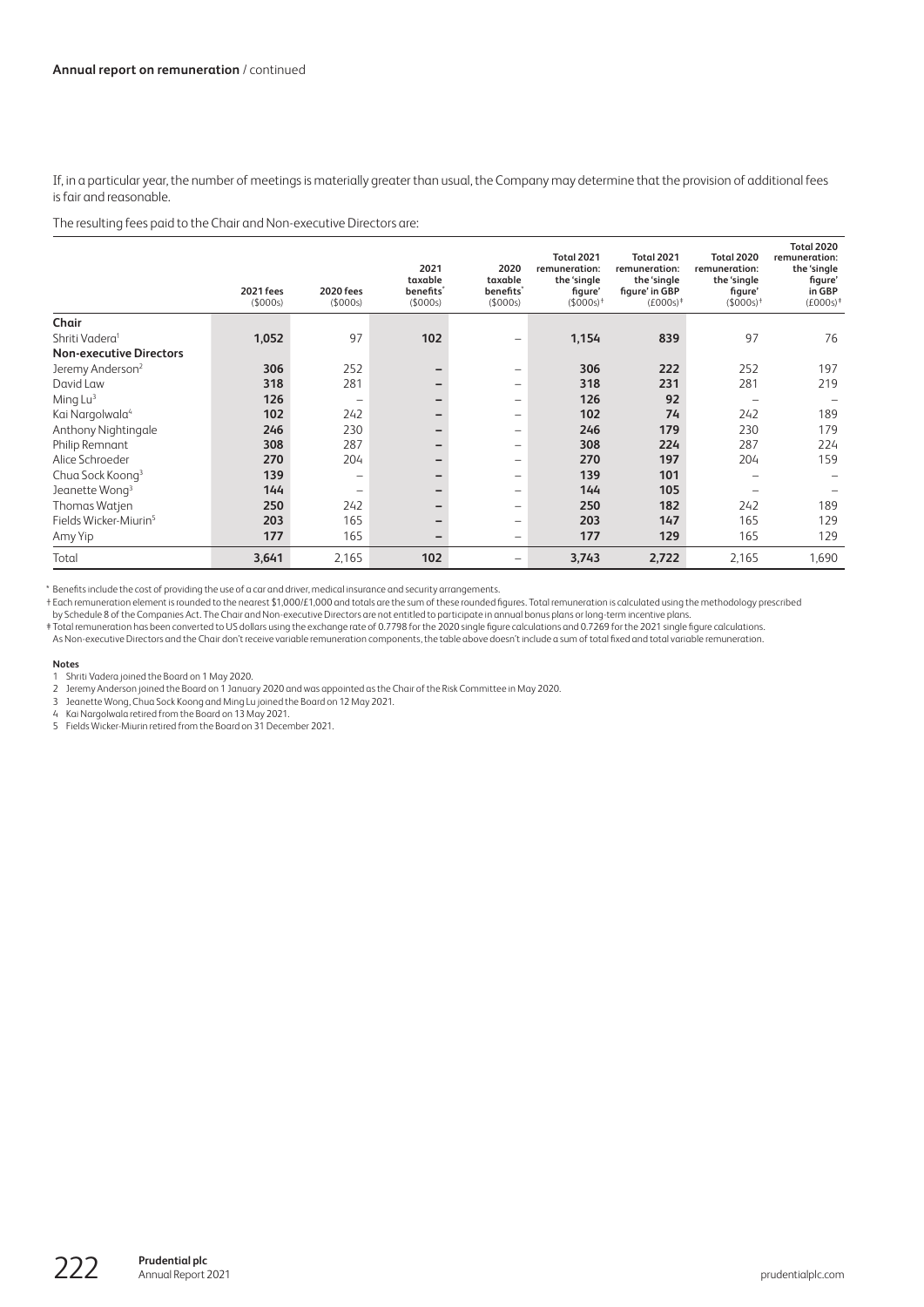#### **Statement of Directors' shareholdings**

The interests of Directors in ordinary shares of the Company are set out below. 'Beneficial interest' includes shares owned outright, shares acquired under the Share Incentive Plan (SIP) and deferred annual incentive awards, detailed in the 'Additional remuneration disclosures' section. It is only these shares that count towards the share ownership guidelines.

|                                   | 1 January 2021<br>(or on date of<br>appointment)         | During 2021                     |                                 |                                                                       | 31 December 2021                                                            |                                    | Share ownership quidelines                                             |                                                                                                 |
|-----------------------------------|----------------------------------------------------------|---------------------------------|---------------------------------|-----------------------------------------------------------------------|-----------------------------------------------------------------------------|------------------------------------|------------------------------------------------------------------------|-------------------------------------------------------------------------------------------------|
|                                   | Total<br>beneficial<br>interest<br>(number of<br>shares) | Number<br>of shares<br>acquired | Number<br>of shares<br>disposed | Total<br>beneficial<br>interest <sup>*</sup><br>(number of<br>shares) | Number<br>of shares<br>subject to<br>performance<br>conditions <sup>+</sup> | <b>Total interest</b><br>in shares | <b>Share</b><br>ownership<br>$a$ uidelines $†$<br>(% of<br>salary/fee) | <b>Beneficial</b><br>interest as a<br>percentage of<br>basic salary/<br>basic fees <sup>§</sup> |
| Chair                             |                                                          |                                 |                                 |                                                                       |                                                                             |                                    |                                                                        |                                                                                                 |
| Shriti Vadera                     | 67.500                                                   |                                 |                                 | 67,500                                                                |                                                                             | 67.500                             | 100%                                                                   | 125%                                                                                            |
| <b>Executive Directors</b>        |                                                          |                                 |                                 |                                                                       |                                                                             |                                    |                                                                        |                                                                                                 |
| Mark FitzPatrick                  | 166.360                                                  | 121,509                         | 59,269                          | 228,600                                                               | 459.132                                                                     | 687.732                            | 250%                                                                   | 405%                                                                                            |
| James Turner                      | 138.168                                                  | 77.843                          | 11.276                          | 204.735                                                               | 422.448                                                                     | 627.183                            | 250%                                                                   | 307%                                                                                            |
| Mike Wells <sup>1</sup>           | 1.144.085                                                | 257,333                         | 136.846                         | 1.264.572                                                             | 1.110.622                                                                   | 2.375.194                          | 400%                                                                   | 1556%                                                                                           |
| <b>Non-executive Directors</b>    |                                                          |                                 |                                 |                                                                       |                                                                             |                                    |                                                                        |                                                                                                 |
| Jeremy Anderson                   | 9,157                                                    |                                 |                                 | 9.157                                                                 | $\overline{\phantom{0}}$                                                    | 9.157                              | 100%                                                                   | 131%                                                                                            |
| Chua Sock Koong <sup>2</sup>      |                                                          | 7,500                           | $\qquad \qquad -$               | 7.500                                                                 | $\overline{\phantom{0}}$                                                    | 7.500                              | 100%                                                                   | 107%                                                                                            |
| David Law                         | 11,054                                                   |                                 | -                               | 11.054                                                                | —                                                                           | 11,054                             | 100%                                                                   | 158%                                                                                            |
| Ming $Lu^3$                       |                                                          | 7.000                           | —                               | 7.000                                                                 |                                                                             | 7,000                              | 100%                                                                   | 100%                                                                                            |
| Kai Nargolwala <sup>4</sup>       | 70.000                                                   |                                 | -                               | 70.000                                                                | —                                                                           | 70.000                             | 100%                                                                   | 1000%                                                                                           |
| Anthony Nightingale               | 50.000                                                   |                                 | $\overline{\phantom{0}}$        | 50.000                                                                | $\overline{\phantom{0}}$                                                    | 50.000                             | 100%                                                                   | 714%                                                                                            |
| Philip Remnant                    | 7,916                                                    |                                 | $\overline{\phantom{0}}$        | 7.916                                                                 | $\overline{\phantom{m}}$                                                    | 7,916                              | 100%                                                                   | 113%                                                                                            |
| Alice Schroeder <sup>5</sup>      | 20.000                                                   |                                 |                                 | 20.000                                                                | —                                                                           | 20.000                             | 100%                                                                   | 286%                                                                                            |
| Thomas Watjen <sup>6</sup>        | 10.340                                                   |                                 |                                 | 10.340                                                                | $\overline{\phantom{0}}$                                                    | 10.340                             | 100%                                                                   | 148%                                                                                            |
| Fields Wicker-Miurin <sup>7</sup> | 6,500                                                    |                                 | -                               | 6,500                                                                 | -                                                                           | 6,500                              | 100%                                                                   | 93%                                                                                             |
| Jeanette Wong <sup>8</sup>        |                                                          |                                 |                                 |                                                                       |                                                                             |                                    | 100%                                                                   |                                                                                                 |
| Amy Yip                           | 2,500                                                    |                                 | —                               | 2,500                                                                 | -                                                                           | 2,500                              | 100%                                                                   | 36%                                                                                             |

\* There were no changes of Directors' interests in ordinary shares between 31 December 2021 and 7 March 2022 with the exception of the UK-based Executive Directors due to their participation in the monthly Share Incentive Plan (SIP). Mark FitzPatrick acquired a further 29 shares in the SIP and Mike Wells acquired a further 30 shares in the SIP during this period.

† Further information on share awards subject to performance conditions are detailed in the 'share-based long-term incentive awards' part of the 'Additional remuneration disclosures' section. ‡Holding requirement of the Articles of Association (2,500 ordinary shares) must be obtained within one year of appointment to the Board. The increased guidelines for Executive Directors were introduced with effect from January 2013 and increased again in 2017. Executive Directors have five years from this date (or date of joining or role change, if later) to reach the enhanced guideline. The guideline for Non-executive Directors was introduced on 1 July 2011. Non-executive Directors have three years from their date of joining to reach the guideline.

§ Based on the average closing price for the six months to 31 December 2021 (£14.14).

The Company and its Directors, Chief Executives and shareholders have been granted a partial exemption from the disclosure requirements under Part XV of the Securities and Futures Ordinance (SFO). As a result of this exemption, Directors, Chief Executives and shareholders do not have an obligation under the SFO to notify the Company of shareholding interests, and the Company is not required to maintain a register of Directors' and Chief Executives' interests under section 352 of the SFO, nor a register of interests of substantial shareholders under section 336 of the SFO. The Company is, however, required to file with the Stock Exchange of Hong Kong Limited any disclosure of interests notified to it in the United Kingdom.

**Notes**<br>1 For -<br>1 For the 1 January 2021 figure, Mike Wells's beneficial interest in shares is made up of 297,320 ADRs (representing 594,640 ordinary shares) and 549,445 ordinary shares. For the 31 December 2021 figure, his beneficial interest in shares is made up of 297,320 ADRs (representing 594,640 ordinary shares) and 669,932 ordinary shares.

2 Chua Sock Koong was appointed to the Board on 12 May 2021.

3 Ming Lu was appointed to the Board on 12 May 2021.

- 4 Kai Nargolwala stepped down from the Board on 13 May 2021. Total interests in shares is shown at this date.
- 5 For the 1 January 2021 figure, Alice Schroeder's beneficial interest in shares is made up of 10,000 ADRs (representing 20,000 ordinary shares). For the 31 December 2021 figure, the beneficial interest in shares is made up of 10,000 ADRs (representing 20,000 ordinary shares).

6 For the 1 January 2021 figure, Thomas Watjen's beneficial interest in shares is made up of 5,170 ADRs (representing 10,340 ordinary shares). For the 31 December 2021 figure, the beneficial interest in shares is made up of 5,170 ADRs (representing 10,340 ordinary shares).

Fields Wicker-Miurin stepped down from the Board on 31 December 2021. Total interests in shares is shown at this date

8 Jeanette Wong was appointed to the Board on 12 May 2021.

**Strategic report**

**Governance**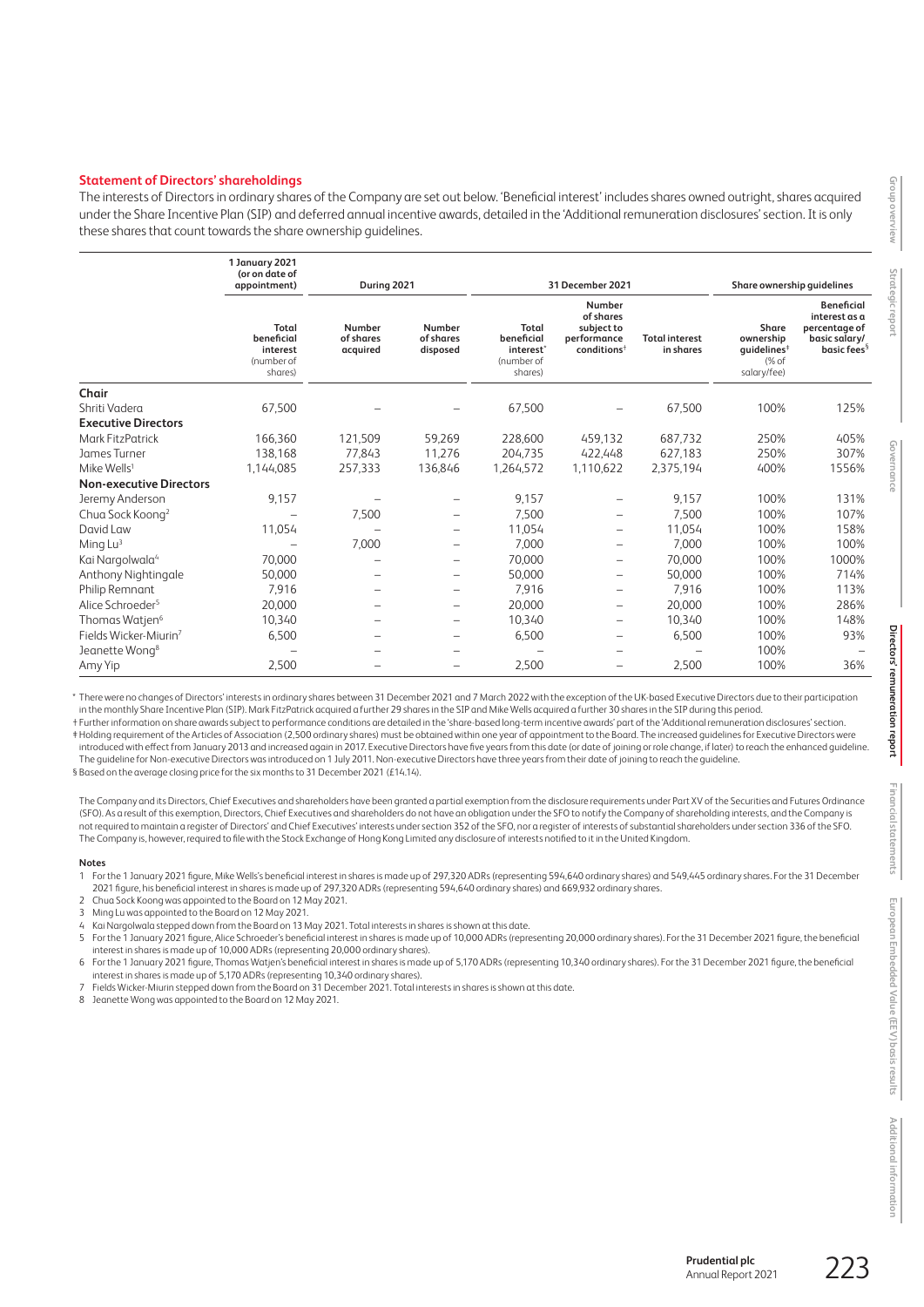

The bar chart below illustrates the Executive Directors' shareholding as a percentage of base salary relative to the applicable share ownership guideline.

#### **Outstanding share options**

The following table sets out the share options held by the Executive Directors in the UK Savings-Related Share Option Scheme (SAYE) as at the end of the period. No other directors participated in any other option scheme.

| Market                     |                  |                              |                                       | Exercise period |           |                        | <b>Number of options</b> |                          |           |           |                          |                  |
|----------------------------|------------------|------------------------------|---------------------------------------|-----------------|-----------|------------------------|--------------------------|--------------------------|-----------|-----------|--------------------------|------------------|
|                            | Date of<br>grant | Exercise<br>price<br>(pence) | price at<br>31 Dec<br>2021<br>(pence) | Beginning       | End       | Beginning<br>of period | Granted                  | Exercised                | Cancelled | Forfeited | Lapsed                   | End of<br>period |
| Mark FitzPatrick 21 Sep 17 |                  | 1455                         | 1274.5                                | 01 Dec 22       | 31 May 23 | 2,061                  |                          |                          |           |           | $\overline{\phantom{0}}$ | 2,061            |
| James Turner               | 21 Sep 17        | 1455                         | 1274.5                                | 01 Jan 21       | 30 Jun 21 | 1.237                  | -                        | .237                     |           |           |                          |                  |
| Mike Wells                 | 22 Sep 20        | 964                          | 1274.5                                | 01 Dec 23       | 31 May 24 | 1,867                  | -                        | $\overline{\phantom{m}}$ |           |           | $\qquad \qquad -$        | .867             |

#### **Notes**

1 No gain was made by Directors in 2021 on the exercise of SAYE options.

2 No price was paid for the award of any option.

3 The highest and lowest closing share prices during 2021 were £15.86 and £11.73 respectively.

4 All exercise prices are shown to the nearest pence.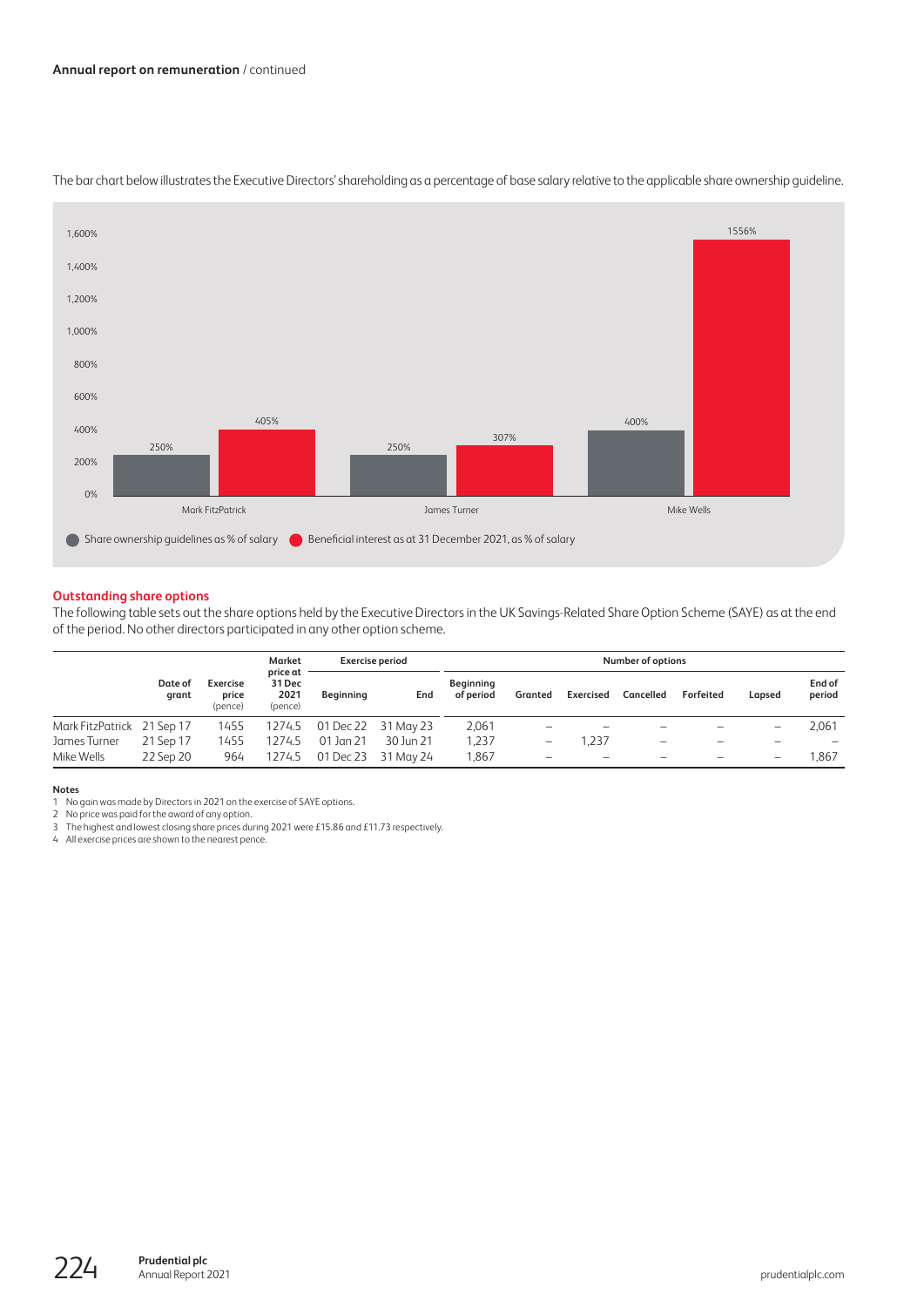#### **Directors' terms of employment**

Details of the service contracts of each Executive Director are outlined in the table below. The Directors' remuneration policy contains further details of the terms included in Executive Director service contracts.

|                            | Date of contract | Notice period<br>to the<br>Company | Notice period<br>from the<br>Company |
|----------------------------|------------------|------------------------------------|--------------------------------------|
| <b>Executive Directors</b> |                  |                                    |                                      |
| Mark FitzPatrick           | 17 May 2017      | 12 months                          | 12 months                            |
| James Turner               | 1 March 2018     | 12 months                          | 12 months                            |
| Mike Wells                 | 21 May 2015      | 12 months                          | 12 months                            |

#### **Letters of appointment of the Chair and Non-executive Directors**

Details of Non-executive Directors' individual appointments are outlined below. The Directors' remuneration policy contains further details on their letters of appointment. The Chair and Non-executive Directors are not entitled to receive any payments for loss of office.

| <b>Chair/Non-executive Director</b> | <b>Appointment by the Board</b> | Notice period | Time on the Board at 2022 AGM |
|-------------------------------------|---------------------------------|---------------|-------------------------------|
| Chair                               |                                 |               |                               |
| Shriti Vadera                       | 1 May 2020                      | 12 months     | 2 years                       |
|                                     | (Chair from 1 January 2021)     |               |                               |
| <b>Non-executive Directors</b>      |                                 |               |                               |
| Kai Nargolwala <sup>1</sup>         | 1 January 2012                  | 6 months      | n/a                           |
| <b>Philip Remnant</b>               | 1 January 2013                  | 6 months      | 9 years 4 months              |
| Anthony Nightingale                 | 1 June 2013                     | 6 months      | 8 years 11 months             |
| Alice Schroeder                     | 10 June 2013                    | 6 months      | 8 years 11 months             |
| David Law                           | 15 September 2015               | 6 months      | 6 years 8 months              |
| Thomas Watjen                       | 11 July 2017                    | 6 months      | 4 years 10 months             |
| Fields Wicker-Miurin <sup>2</sup>   | 3 September 2018                | 6 months      | n/a                           |
| Amy Yip                             | 2 September 2019                | 6 months      | 2 years 8 months              |
| Jeremy Anderson                     | 1 January 2020                  | 6 months      | 2 years 4 months              |
| Ming Lu                             | 12 May 2021                     | 6 months      | 1 year                        |
| Chua Sock Koong                     | 12 May 2021                     | 6 months      | 1 year                        |
| Jeanette Wong                       | 12 May 2021                     | 6 months      | 1 year                        |

## **Note**<br>1 Ko

1 Kai Nargolwala retired from the Board on 13 May 2021.

2 Fields Wicker-Miurin retired from the Board on 31 December 2021.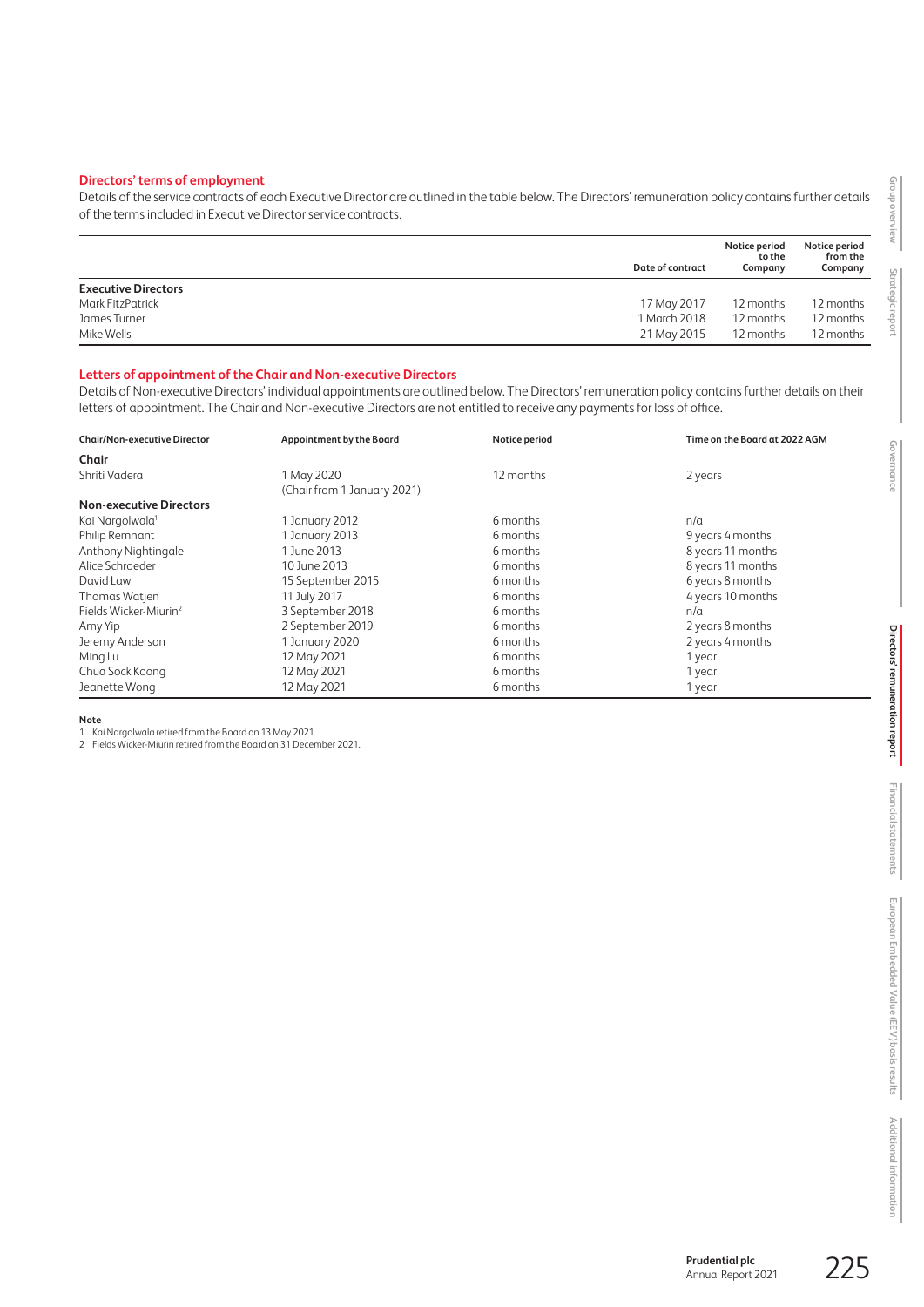#### **Payments to past Directors and payments for loss of office**

There were no payments to Directors for loss of office in 2021.

As disclosed in the 2019 Directors' remuneration report, a number of Directors stepped down from the Board in 2019. Treatment of their outstanding awards and other remuneration elements was disclosed in 2019. We set out below payments in respect of the awards that vested during 2021.

#### **Nic Nicandrou**

Nic (Chief Executive, Asia and Africa) holds a PLTIP award granted in 2019 and as set out in the section 'Remuneration in respect of performance in 2021' the performance condition attached to Nic's 2019 PLTIP awards was partially met and 17.75 per cent of these awards will be released in 2022. The details of the release are set out below.

| Award | Number of<br>shares vesting <sup>1</sup> | Value of<br>shares vesting <sup>2</sup> |
|-------|------------------------------------------|-----------------------------------------|
| PLTIP | 38945<br>╌                               | $\sim$ $\sim$ $\sim$                    |

#### **Notes**

1 The number of shares vesting includes accrued dividends.

2 The share price used to calculate the value was the average share price for the three months up to 31 December 2021 being £14.00.

#### **Paul Manduca**

The former Chair, Paul Manduca, received benefits of \$104,401 in 2021, as the Company paid taxes on certain benefits provided to Mr Manduca during the period of his Board service which ended on 31 December 2021.

#### **Other Directors**

A number of former Directors receive retiree medical benefits for themselves and their partner (where applicable). This is consistent with other senior members of staff employed at the same time. A de minimis threshold of £10,000 has been set by the Committee; any payments or benefits provided to a past Director above this amount will be reported.

#### **Statement of voting at general meeting**

The Directors' remuneration policy was approved by shareholders at the 2020 Annual General Meeting. At the 2021 Annual General Meeting, shareholders were asked to vote on the 2020 Directors' remuneration report. Each of these resolutions received a significant vote in favour by shareholders and the Committee is grateful for this support and endorsement by our shareholders. The votes received were:

| Resolution                                               | Votes for     | % of votes<br>cast | Votes<br>against | % of votes<br>cast | <b>Total votes cast</b> | Votes<br>withheld |
|----------------------------------------------------------|---------------|--------------------|------------------|--------------------|-------------------------|-------------------|
| To approve the Directors' remuneration policy (2020 AGM) | 1.930.172.979 | 95.84              | 83.796.656       | 416                | 2.013.969.635           | 1.043.445         |
| To approve the Directors' remuneration report (2021 AGM) | 1.881.362.121 | 94.71              | 104.979.307      | 5.29               | 1.986.341.428           | 24.844.708        |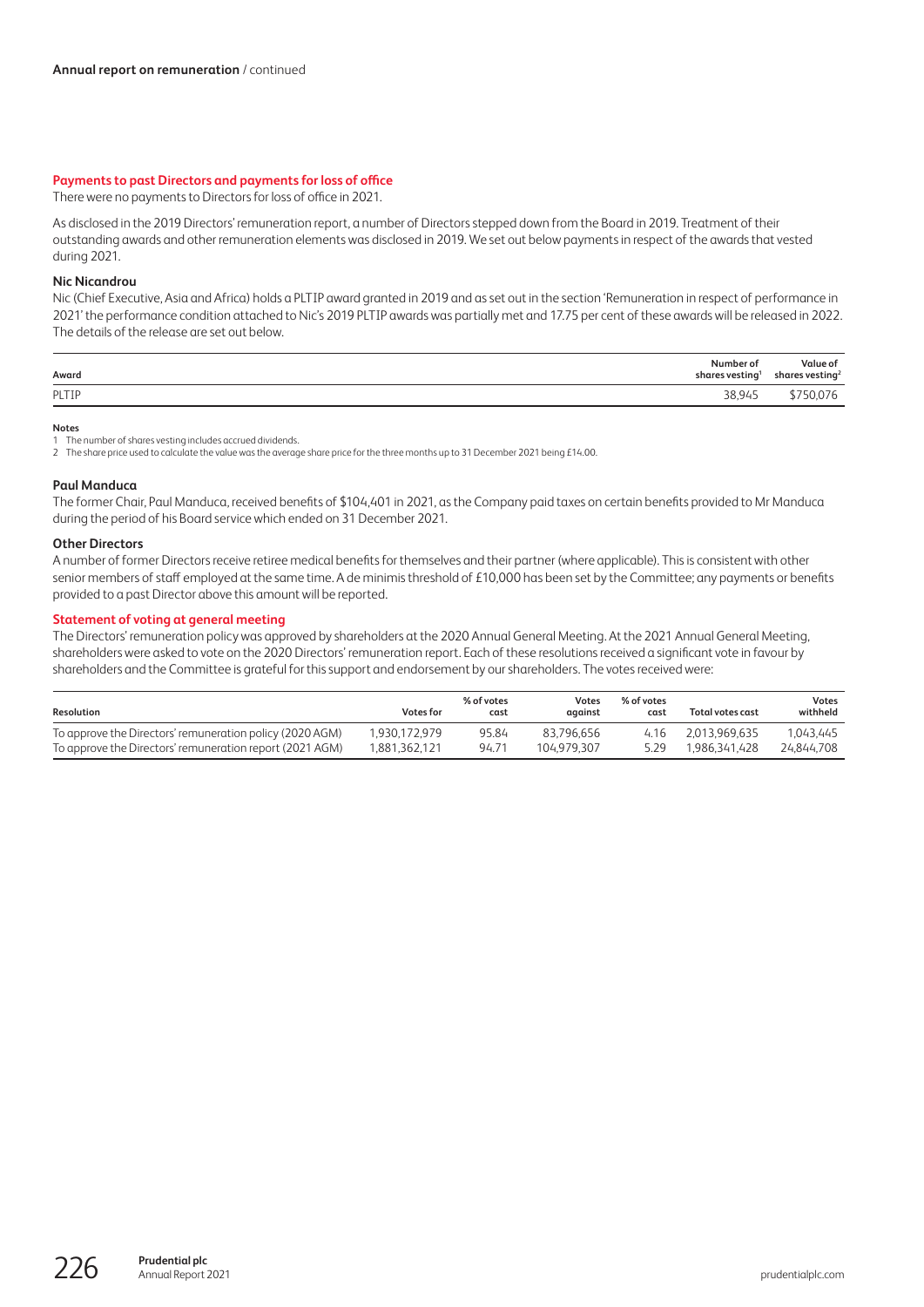#### **Statement of implementation of remuneration policy in 2022**

#### **Base salary**

Executive Directors' remuneration packages were reviewed in 2021 with changes effective from 1 January 2022. When the Committee made these decisions, in line with the Director's remuneration policy, several factors were taken into consideration, including the salary increases awarded to other employees in 2021 and the expected increases in 2022, the performance of the Executive Directors, and external market reference points (which were updated following the demerger to increase focus on Asia-led financial services organisations).

After due deliberation, the Committee considered there should be 3 per cent salary increases to the Executive Directors with effect from 1 January 2022. The 2022 salary increase budgets for other employees across the Group's businesses were between 4.5 per cent and 5 per cent. On this basis, 2022 will be the tenth consecutive year in which the increases generally offered to executives have been below or close to the bottom of the range of salary increases budgeted for the broader workforce.

The salaries which were effective from 1 January 2022 are set out below:

- **>** Mark FitzPatrick: £822,000
- **>** James Turner: HK\$7,550,000
- **>** Mike Wells: £1,184,000

On 1 April 2022, Mike Wells will step down from his role and Mark FitzPatrick will be appointed as interim Group Chief Executive. During his interim appointment, Mr FitzPatrick's salary will remain unchanged at £822,000, and he will be eligible for a monthly, pensionable cash supplement of £30,167, giving him the same fixed pay for this period as his predecessor. On the same date, James Turner will be appointed as Group Chief Financial Officer. Mr Turner's annual salary will increase to HK\$8,460,000. This figure is lower than the salary paid to his predecessor given that Mr Turner is not being appointed as Chief Operating Officer.

#### **Annual bonus**

#### *Award levels*

Mike Wells will continue to be eligible for a maximum bonus opportunity of 200 per cent of salary, unchanged from prior year. This will be prorated for the period worked (until 31 March 2022). Mark FitzPatrick will be eligible for a maximum bonus opportunity of 175 per cent of salary, unchanged from prior year. Following his appointment as interim Group Chief Executive, his maximum bonus opportunity will increase to 200 per cent of salary, aligned to the current opportunity for the Group Chief Executive role. This increased bonus opportunity will include the monthly cash supplement for the period served as interim Group Chief Executive. James Turner's maximum bonus opportunity will remain unchanged at 175 per cent of salary.

#### *Performance conditions*

In 2021 the Group Chief Financial Officer role was designated under the Hong Kong Group-wide supervision regime as a Key Person in a Control Function, and in line with the Hong Kong IA's regulatory requirements for control staff, his 2022 Annual Incentive Plan (AIP) will include a functional component. Therefore, the 2022 AIP for the Group Chief Financial Officer role will be based on the achievement of financial (50 per cent), functional (30 per cent) and personal (20 per cent) performance targets. This structure will apply to Mark FitzPatrick between 1 January 2022 and 31 March 2022 and to James Turner for the remainder of the year. The balance of financial, functional and personal performance targets will remain unchanged for the other Executive Director roles.

As disclosed in the 2020 Annual Report, for 2022 financial AIP measures and weightings will be aligned with those adopted for the Asia business, increasing the focus on NBP. The resulting 2022 financial AIP measures and weightings are as follows:

- **>** Group EEV new business profit 45 per cent;
- **>** Group adjusted operating profit 25 per cent;
- **>** Group operating free surplus generated 20 per cent; and
- **>** Group Holding Company cash flow 10 per cent.

There was general endorsement of the weighting of the 2022 AIP measures by shareholders during our latest consultation.

#### **2022 share-based long-term incentive awards**

#### *Award levels*

Mike Wells will not receive a 2022 PLTIP award. No changes have been made to the PLTIP award levels for other Executive Directors for 2022.

#### *Performance conditions*

The performance conditions and weightings for the 2022 PLTIP awards for all Executive Directors will be as follows, unchanged from prior year:

- **>** Relative TSR (50 per cent of award);
- **>** A return on embedded value measure (30 per cent of award); and
- **>** Sustainability scorecard of strategic measures (20 per cent of award).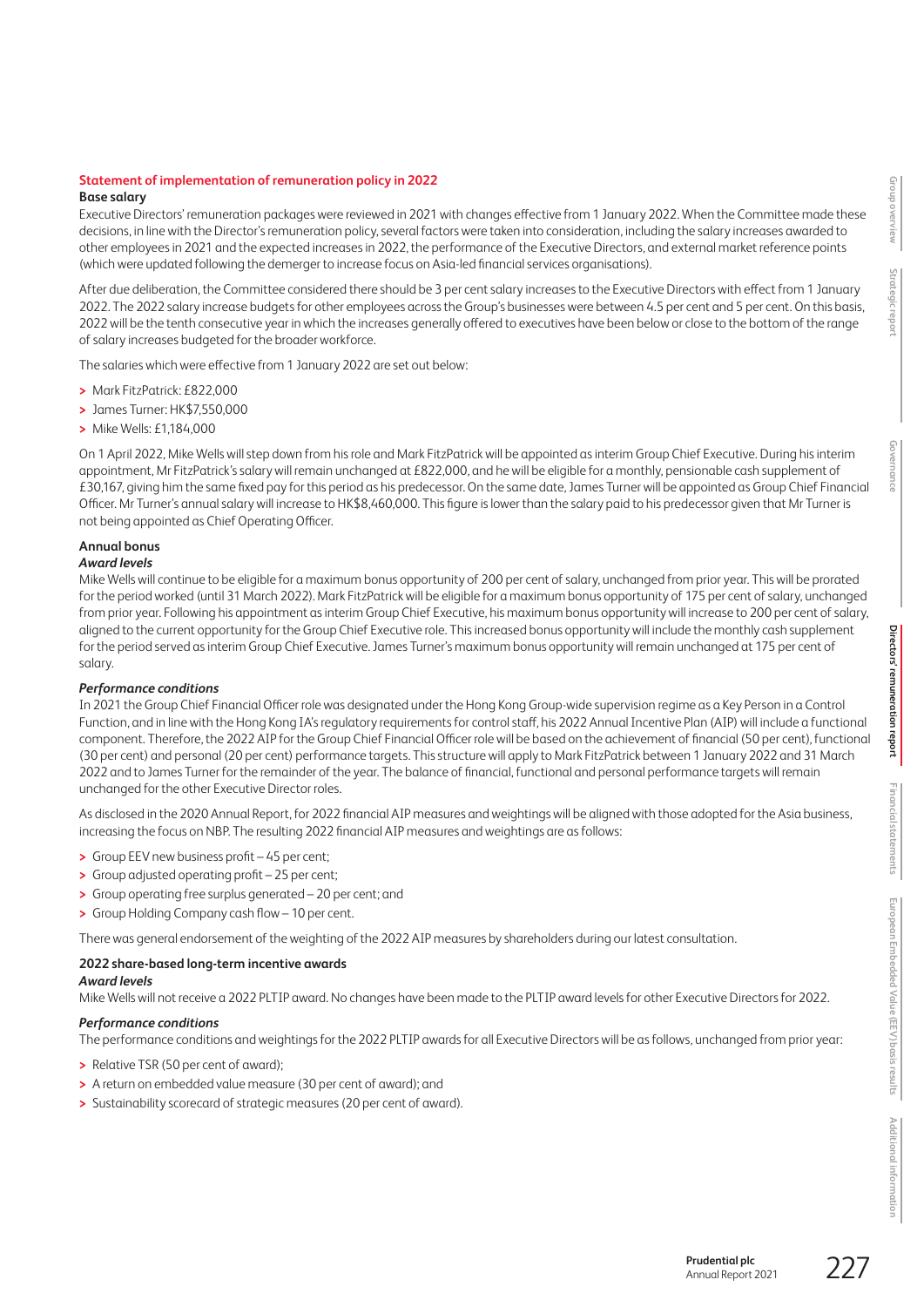#### *Relative TSR*

Under the Group TSR measure, 20 per cent of the award will vest for TSR at the median of the peer group, increasing to full vesting for performance within the upper quartile. TSR is measured on a local currency basis since this has the benefit of simplicity and directness of comparison.

The TSR peer group remains unchanged from 2021 and is set out below:

| AIA Group                      | Allianz                 | AXA                | Ching Life             |
|--------------------------------|-------------------------|--------------------|------------------------|
| China Pacific Insurance (CPIC) | China Taiping Insurance | Great Eastern      | Manulife Financial     |
| New China Life (NCI)           | Ping An Insurance       | Sun Life Financial | Zurich Insurance Group |

#### *Return on Embedded Value*

20 per cent of the award will vest for achieving the threshold level of performance of 8.0 per cent, increasing to full vesting for reaching the stretch level of at least 10.8 per cent. RoEV will be calculated as the total post-tax EEV operating profit as a percentage of the average EEV basis shareholders' equity. RoEV will be assessed at the Group level.

#### *Sustainability scorecard*

The sustainability scorecard has been revised to ensure that reward remains aligned with the strategic priorities and capital allocation framework of the post-separation Group. In particular:

- **>** A new carbon reduction measure replaced ECap in the sustainability scorecard for 2022 PLTIP awards to reflect the Group's evolving ESG strategy and external commitments to reduce the carbon emissions of all shareholder and policyholder assets by 25 per cent by 2025; and
- **>** GWS operating capital generation replaced the LCSM following the Hong Kong Group-wide Supervision framework becoming effective in May 2021.

Under the 2022 sustainability scorecard, performance will be assessed for each of the four measures, at the end of the three-year performance period. Performance will be assessed on a sliding scale. Each of the measures has equal weighting and the 2022 measures are set out below:

| <b>Carbon reduction</b><br>measure: | A reduction in weighted average carbon intensity (WACI) at the end of the performance period (31 December 2024)<br>compared with the baseline as at 31 December 2019. Please see our ESG report for details of our carbon reduction target,<br>our progress to date and the future actions that we plan in order to achieve our ambitions in this area.                                             |
|-------------------------------------|-----------------------------------------------------------------------------------------------------------------------------------------------------------------------------------------------------------------------------------------------------------------------------------------------------------------------------------------------------------------------------------------------------|
| <b>Vesting basis:</b>               | Performance below threshold results in nil vesting, 20 per cent vesting for achieving threshold of at least 22.5 per cent<br>reduction in WACI (ie 299), increasing to full vesting for performance above stretch level of at least 27.5 per cent reduction<br>in WACI (ie 280). The 2019 baseline has been the subject of limited scope assurance by EY. Please see our ESG report<br>for details. |
| Capital measure:                    | Cumulative three-year GWS operating capital generation relative to threshold.                                                                                                                                                                                                                                                                                                                       |
| <b>Vesting basis:</b>               | Performance below threshold results in nil vesting, 20 per cent vesting for achieving threshold, increasing to full vesting<br>for performance above stretch level. The threshold figure for this metric will be published in the Annual Report for the final<br>year of the performance period.                                                                                                    |
| <b>Conduct measure:</b>             | Through strong risk management action, ensure there are no significant conduct/culture/governance issues that result<br>in significant capital add-ons or material fines.                                                                                                                                                                                                                           |
| <b>Vesting basis:</b>               | Performance below threshold results in nil vesting, 20 per cent vesting for partial achievement of the Group's expectations,<br>increasing to full vesting for achieving the Group's expectations.                                                                                                                                                                                                  |
| <b>Diversity measure:</b>           | Percentage of the Executive Council and Leadership Team that are female at the end of 2024.                                                                                                                                                                                                                                                                                                         |
| <b>Vesting basis:</b>               | Performance below threshold results in nil vesting, 20 per cent vests for meeting the threshold of at least 34 per cent of our<br>Executive Council and Leadership Team being female at the end of 2024, increasing to full vesting for reaching the stretch<br>level of at least 38 per cent being female at that date.                                                                            |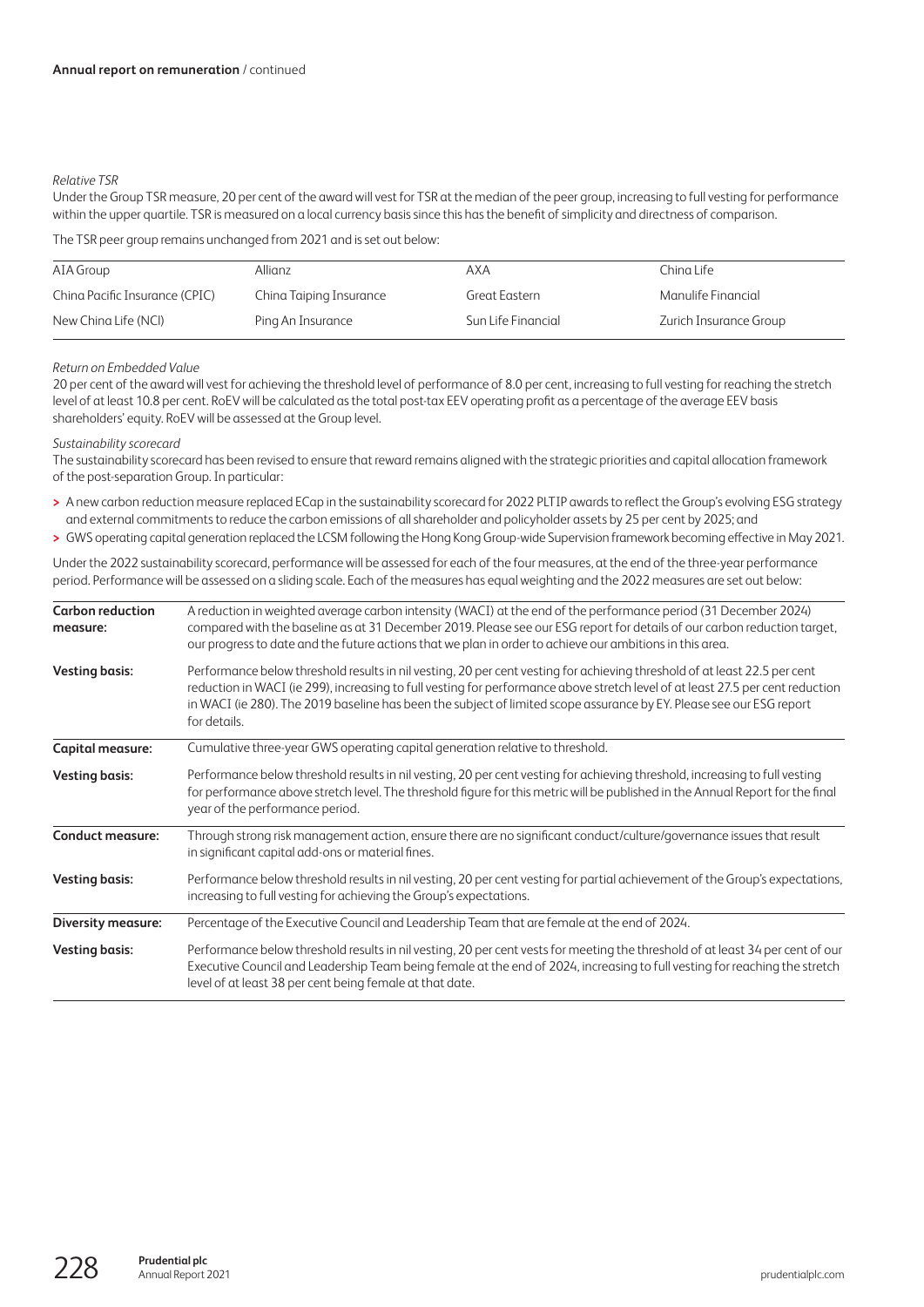#### **Mike Wells's leaving arrangements**

As announced on 10 February 2022, Mr Wells will remain employed by the Group until 8 February 2023. His salary, pension and certain benefits will continue to be paid or provided, on the same basis as at present, until the end of his employment.

Mr Wells's 2021 bonus will be calculated and paid in the usual way, at the usual time. A 2022 bonus, if any, would be pro-rated for the period worked in 2022.

Mr Wells's outstanding deferred bonus awards will be released on the original timetable, subject to malus and clawback provisions. Outstanding long-term incentive awards will be pro-rated to the end of his employment and will vest in line with the original vesting dates, subject to satisfaction of the performance conditions as well as malus and clawback provisions. No long-term incentive award will be made in 2022.

Mr Wells's shareholding will be subject to the share ownership guideline (400% of his current salary) for a period of two years after stepping down from the Board. During this period he will be required to obtain clearance to deal in the Company's shares. A capped contribution will be made to legal fees, and to the costs of filing UK tax returns for periods for which Mr Wells has Prudential employment income taxable in the UK. Mr Wells will not be eligible for any payments for loss of office.

Further information on these remuneration arrangements, prepared in accordance with section 430(2B) of the Companies Act 2006, is available on the Prudential website at www.prudentialplc.com/en/investors/governance-and-policies/section-430-2B-of-the-companies-act-2006

#### **Chair and Non-executive Directors**

Fees for the Chair and Non-executive Directors will remain unchanged from 1 January 2022. The next regular fee level review will be conducted in 2022.

Arbay Nightale

**Anthony Nightingale, CMG SBS JP Shriti Vadera** Chair of the Remuneration Committee Chair

8 March 2022 8 March 2022

Shut Video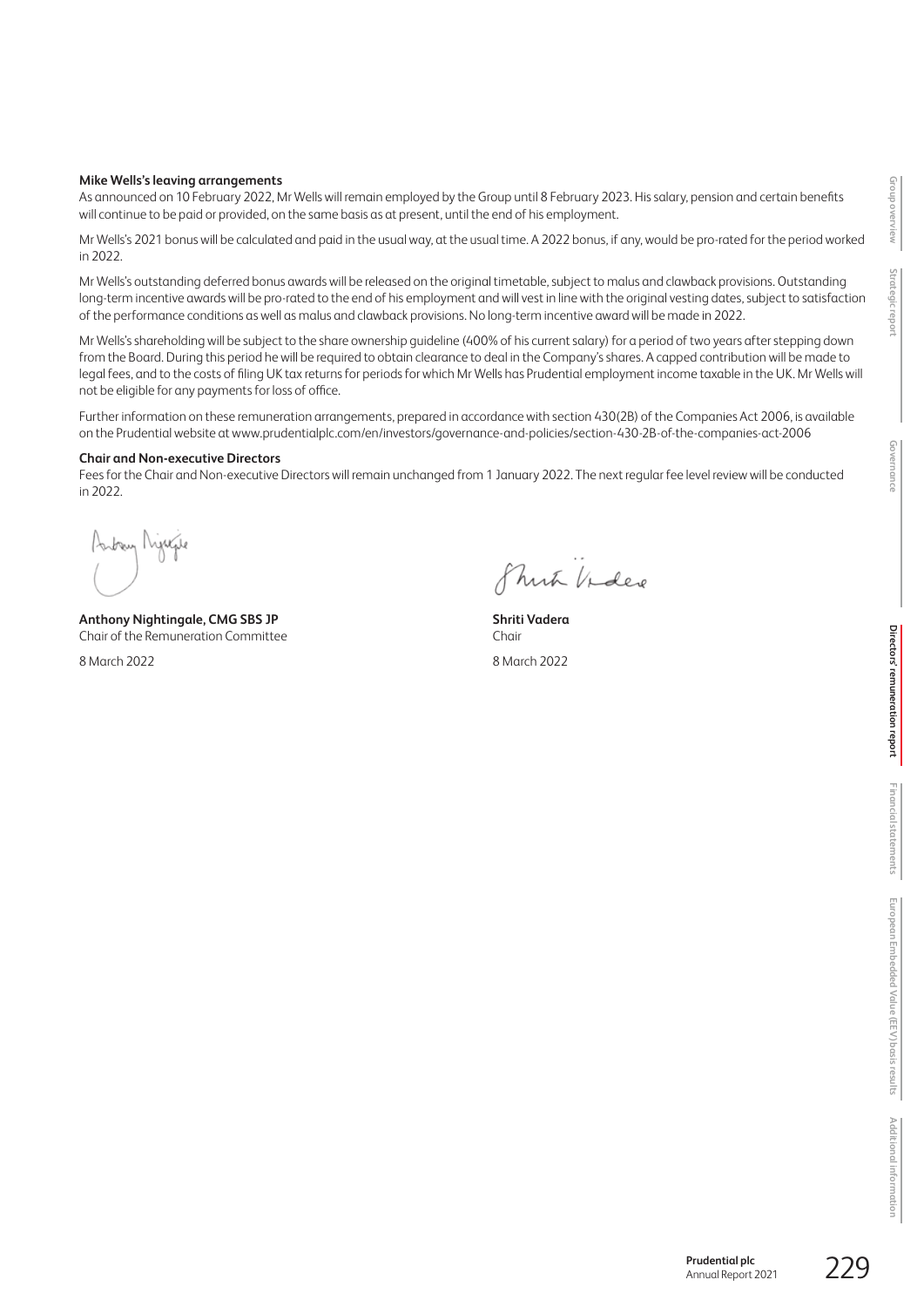#### **Directors' outstanding long-term incentive awards**

**Share-based long-term incentive awards**

|                         | Plan<br>name | Year of | Conditional<br>share awards<br>outstanding<br>award at 1 Jan 2021<br>(Number of<br>shares) | Conditional<br>awards<br>in 2021<br>(Number of<br>shares) | Demerger<br>adjustment<br>in 2021 <sup>2</sup> | Market<br>price at<br>date of<br>award<br>(pence) | <b>Dividend</b><br>equivalents<br>on vested<br>shares <sup>1</sup><br>(Number of<br>shares<br>released) | Rights<br>exercised<br>in 2021 | <b>Rights</b><br>lapsed<br>in 2021 | Conditional<br>share awards<br>outstanding<br>at 31<br>December<br>2021<br>(Number of<br>shares) | Date of<br>end of<br>performance<br>period |
|-------------------------|--------------|---------|--------------------------------------------------------------------------------------------|-----------------------------------------------------------|------------------------------------------------|---------------------------------------------------|---------------------------------------------------------------------------------------------------------|--------------------------------|------------------------------------|--------------------------------------------------------------------------------------------------|--------------------------------------------|
| <b>Mark FitzPatrick</b> | PLTIP        | 2018    | 123,110                                                                                    |                                                           |                                                | 1750                                              | 7,047                                                                                                   | 84,638                         | 38,472                             | $\overline{\phantom{0}}$                                                                         | 31 Dec 20                                  |
|                         | PLTIP        | 2019    | 142,470                                                                                    |                                                           | 4,765                                          | 1605.5                                            |                                                                                                         |                                |                                    | 147,235                                                                                          | 31 Dec 21                                  |
|                         | PLTIP        | 2020    | 175,115                                                                                    |                                                           | 5.857                                          | 1049.5                                            |                                                                                                         |                                |                                    | 180.972                                                                                          | 31 Dec 22                                  |
|                         | PLTIP        | 2021    |                                                                                            | 126,245                                                   | 4,222                                          | 1495.5                                            |                                                                                                         |                                |                                    | 130,467                                                                                          | 31 Dec 23                                  |
|                         |              |         | 440,695                                                                                    | 126,245                                                   | 14,844                                         |                                                   | 7,047                                                                                                   | 84,638                         | 38,472                             | 458,674                                                                                          |                                            |
| <b>James Turner</b>     | PLTIP        | 2018    | 103,281                                                                                    |                                                           |                                                | 1750                                              | 3,651                                                                                                   | 43,894                         | 59,387                             | $\overline{\phantom{0}}$                                                                         | 31 Dec 20                                  |
|                         | PLTIP        | 2019    | 119,600                                                                                    |                                                           | 4,000                                          | 1605.5                                            |                                                                                                         |                                |                                    | 123,600                                                                                          | 31 Dec 21                                  |
|                         | PLTIP        | 2020    | 177,562                                                                                    |                                                           | 5,938                                          | 1049.5                                            |                                                                                                         |                                |                                    | 183,500                                                                                          | 31 Dec 22                                  |
|                         | PLTIP        | 2021    |                                                                                            | 111,215                                                   | 3,719                                          | 1495.5                                            |                                                                                                         |                                |                                    | 114,934                                                                                          | 31 Dec 23                                  |
|                         |              |         | 400,443                                                                                    | 111,215                                                   | 13,657                                         |                                                   | 3,651                                                                                                   | 43,894                         | 59,387                             | 422,034                                                                                          |                                            |
| <b>Mike Wells</b>       | PLTIP        | 2018    | 297,713                                                                                    |                                                           |                                                | 1750                                              | 17,043                                                                                                  | 204,678                        | 93,035                             | $\overline{\phantom{0}}$                                                                         | 31 Dec 20                                  |
|                         | PLTIP        | 2019    | 344,629                                                                                    |                                                           | 11,526                                         | 1605.5                                            |                                                                                                         |                                |                                    | 356,155                                                                                          | 31 Dec 21                                  |
|                         | PLTIP        | 2020    | 423,594                                                                                    |                                                           | 14,168                                         | 1049.5                                            |                                                                                                         |                                |                                    | 437,762                                                                                          | 31 Dec 22                                  |
|                         | PLTIP        | 2021    |                                                                                            | 305,382                                                   | 10,214                                         | 1495.5                                            |                                                                                                         |                                |                                    | 315,596                                                                                          | 31 Dec 23                                  |
|                         |              |         | 1,065,936                                                                                  | 305,382                                                   | 35,908                                         |                                                   | 17,043                                                                                                  | 204,678                        | 93,035                             | 1,109,513                                                                                        |                                            |

**Notes**

1 A dividend equivalent was accumulated on these awards.

2 The table above reflects the adjustments made to outstanding awards at the time of the demerger.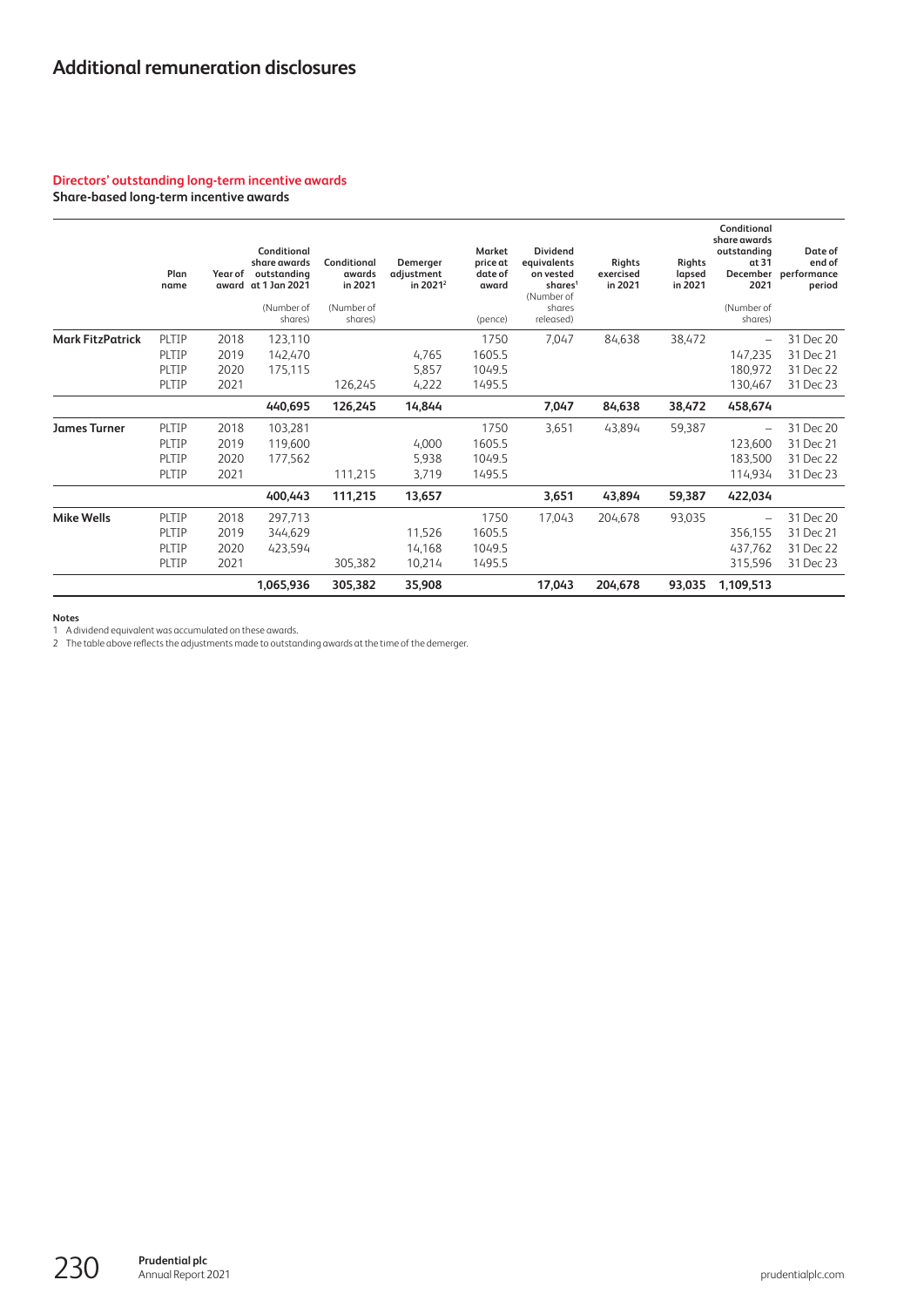#### **Other share awards**

|                                                                 | Conditional<br>share<br>awards<br>outstanding |                                           | Conditionally                               | <b>Dividends</b>                                             | <b>Shares</b>                                |                                     | Conditional<br>share<br>awards<br>outstanding<br>at 31 | Date of<br>end of    | Market<br>price at                                | Market<br>price at<br>date of    |
|-----------------------------------------------------------------|-----------------------------------------------|-------------------------------------------|---------------------------------------------|--------------------------------------------------------------|----------------------------------------------|-------------------------------------|--------------------------------------------------------|----------------------|---------------------------------------------------|----------------------------------|
|                                                                 | Year of<br>grant                              | at 1 Jan<br>2021<br>(Number of<br>shares) | awarded<br>in 2021<br>(Number of<br>shares) | accumulated<br>in 2021 <sup>1</sup><br>(Number of<br>shares) | released<br>in 2021<br>(Number of<br>shares) | Demerger<br>adjustment <sup>2</sup> | December<br>2021<br>(Number of<br>shares)              | restricted<br>period | Date of<br>date of<br>release<br>award<br>(pence) | vesting or<br>release<br>(pence) |
| <b>Mark FitzPatrick</b><br>Deferred 2017 annual                 |                                               |                                           |                                             |                                                              |                                              |                                     |                                                        |                      |                                                   |                                  |
| incentive award<br>Deferred 2018 annual                         | 2018                                          | 34,289                                    |                                             |                                                              | 34,289                                       |                                     |                                                        | 31 Dec 20            | 1750                                              | 1495.5                           |
| incentive award<br>Deferred 2019 annual                         | 2019                                          | 39,295                                    |                                             | 310                                                          |                                              | 1.321                               | 40,926                                                 | 31 Dec 21            | 1605.5                                            |                                  |
| incentive award<br>Deferred 2020 annual                         | 2020                                          | 49,903                                    |                                             | 393                                                          |                                              | 1,677                               | 51,973                                                 | 31 Dec 22            | 1047                                              |                                  |
| incentive award                                                 | 2021                                          | 123,487                                   | 24,570<br>24,570                            | 68<br>771                                                    | 34,289                                       | 821                                 | 25,459<br>118,358                                      | 31 Dec 23            | 1495.5                                            |                                  |
| <b>James Turner</b>                                             |                                               |                                           |                                             |                                                              |                                              |                                     |                                                        |                      |                                                   |                                  |
| Deferred 2018 annual                                            |                                               |                                           |                                             |                                                              |                                              |                                     |                                                        |                      |                                                   |                                  |
| incentive award<br>Deferred 2019 annual                         | 2019                                          | 25,125                                    |                                             | 197                                                          |                                              | 844                                 | 26,166                                                 | 31 Dec 21            | 1605.5                                            |                                  |
| incentive award<br>Deferred 2020 annual                         | 2020                                          | 43,095                                    |                                             | 340                                                          |                                              | 1.448                               | 44,883                                                 | 31 Dec 22            | 1047                                              |                                  |
| incentive award                                                 | 2021                                          |                                           | 24,889                                      | 68                                                           |                                              | 832                                 | 25,789                                                 | 31 Dec 23            | 1495.5                                            |                                  |
|                                                                 |                                               | 68,220                                    | 24,889                                      | 605                                                          | $\qquad \qquad -$                            |                                     | 96,838                                                 |                      |                                                   |                                  |
| <b>Mike Wells</b>                                               |                                               |                                           |                                             |                                                              |                                              |                                     |                                                        |                      |                                                   |                                  |
| Deferred 2017 annual<br>incentive award<br>Deferred 2018 annual | 2018                                          | 59,344                                    |                                             |                                                              | 59,344                                       |                                     | $\overline{\phantom{a}}$                               | 31 Dec 20            | 1750                                              | 1495.5                           |
| incentive award<br>Deferred 2019 annual                         | 2019                                          | 67,551                                    |                                             | 533                                                          |                                              | 2,270                               | 70,354                                                 | 31 Dec 21            | 1605.5                                            |                                  |
| incentive award<br>Deferred 2020 annual                         | 2020                                          | 85,712                                    |                                             | 676                                                          |                                              | 2,881                               | 89,269                                                 | 31 Dec 22            | 1047                                              |                                  |
| incentive award                                                 | 2021                                          |                                           | 28,074                                      | 77                                                           |                                              | 938                                 | 29,089                                                 | 31 Dec 23            | 1495.50                                           |                                  |
|                                                                 |                                               | 212,607                                   | 28,074                                      | 1,286                                                        | 59,344                                       |                                     | 188,712                                                |                      |                                                   |                                  |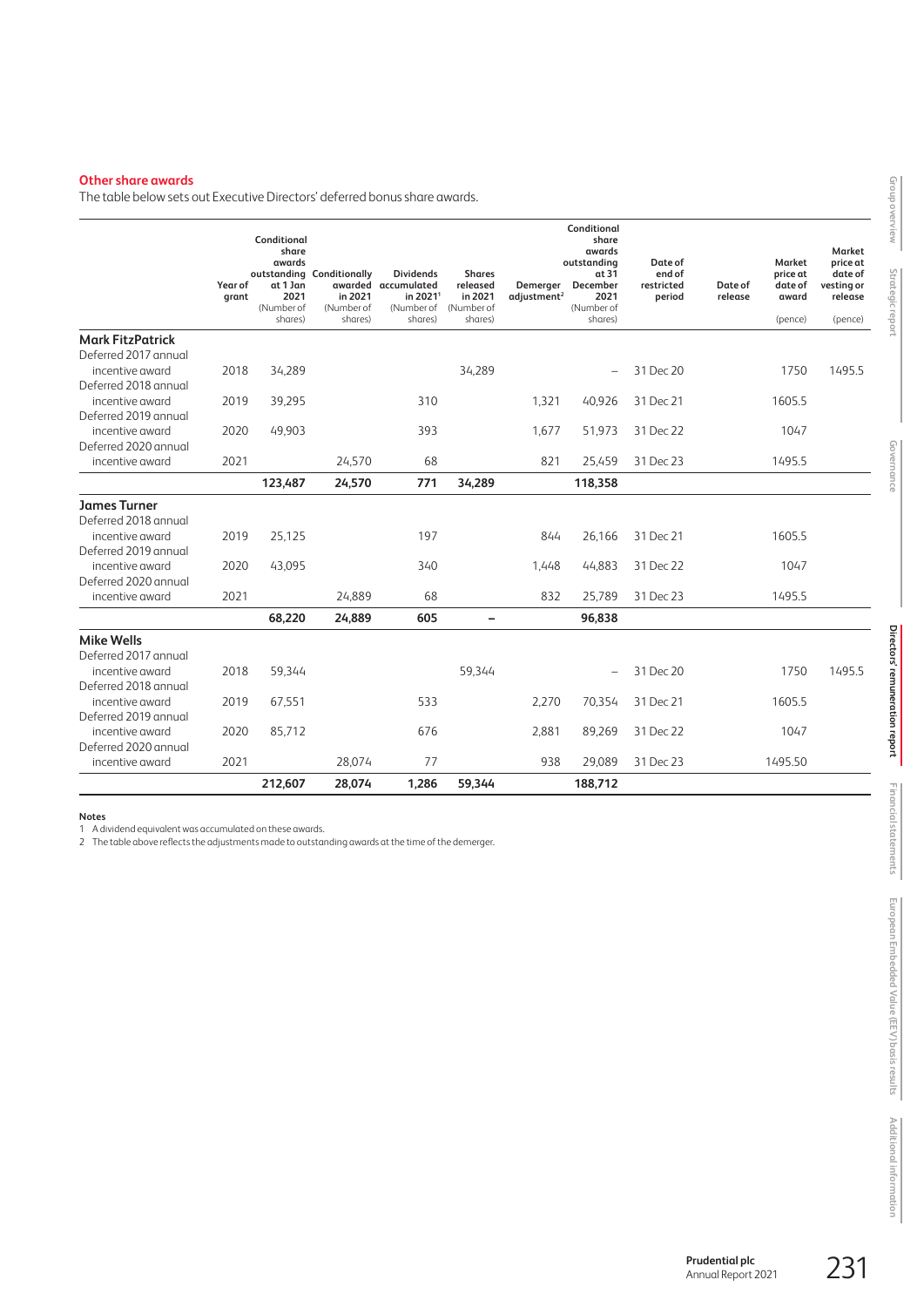#### **All-employee share plans**

It is important that all employees are offered the opportunity to own shares in Prudential, connecting them both to the success of the Company and to the interests of other shareholders. Executive Directors are invited to participate in these plans on the same basis as other staff in their location.

#### **Save As You Earn (SAYE) schemes**

UK-based Executive Directors are normally eligible to participate in the HM Revenue and Customs (HMRC) approved Prudential Savings-Related Share Option Scheme. This scheme allows all eligible employees to save towards the exercise of options over Prudential plc shares with the option price set at the beginning of the savings period at a discount of up to 20 per cent of the market price.

Participants are able to elect to enter into savings contracts of up to £500 per month for a period of three or five years. At the end of this term, participants may exercise their options within six months and purchase shares. If an option is not exercised within six months, participants are entitled to a refund of their cash savings plus interest if applicable under the rules. Shares are issued to satisfy those options which are exercised. No options may be granted under the schemes if the grant would cause the number of shares which have been issued, or which remain issuable pursuant to options granted in the preceding 10 years under the scheme and any other option schemes operated by the Company, or which have been issued under any other share incentive scheme of the Company, to exceed 10 per cent of the Company's ordinary share capital at the proposed date of grant.

Details of Executive Directors' rights under the SAYE scheme are set out in the 'Outstanding share options' table.

#### **Share Incentive Plan (SIP)**

UK-based Executive Directors are also eligible to participate in the Company's Share Incentive Plan (SIP). All UK-based employees are able to purchase Prudential plc shares up to a value of £150 per month from their gross salary (partnership shares) through the SIP. For every four partnership shares bought, an additional matching share is awarded which is purchased by Prudential plc on the open market. Dividend shares accumulate while the employee participates in the plan. If the employee withdraws from the plan, or leaves the Group, matching shares may be forfeited.

The table below provides information about shares purchased under the SIP together with matching shares (awarded on a 1:4 basis) and dividend shares.

|                  | Year of<br>initial grant | <b>Share Incentive</b><br>Plan awards<br>held in Trust at<br>1 Jan 2021<br>(Number of<br>shares) | Partnership<br>shares<br>accumulated<br>in 2021<br>(Number of<br>shares) | Matching<br>shares<br>accumulated<br>in 2021<br>(Number of<br>shares) | Dividend<br>shares<br>accumulated<br>in 2021<br>(Number of<br>shares) | <b>Share Incentive</b><br>Plan awards<br>held in Trust at<br>31 December 2021<br>(Number of<br>shares) |
|------------------|--------------------------|--------------------------------------------------------------------------------------------------|--------------------------------------------------------------------------|-----------------------------------------------------------------------|-----------------------------------------------------------------------|--------------------------------------------------------------------------------------------------------|
| Mark FitzPatrick | 2017                     | 570                                                                                              | 125                                                                      | 31                                                                    |                                                                       | 731                                                                                                    |
| James Turner     | 2011                     | 849                                                                                              | $\overline{\phantom{m}}$                                                 | $\overline{\phantom{m}}$                                              |                                                                       | 856                                                                                                    |
| Mike Wells       | 2015                     | 925                                                                                              | 124                                                                      | 31                                                                    |                                                                       | 1,088                                                                                                  |

#### **Cash-settled long-term incentive awards**

There are no outstanding cash settled awards held by Executive Directors.

#### **Dilution**

Releases from the Prudential Long Term Incentive Plan and the Prudential Agency Long Term Incentive Plan are satisfied using new issue shares rather than by purchasing shares in the open market. Shares relating to options granted under all-employee share plans are also satisfied by new issue shares. The combined dilution from all outstanding shares and options at 31 December 2021 was 1 per cent of the total share capital at the time. Deferred bonus awards will continue to be satisfied by the purchase of shares in the open market.